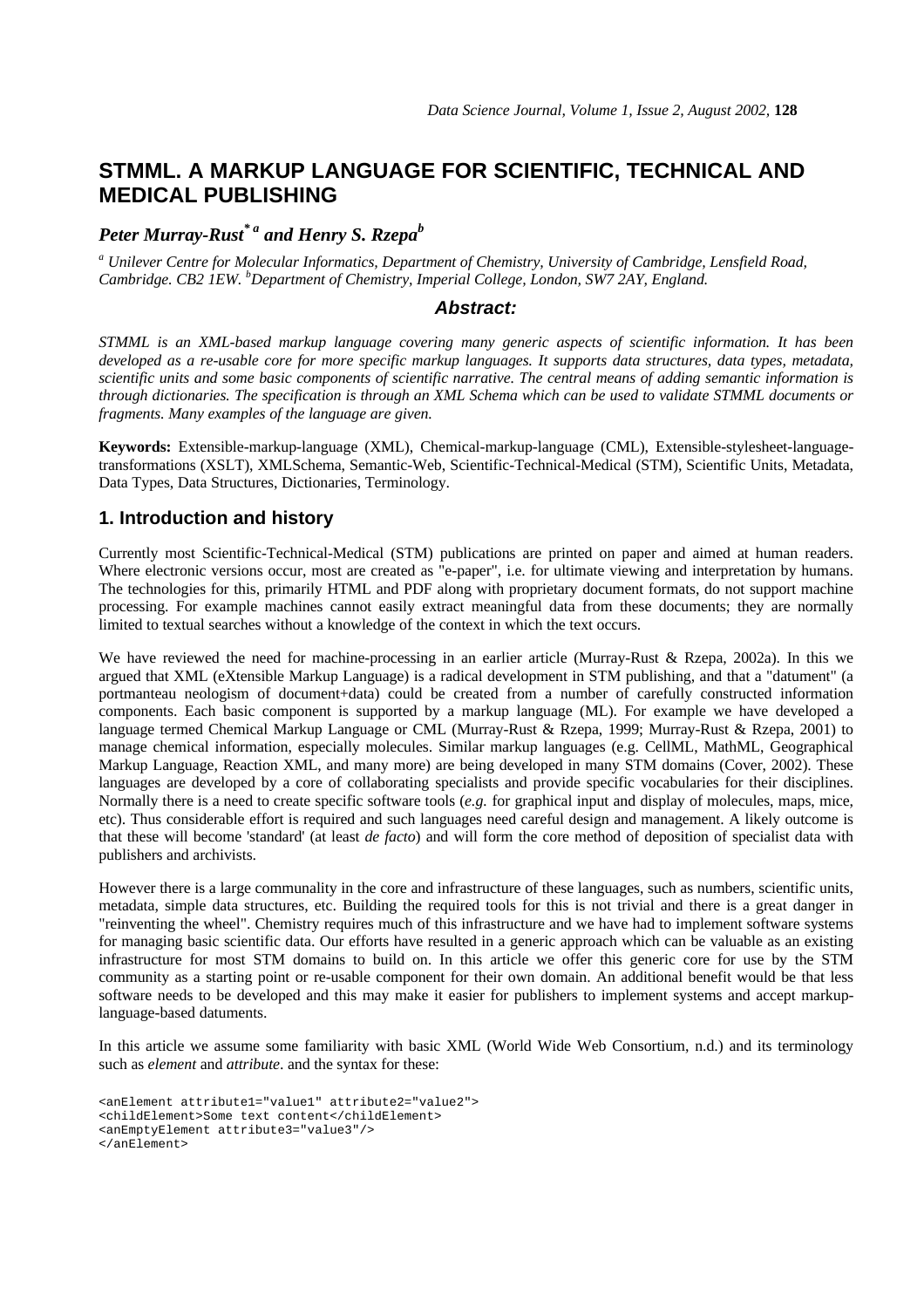We shall review in more detail the concepts behind XML namespaces and the recent XML Schema specification. Other XML protocols and tools which are likely to occur in generic XML applications are:

- XSL. A generic protocol for transforming (XSLT) and formatting (XSL-FO) documents.
- RDF. A protocol for describing metadata
- Dublin Core. A simple, extensible approach to metadata content
- XML Query. A W3C activity to define query standards for XML documents.
- XLink. A specification for hypermedia (links)
- XForms. A generic development of HTML forms to allow submission of data and structured queries in XML (and included as a modular component of XHTML 1.1).

## **2. Motivation for STMML**

When designing CML 1.0 (Murray-Rust & Rzepa, 1999; Murray-Rust & Rzepa, 2001; Gkoutos, Murray-Rust, Rzepa & Wright (2001b) we found that many components with a "chemical content" did not require chemical concepts for their implementation. Thus the "melting point of a substance" is a numeric quantity, with error estimates and scientific units, and a name (or term) representing the concept. There is nothing specifically chemical in the abstraction of the information; the same technology could represent "rectal temperature of patient". To add the semantics (e.g. "a melting point is the temperature at which a solid turns to liquid") requires a generic mechanism - in our case through a specialised dictionary. We therefore had to include generic STM concepts in CML when it was first developed (Murray-Rust, Leach & Rzepa, 1995). XML technology has now developed to allow combination of modular components and we have therefore modularised CML 1.0 into two parts; the purely chemical core components *e.g.* representation of molecules, which becomes CMLCore (Murray-Rust & Rzepa, 2002b) and the general STM infrastructure which here is described as STMML 1.0. Since STMML is general, we offer it to the STM community as a tool for any scientific domain.

Because of the ubiquity and fundamental nature of the problem we are addressing - the description of general STM information - the community is likely to develop several (possibly independent) approaches. Although there are several groups who are addressing this problem through markup languages, we are unaware of any formally published and tested specifications.

There are also languages which address general modelling of systems, some impressive ones being:

- CellML (Cell Markup Language, n.d.) for cells and their components (but the architecture is sufficiently abstract it could be extended to other domains).
- Systems Biology Markup Language (Systems Biology Markup Language, n.d.) which again has a considerable degree of abstraction
- FieldML (Field Markup Language, n.d.) which supports coordinate information.

These cover some of the same concepts as STMML (e.g. units, metadata). They are generally at a higher level of abstraction than provided by STMML. Thus CellML has elements such as group, connection, etc. Like STMML they use a modular approach and will re-use other specifications rather than re-inventing them.

We believe that the use of markup languages will be dynamic and evolve as they fill needs and can be implemented. STMML has been deliberately kept simple and concrete. It has been proven to work in conjunction with CML and is particularly aimed at publishing heterogeneous data. It is deliberately Open, *i.e.* non-proprietary and aimed *inter alia* at supporting publication in a context where authors are not necessarily initially familiar with the concepts of markup.

# **3. Design**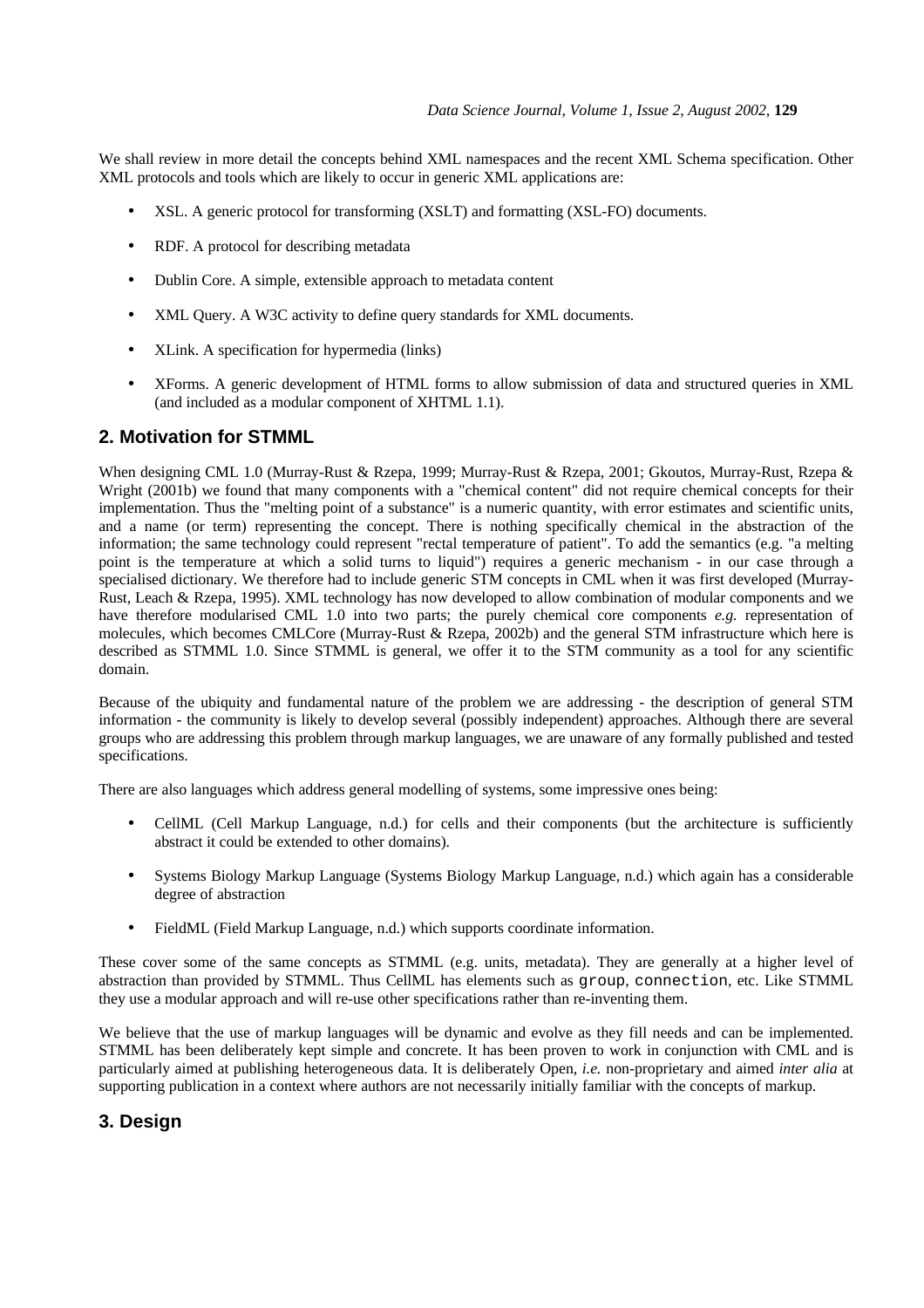The W3C, when designing XML, produced a set of design criteria which were extremely useful for the developer community. We followed the same principle for CML and do so here for STMML. The primary design considerations are:

- STMML must be simple enough for authors to understand it
- STMML must abstract enough to allow most STM domains to use it.
- STMML must be extensible; its development may have an OpenSource-like philosophy
- STMML should avoid "reinventing the wheel"; it should interoperate with existing markup languages
- STMML should have a modular design
- It should be possible to implement STMML applications using standard XML tools

From an analysis of a number of STM articles we have derived a set of generic information components, independent of the domain. Some were explicit such as tables while others were implicit such as points on graphs, references to unpublished or supplemental data, etc. Most are amenable to representation in XML and this would allow *all* data to be included in the published datument. The reader could have access to the whole background of the publication; hopefully enough to reproduce the experiment or to analyse it further with a different set of software tools (Rzepa & Murray-Rust, 2001).

We recognise that many disciplines create very large and complex data sets which are already managed by standards (formal or *de facto* agreements) and for which authoring and processing software exists. XML has no special support for very large datasets. An example is image data from crystallographic detectors where the IUCr CIF community has created a protocol for interchange (Hall, Allen & Brown, 1991). In other cases protocols such as JCAMP for spectra have their own syntax and some variants are not human-readable. This seriously reduces the interoperability and puts a large burden on the community to write software, without the re-use that XML provides. Recognising this, some domains such as e.g. the genomic community are increasingly using XML for nucleic and protein sequence information. Even if XML is not used for the transport of the data itself, it will be valuable for the metadata, including details on what software should be used to process the data.

# **4. Current design**

Our current analysis is unlikely to be universally applicable. It is only through the discipline of marking up real publications that further useful abstractions occur. The list below is very general; indeed many of the components will occur in business and e-commerce. At present we see a wide need for:

- **Structuring the document for publication**. This is a "solved" problem in that publishers have been using markup languages such as SGML and now XML for many years. MLs include ISO12083 and DOCBOOK (Docbook, n.d.) and STMML is designed to be used with any such structural ML. Thus a vocabulary for references/citations, abstracts, authorship, etc. can be taken directly from the ML of choice.
- Text. Again this is "solved"; for most purposes we find that XHTML is powerful enough to manage textual content. Its limitations are not normally in the content but the presentation (e.g. page layout, special characters and glyphs, etc.). We see XML publishing tools such as XSL-FO supporting this (Formatting Objects, n.d.). In any case, for machine processing the content rather than presentation is required. Where sophisticated presentation is required to convey meaning, it is often an indication that the semantics are poorly developed.
- **Raster/bitmap Images**. Although imperfect, the GIF, PNG and JPG standards are useful means of transporting images. Normally there is no microstructure in the image. Although the SHAPE element in XHTML can refer to areas in an image it may not have a rich enough structure to *e.g.* create a hierarchy or overlapping views. The increasing tendency to associate metadata with images is a welcome step towards adding more meaning to the otherwise presentational emphasis.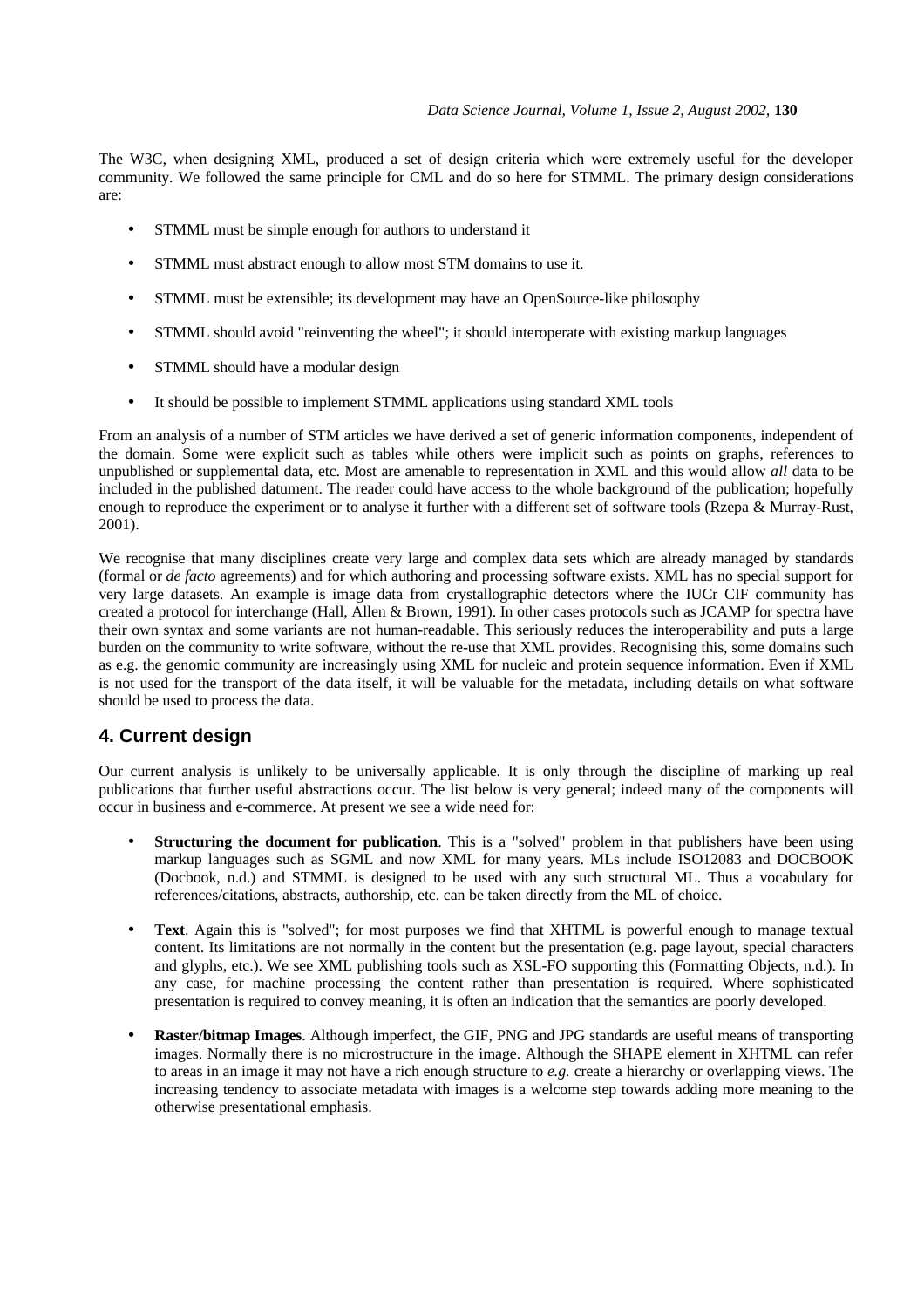- **Vector graphics**. The increasing adoption of e.g. Scalable Vector Graphics (SVG, n.d.) is an excellent development and we recommend that graphical information is encoded this way rather than as raster images whenever possible. SVG is powerful enough to encapsulate non-graphic data, so that STMML elements can be contained by, or bound to SVG primitives such as visual areas.
- **Tables**. XHTML tables are used primarily for presentation and have no mechanism for enforcing data types. Moreover they allow row and column spanning, which although useful for presentation leads to very complex structures, sometimes a mixture of trees and tables; sometimes purely a visual layout. OASIS has developed the CALS table model for XML (Table models, n.d.) and there is also a growing interest in converting the output of statistical programs and spreadsheets to XML form. This is a fluid area and we have developed a simple <table> element for *STMML to support "tables for publication"*. Its semantics are strict, requiring that columns enforce datatyping on elements.
- **Graphs**. There is a very great need for a language to support graphical plots of data. This is a complex problem as it depends on dimensionality, continuity, dependent and independent variables, etc. It overlaps significantly with tables - indeed many tables are usefully plottable. We are aware of PlotML (PlotML, n.d.) which manages many of the basic concepts. For complex applications it will be necessary identify and process components of the graph (regions, contours, etc.). In particular a plotting language for STM data should support datatypes and scientific units.
- **Mathematics**. MathML (World Wide Web Consortium, n.d.) has been developed for publishing mathematics in an STM context and we fully support its use.
- **Metadata**. "Metadata" is a broad term and can be used in several general ways:
	- o **Navigational**. This is primarily to locate documents and data;
	- o **Constraining**. This constrains the value and the behaviour of the data;
	- o **Supplemental**. This adds information to the data (e.g. a chemical element symbol could be used to locate and add the IUPAC atomic weight);
	- o **Vocabulary**. This supplies "meaning" to the data.

The W3C has developed RDF (World-Wide Web Consortium, n.d.) as an approach to metadata; it is not yet widely used but if/when it does then we expect that STM applications will make wide use of it. RDF supplies an infrastructure, and there is an additional need for representing the values, which is increasing supplied by Dublin Core. Several collections of metadata content exist and we expect generic concepts (people, organisations, places, etc.) to be supplied in this way.

- **Dictionaries**. Although part of "metadata", *STMML gives dictionaries a special place and supplies components to support the creation of STM dictionaries*. STMML usually separates the markup of a concept from its semantics, which is done through a pointer to a dictionary entry.
- **Abstract datatypes**. The W3C has identified 43 primitive datatypes in common use and included these in XML Schema (World Wide Web Consortium, n.d.). All Schema implementations must provide tools for validating these types, such as *e.g.* numbers, URLs, dates, XML components. In addition users can define lexical patterns (*e.g.* for telephone numbers). *STMML uses the W3C set of datatypes* (World Wide Web Consortium, n.d.) so that complete validation can be achieved with standard tools. Complex datatypes can also be built with XML Schema; obvious examples are "address", "person", etc. which are composed from more primitive components. It is likely that implementations of generic complex datatypes will become increasingly available.
- **Scientific units**. This is a complex area whose markup has been explored (Olken & McCarthy, 2000; Dragoset, Taylor & McLay, 2002). It is likely that several groups will develop a variety of approaches. *STMML supports units through dictionaries* so that is easy for a community to create new units. Sufficient information is held to manage dimension analysis, and to support the "dimensionless" unit in a richer manner.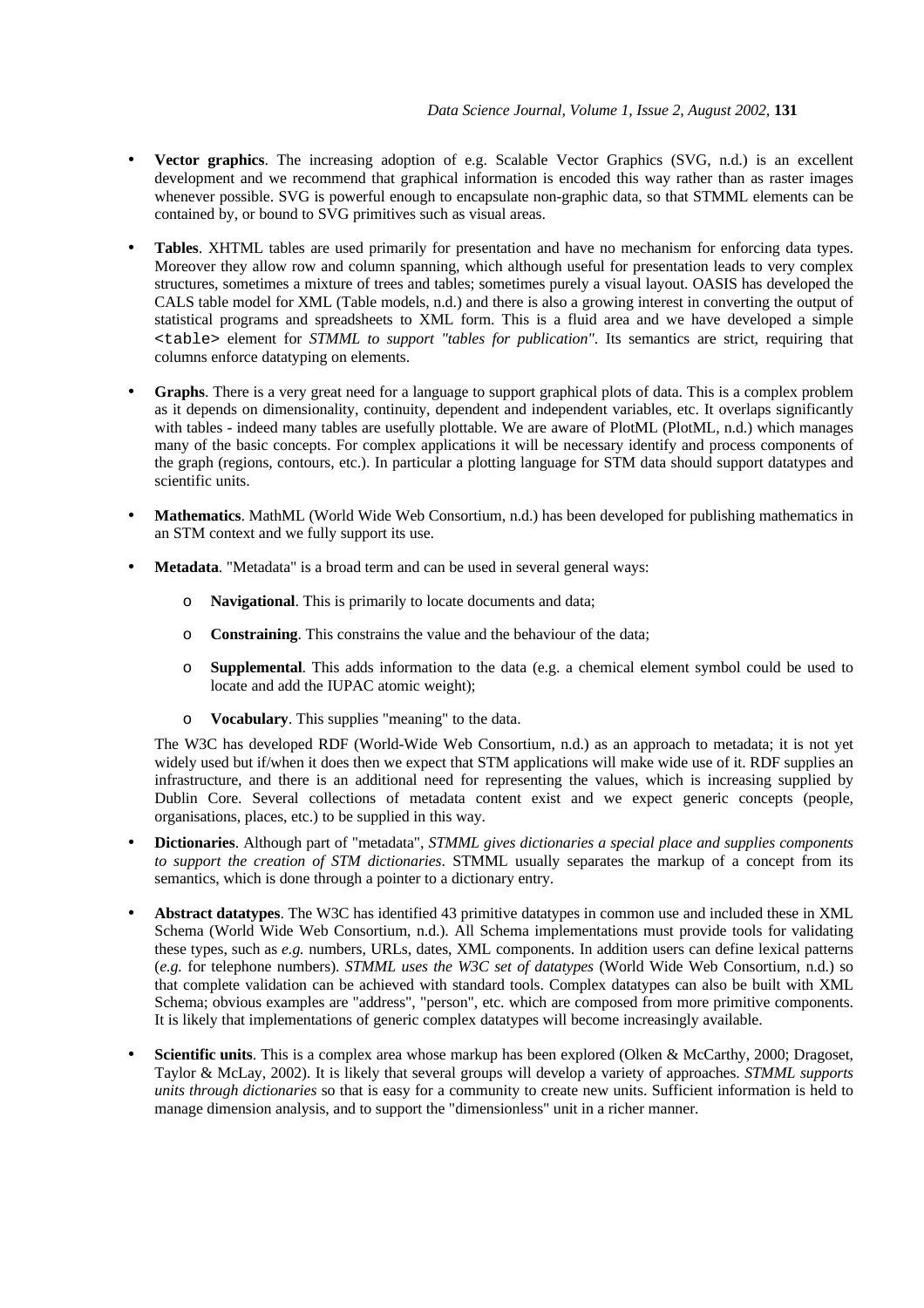- **Domain-specific components**. There will be many domains that require their own information components. In some cases these can be built from simpler ones using XML Schema (or similar) methods; often they will not need specialist software. However some disciplines require specialist software for creating, displaying and processing information components. Early examples are chemical markup language and geography (GML, 2001) Although both are represented by XML Schemas (World Wide Web Consortium, n.d.) they absolutely require additional software to make the semantics explicit.
- General complex components. In contrast many systems may be describable as an aggregation of their component parts, so that a general ontological system might be adequate to describe them. The "Gene Ontology" project (Gene Ontology Consortium, n.d.) which despite its name actually addresses much of biology, allows partitive ("ispartOf") and generic ("isASortOf") concepts. New concepts can be built from existing ones and this may be satisfactory for many purposes. As a simple means for coarse structure, *STMML provides an <object> element*. This implies no semantics, but is a useful container and which will normally be linked to a dictionary entry providing more information.
- **Relationships**. Many systems require relations between components. RDF (World Wide Web Consortium) is a sufficiently powerful concept to represent these as it consists of "triples" which link one object (an XML element) to another associated with a property (itself an XML element and potentially part of one or more other triples).

•

- A...(property)...>B
	- This can represent a complex system of relationships but has no generic mechanism for adding program functionality to the properties. STM authors will need to choose between generic mechanism and developing support for specific relations in their own MLs. *STMML introduces a generic element <link> to support mappings*.
- **Processes**. Many STM publications describe processes (recipes, measurements, etc.) often with discrete steps and a time component. *STMML therefore provides a <action> element* which allows representation of discrete steps in a process.

## **4.1 Namespaces**

Namespaces are not formally part of XML V1.0 and were introduced in 1998 (World Wide Web Consortium, n.d.). They have since become universal in all XML-based languages and are supported by XML-tools and APIs such as DOM and SAX. The namespace concept is simple: *every element and every attribute in a document can have a unique namespace associated with it*. Uniqueness is created through a namespace URI, normally containing the domain name of the "owner" of the vocabulary, though other systems such as the ISBN number could be used. Despite its URI-based syntax the namespaceURI does *not* have to exist physically and there is no requirement to connect to networks. Note that the namespace prefix is arbitrary; although "xsl" is used below, any unique prefix would suffice.

We have created an example which uses three namespaces. Two represent content (XHTML and CML) and one supports infrastructure (XSLT). There is no limit on the number or purpose of namespaces in a document; we have published an article which uses six (Murray-Rust, Rzepa and Wright, 2001).

```
<xsl:stylesheet
  xmlns:xsl="http://www.w3.org/1999/XSL/Transform"
  xmlns:h="http://www.w3.org/1999/xhtml"
  xmlns="http://www.xml-cml.org/schema/cml2/core"
  version="1.0">
   <xsl:template match="molecule">
     <h:h2>Entry ID:<xsl:value-of select="@id"/></h:h2>
   </xsl:template>
</xsl:stylesheet>
```
The three namespaces above are:

• http://www.w3.org/1999/XSL/Transform. This URI defines the XSLT V1.0 (XSL Transformation) namespace and (in this example) associates all the elements prefixed by xsl: with it. This is an important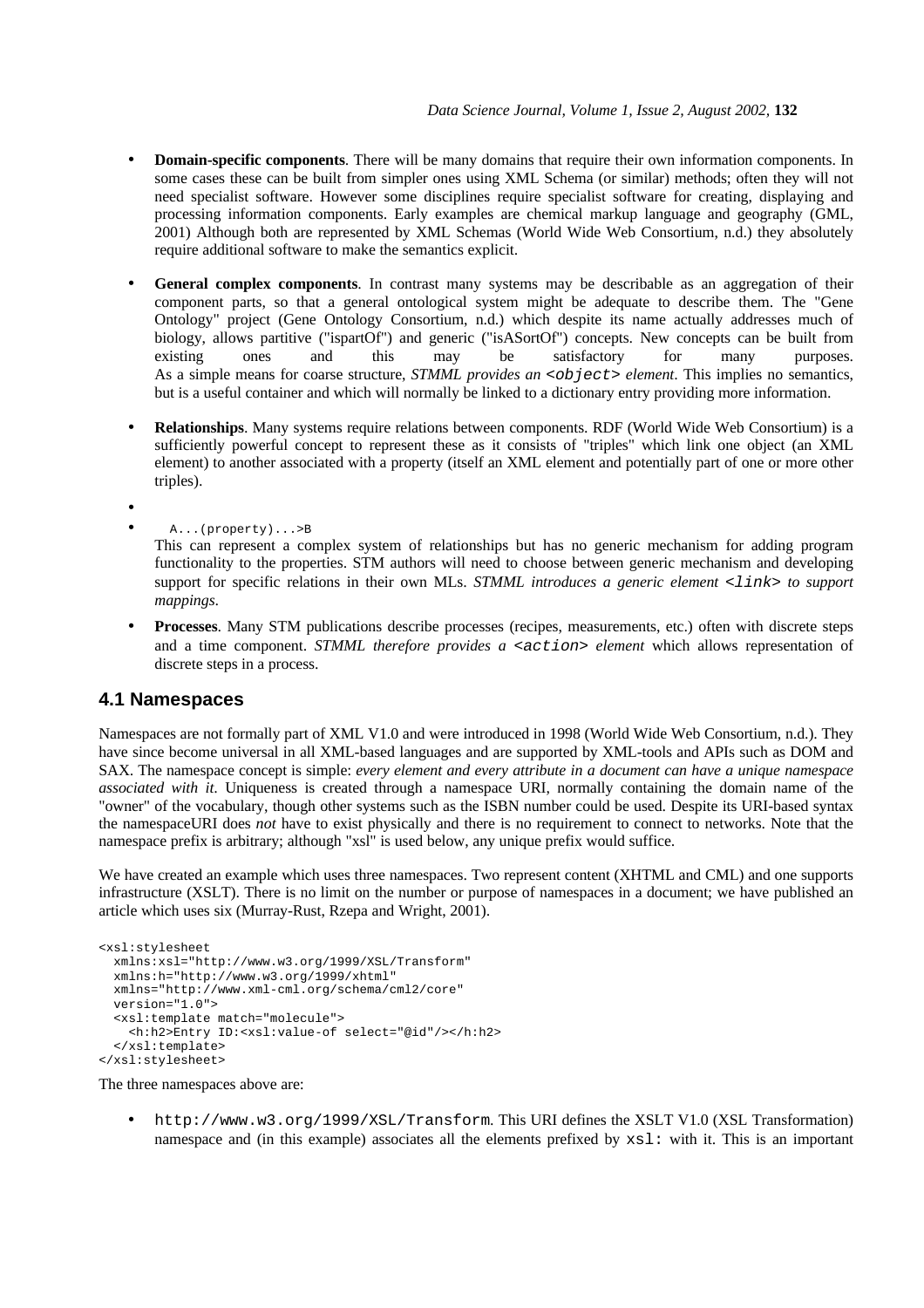example, because XSLT continues to evolve (requirements for XSLT2.0 have been collected). The namespace signals to software systems what version, and therefore what functionality is required.

- http://www.w3.org/1999/xhtml. This denotes the namespace for XHTML, and elements prefixed (in this case) with h: will belong to that namespace.
- http://www.xml-cml.org/schema/cml2/core. A single *default namespace* without prefixes is allowed in any XML document. We illustrate this with CMLCore Schema. CML 2.0 specifies these core components, along with other proposed and individually namespaced components relating to reactions, spectra etc. Again, note the value in distinguishing versions: The DTD (Document Type Definition)-based version of CML (version 1.0) has a different syntax and a different namespace (http://www.xmlcml.org/dtd/cml\_1\_0\_1.dtd).

There is no requirement to have a default namespace and if elements are always prefixed it may make it easy to merge document components. The namespace allows the processing systems to decide exactly what version of the software to use. At present there is no universal method for automatically associating actual software ( such as through the use of *e.g.* java class libraries) with a namespace URI but this will certainly become common.

The example above represents part of an XSL stylesheet and shows how information can be transformed from one namespace (CMLCore Schema) to another (XHTML). In the next example we show how different namespaces can be combined to create a composite document:

```
<html xmlns="http://www.w3.org/1999/xhtml"
   xmlns:cml="http://www.xml-cml.org/schema/cml2/core">
   <p>We can supply the following set of molecules:</p>
   <ul>
  \langleli\rangle <cml:molecule id="p1" title="phosphine">
         <cml:atomArray>
             <cml:atom elementType="P" hydrogenCount="3"/>
         </cml:atomArray>
     </cml:molecule>
  2/115 <li><cml:molecule id="p2" title="penguinone"/></li>
  \langle 111 \rangle</html>
```
Here the default namespace is XHTML, and elements from another namespace (CMLCore) are contained in HTML elements (li). With XML Schemas and XSLT the components can be separately validated (see below). With DTDs this would be messy and the document probably could not be DTD-validated (the content model for li cannot contain CML elements). Namespaces allow us to regard fragments of the document as architecturally independent, and these fragments can be processed separately.

XPath is the syntax for addressing nodes within XML documents and is used by protocols such as XSLT and XQuery (under development). A namespace prefix in the XPath expression is arbitrary and

```
<foo xmlns:bar="http://www.xml-cml.org/schema/cml2/core">
<xsl:variable name="mols" select="bar:molecule"/>
\epsilon/foos
```
will retrieve molecules from any elements mapped to the CML namespace URI. They do not have to use the prefix cml. Note also that other elements which happen to have the elementName cml:molecule mapped to a different namespace will not be selected, as the next example shows.

```
<html xmlns="http://www.w3.org/1999/xhtml"
  xmlns:c="http://www.xml-cml.org/schema/cml2/core"
  xmlns:cml="http://www.penguinchem.com/schema">
   <p>We can supply the following set of molecules:</p>
  \leq 11<115 <c:molecule id="p1" title="phosphine">
       <c:atomArray>
```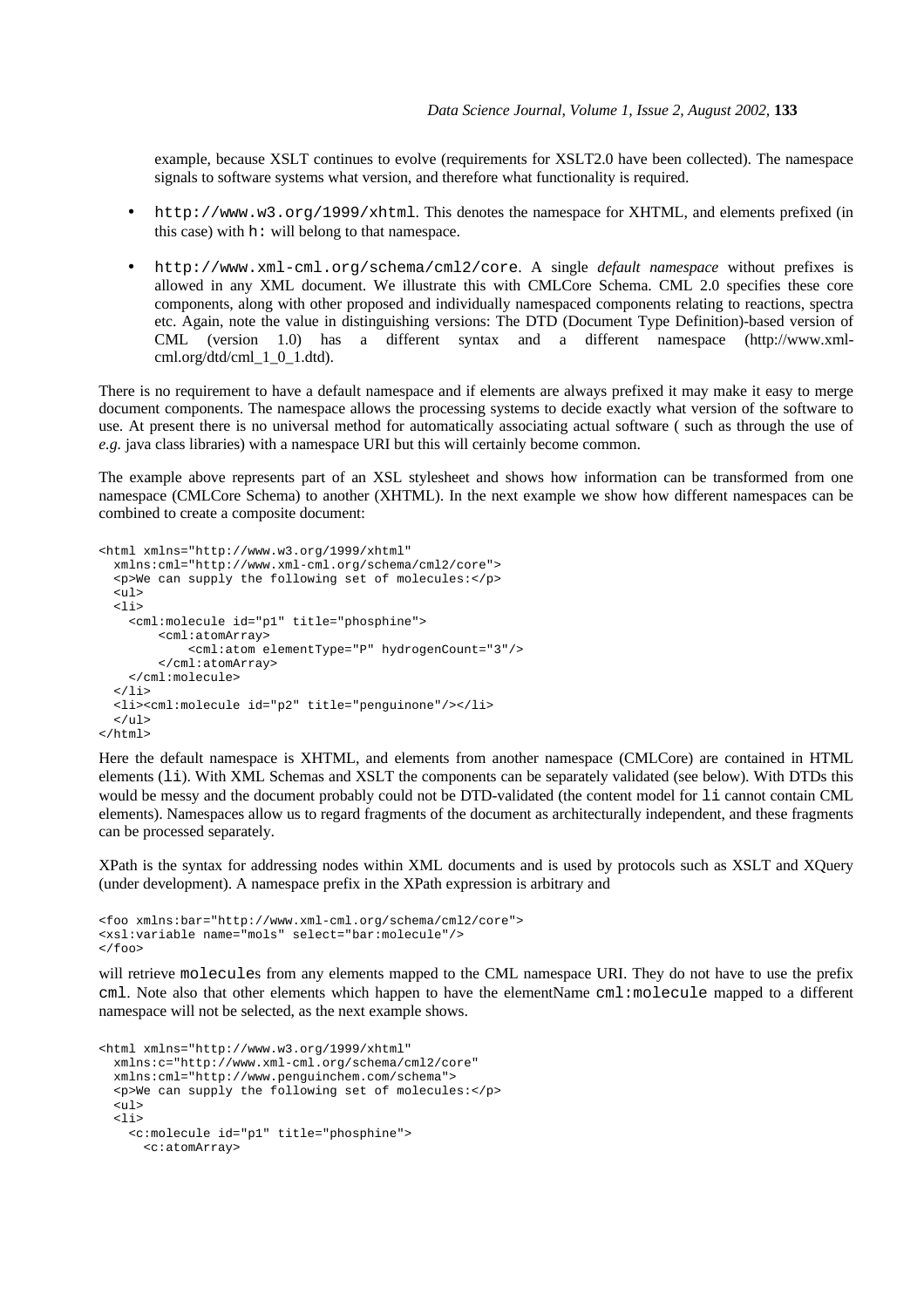```
 <c:atom elementType="P" hydrogenCount="3"/>
       </c:atomArray>
      </c:molecule>
  \langle/li>
<!-- not a CML molecule -->
   <li><cml:molecule foo="p2" bar="penguinone"/></li>
  2/11</html>
```
Even though the second molecule has the (rather misleading) prefix cml it does not belong to the CMLCore namespace and will not be retrieved by the XPath expression. This provides a mechanism (if required) for mixing different versions of a markup language (though this should always be done with great caution).

# **4.2 Modularization**

If information can be packaged into modules the benefits are very considerable:

- The need for understanding the context often disappears. This is a major gain in re-using information and writing the software. If cml:molecule has the same semantics regardless of whether it is contained within a database, a primary publication, a regulatory submission, associated with a spectrum or any other modular component, then a single set of software modules will fit all circumstances.
- Complex documents can be created with components produced in parallel. If the molecular information does not have semantic collisions with (say) clinical trial data, the chemistry in a submission can be compiled independently.
- Each namespace can be viewed as consisting of a set of re-usable components with associated software. Thus SVG content can be associated with "an SVG viewer"; it is not necessary to know the details of the implementation. Similarly we have created "CML viewers" which perform independently of where they are invoked.
- Each domain can concentrate on just those components which are key to its ontology. In early versions of CML viewers, we wrote text and image handlers (because XHTML and SVG were not available). Now we can concentrate on just the chemical aspects.
- Software systems will often consist of a generic XML framework with specialist software modules (currently browser "plugins", but the technology is always changing).
- Complex documents can be analysed as a set of non-interacting components, making searches much easier to implement. If all molecules on the Web were to be namespaced as *e.g.* belonging to CML, then it would be conceptually easy to retrieve ALL such components. There would remain a need for indexes for most searches to speed up performance, but the indexing tools need only look for namespaced molecules (Gkoutos, Leach and Rzepa, 2002).
- Some complex concepts are naturally built up of separate components ("aggregation"). Thus an entry in a chemical catalog could include price and molecular information. An entry might appear as below. The CML and other components do not interact other than that the molecular information is an integral part of the entry

```
<p:entry id="p123" sku="P-123-4">
   <p:price amount="1000" unit="ml">
    <p:currency="USD">100</p:currency>
     <p:currency="GBP">66</p:currency>
   </p:price>
   <c:molecule id="p1" title="phosphine" xmlns:c="http://www.xml-cml.org/schema/cml2/core>
     <c:atomArray>
      <c:atom elementType="P" hydrogenCount="3"/>
     </c:atomArray>
   </c:molecule>
</p:entry>
```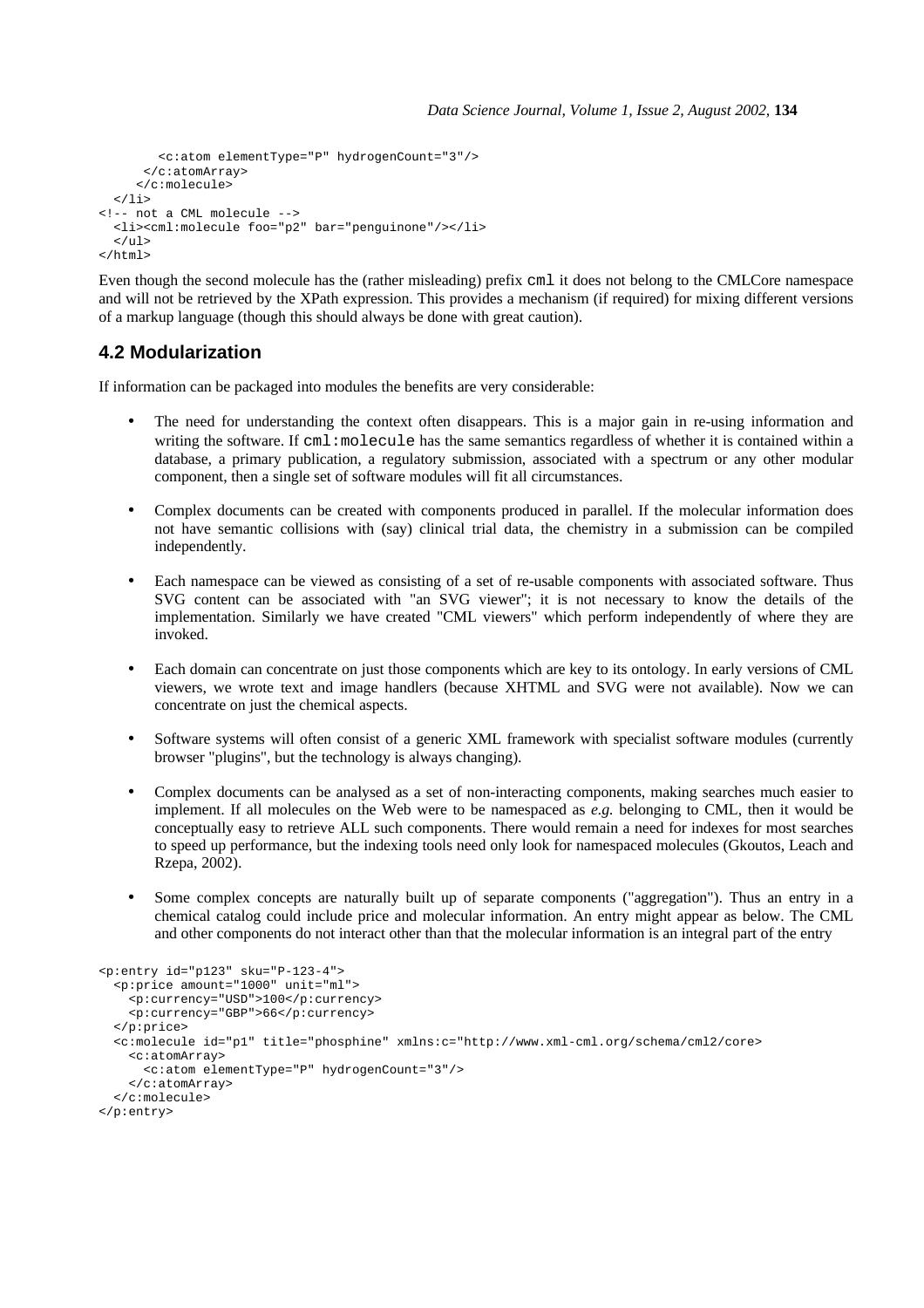• It often encourages the implementor to think more clearly about the semantics. A first pass at creating a markup language often benefits from being modularised, even if the modules are later found to be unnecessary, and combined for easier understanding.

Modularization is not always possible. This happens when concepts are not "atomic" - e.g. where A relies on information in B. This is an example of context-dependency, or coupling, and can be very difficult to model. STMML components are not coupled and can be used as independent components in a larger aggregate.

In many cases there are implicit relationships between components, and no simple way of implementing them automatically. Thus when modelling the concept of *concentration* for CML we found it necessary to create two new elements, substance and substanceList which are now part of CML 2.0 (Murray-Rust and Rzepa, 2002b). Similarly in modelling interatomic angles in molecules there was an implicit assumption that all atoms belonged to a common coordinate system.

Mappings and comparisons are particularly challenging. Thus a "sequence alignment" (*e.g.* for proteins) is a mapping of 2 or more sequences. A common method is to insert "gaps" into the sequences such as:

ACDEF-GH A-DEFQGH

The gaps, however, are meaningless without the context and could change if other sequences are added. We tackle this by creating a link element, which can express relationships between different information components. Our strategy is based on the XLink specification (World Wide Web Consortium) and depending on the development of generic XLink tools we may increasingly use that symbolism.

# **5. The need for validation**

It has been estimated that a large proportion of software errors, perhaps up to 50%, arise from "invalid data", i.e. data input that does not conform to the concepts for which the software was written. Non-conformance can be due to data corruption, inputting data for a different (version of the) program, data out of range or otherwise meaningless. There are famous cases (Olken and McCarthy, 2000) where use of the wrong scientific units have been catastrophic. Perhaps the most pernicious is when a user has a different interpretation of the semantics; the data appear valid but are actually inconsistent with the program.

Schema-based *Validation* goes a long way to solving these problems. Essentially a Schema is a *machine processible contract between the program author and the user*. The programmer uses the schema to write the program, and we have found it to be a very powerful tool. In fact, for many Schemas useful code can be automatically generated from the schema. If the data can be shown to be valid, then the program should process them reliably. If this does not happen, this is a program error. If the data are invalid, it is the user's responsibility. This separation of responsibilities is far more important than is generally realised and is a major tool in increasing the quality of software.

Validity is a machine-based concept. The more that the human view of validity can be formally encoded, the more useful it becomes. In chemistry for example, is the representation "T" (often written for tritium, an isotope of hydrogen) a valid element Type? (In CMLCore Schema it is not). Software often does not define openly what values are allowed. Using XML Schemas, we can give a precise enumeration of allowed values. Is a negative crystallographic cell angle allowed? Most users and software developers would assume not, but this is not normally checked or disallowed.

XML Schemas allow three main types of validation:

• Datatyping. The form and the value of the string must conform. XML Schema gives 43 datatypes, all of which can be used in STMML. In addition patterns can be imposed. For example a ID for an information component could be required to be of the form:

•

•  $[A-Z]{6}([0-9][0-9])$ ?

specifying six alpha characters followed by two optional digits (e.g. AABHTZ, ABCDEF01). Note, however, that XML Schema *per se* has no support for scientific units, which is why we use STMML to add them.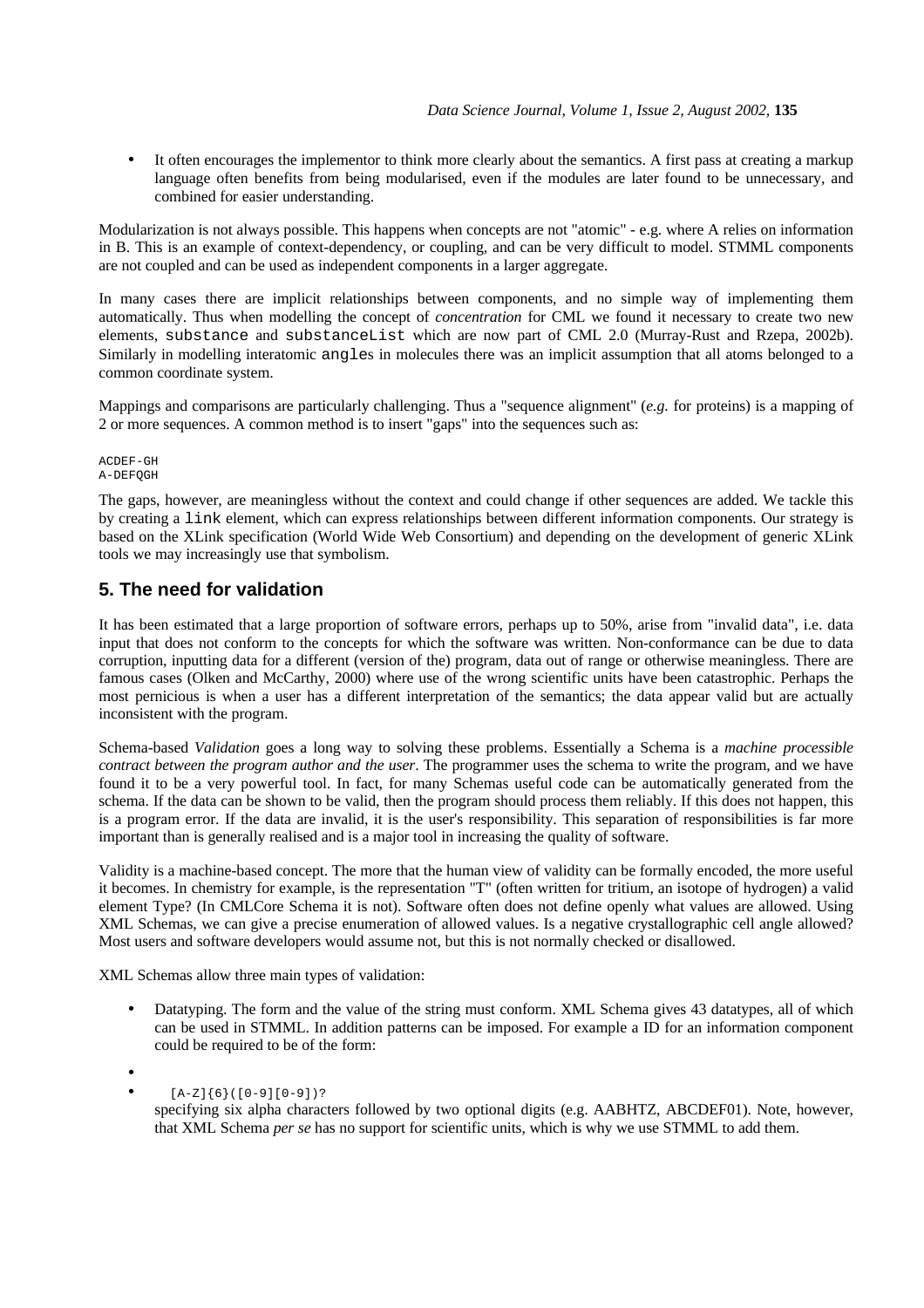- Document structure. It is possible to specify the attributes (and their datatypes and defaults) for all elements. An element's content model (the child nodes) can also be defined, with considerable power. Thus in CML 2.0, a molecule can contain a formula, and a formula can contain either other formula or atomArray elements.
- There are many rules than cannot be enforced by the above two schema-based approaches. However, the XSLT language, which supports the formulation of rules, is particularly good at specifying constraints, including those which are context dependent. We use this extensively in CML 2.0, where components are strongly coupled. For example, a bond must reference two distinct existing atoms in the document. In STMML the coupling is low and so this approach is not much used. However those using STMML as part of their infrastructure may need to introduce coupling.

# **5.1 Datatypes**

STM data requires a range of datatypes, many of them representable by a character string such as "1.234E+05", "Sb", "2001-12-31". In XML V1.0 these cannot be validated, but XML Schema introduces 43 concrete datatypes for <xsd:simpleType>s (Figure 1).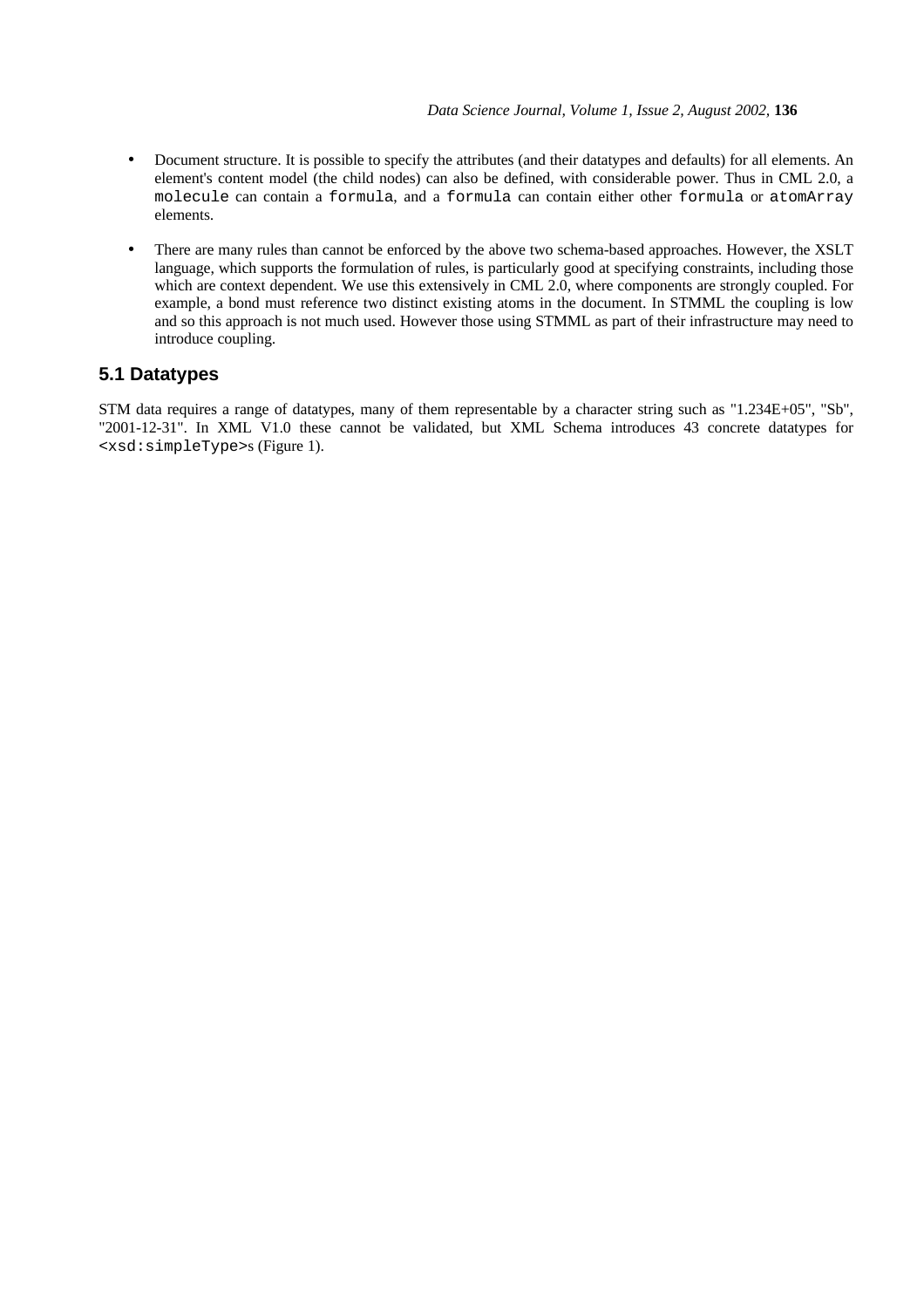

**Figure 1.** W3C Datatypes (taken from W3C Schema Part II datatypes, World Wide Web Consortium, n.d.).

If a value does not conform, the document is invalid. Among the constraints (some are referred to as facets) are:

- The type (number, integer, nonNegativeInteger, date, URI, etc.)
- The value. An enumerated list of values can be given; alternatively maximum and/or minimum values can be set
- The lexical pattern. This conforms to a POSIX regular expression giving character types/values, and possible occurrence counts

It is possible to construct new datatypes *derived from* XML Schema datatypes. Examples of types defined in STMML are shown in Table 1.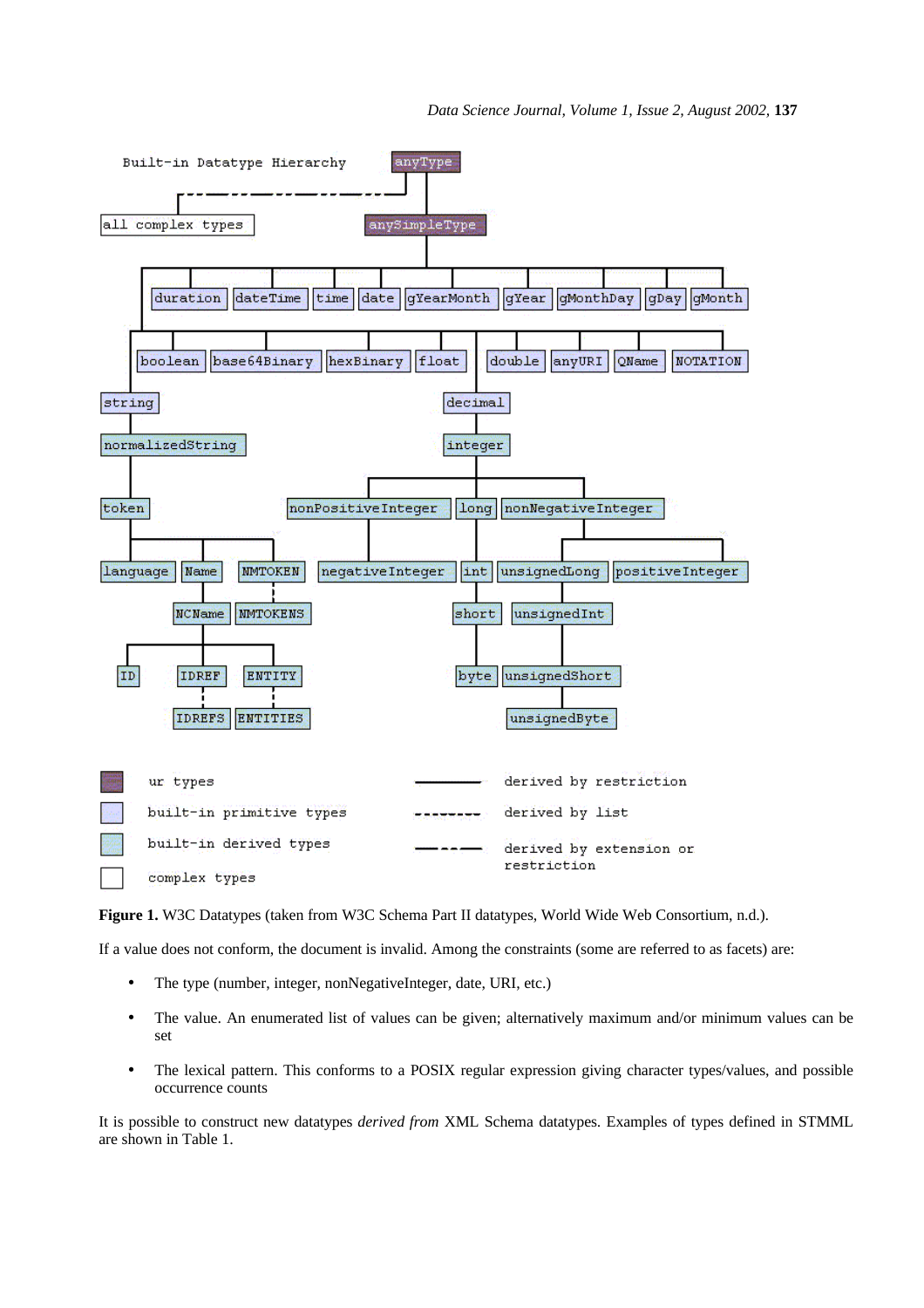These datatypes are themselves extensible; thus a complex number can be represented by coordinate2 with the addition of a convention attribute to emphasize the semantics. Moreover the enumerated lists in the Schema can be extended to incorporate other values; a user could define additional types of matrices (but would also have to provide the processing semantics).

| <b>Table 1. Datatypes in STMML</b> |                                            |                 |  |  |
|------------------------------------|--------------------------------------------|-----------------|--|--|
| type                               | role                                       | example         |  |  |
| coordinate2Type                    | la 2-D Coordinate                          | 1.22.3          |  |  |
| coordinate3Type                    | a 3-D Coordinate                           | 1.22.33.4       |  |  |
| dataTypeType                       | data types definable in a dictionary entry | xsd:float       |  |  |
| delimiterType                      | delimiters for separating numbers          |                 |  |  |
| errorBasisType                     | basis of errors                            | $\ $ range      |  |  |
| <b>errorValueType</b>              | type of errors                             | standard error  |  |  |
| idType                             | An ID                                      | a123            |  |  |
| matrixType                         | matrix Type                                | upperTriangular |  |  |
| namespaceRefType                   | namespaced data                            | core:mpt        |  |  |
| unitsType                          | scientific units                           | lunits:ml       |  |  |

# **5.2 Structure**

XMLSchema constrains the structure of documents in two ways:

- Specifying the attributes that an element may have. The constraints on the structure are fairly similar to those expressible by DTDs in XML 1.0, but there are additions to support inheritability of attributes.
- Specifying the content model of elements. There are several developments:
	- o The & connector was defined in SGML content models to support unordered element children ("must have an A, B and C, but order doesn't matter"). This was removed in XML V1.0 as being complex to implement and ambiguous. The all element goes some way towards adding this functionality, but it is not used in STMML.
	- o It is possible to constraint child elements by their namespace (e.g. to require that only certain CML elements are allowed as content of  $\leq$  atom>, but that elements from other namespaces may or may not be forbidden). In general all STMML elements designed as containers (<matrix>, <list>, etc. can contain any elements.
	- o New complexTypes can be built and reused. STMML itself does not define complexTypes for re-use but it is likely that users will build their own from STMML components.

# **5.3 Rules**

An XML Schema is a set of rules to which a document must conform. It has hardcoded mechanisms for datatypes and the attributes and direct content of elements. Constraints outside these cannot be expressed in XML Schema. A common need is the conditional dependence (coupling) of one part of the document on another part: "if part A has this structure and/or values, then part B must have that structure and/or values. A CML example is: "if a molecule has less than four atoms, it cannot have any torsion elements". This requires a knowledge of the document context which XML Schema cannot provide.

XSLT (World wide Web Consortium, n.d.) was developed as a rule-based transformation language. It allows very powerful determination of context through XPath. The constraint above could be expressed as: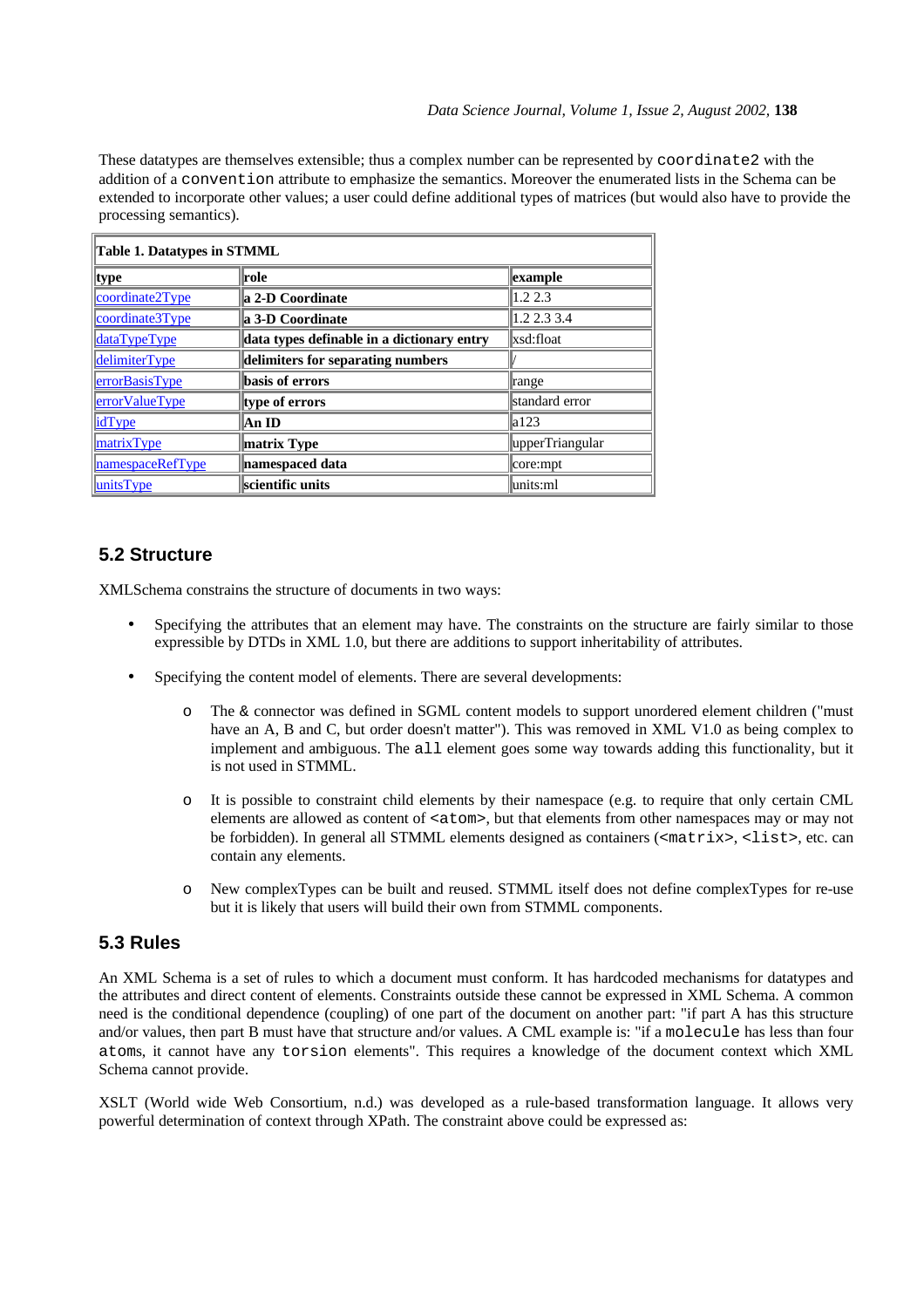```
<xsl:template match="torsion">
 <xsl:if test="count(../atomArray/atom)>3">
 <xsl:message>TORSION REQUIRES FOUR ATOMS</xsl:message>
  \langle xsl:if>
</xsl:template>
```
In principle, therefore, XML validation could take place through XSLT and not through Schemas. The Schematron approach (Schematron, n.d.) is essentially a mechanism for using such stylesheets to validate XML documents in place of a Schema. In practice we believe that XMLSchema is the cleanest approach for those things it does well (particularly datatypes), but that XSLT should be used for constraints that cannot be easily expressed with the current syntax. Fortunately it is easy to integrate the two approaches as XML Schema has an appinfo element for adding *machineprocessable* documentation to an element or attribute. Certain tools can scan the appinfo and apply XSLT-based rules for additional validation.

There is a strong requirement for structural constraints in STM data. They often take forms like:

*"If the boiling point is reported, the pressure must also be given". "If the data are two dimensional then the matrix is of order 3, otherwise of order 4". "If x has this value then y must be present".*

In some cases this can be represented in XMLSchemas or DTDs. For example, one of us (Murray-Rust, 2001) has converted the SELF format (Kehiaian, 2001) for physicochemical data into XML. SELF consists of many different measurement types (*e.g.* critical point, vapour pressure by temperature) with a variety of numbers of independent and dependent variables. Each data structure (one per measurement type) can be represented by a DTD. Effectively the DTD fragment is stored with the dictionary entry for the measurement type and can be used to XML-validate the data instance. We can foresee this being a useful future development for STMML.

## **6. The STMML Schema**

XML Schemas are complex. The formal XML Schema recommendations run to over 300 pages and require a 60 page primer to get started (World Wide Web Consortium, n.d.). We therefore introduce Schemas with examples, and also append the STMML schema itself as Appendix 2 to this article.

Schemas are designed to be easily documented, and since they are in XML, they can be transformed into common formats such as XHTML and using XSL-FO, into Acrobat PDF (Gkoutos, Murray-Rust, Rzepa and Wright, 2001a). They can be searched and can be reorganised into different presentations. Documentation is available for the schema itself and for most components such as elements, attributes, attributeGroups, etc. This allows programs to extract documentation directly from the schema and associate with the component being used, perhaps on an online help system or for automatic archival. The top-level element for this is annotation which can contain documentation for human readers and appinfo for machine processing. The latter is a major advance in that it allows a wide variety of functionality to be added on a per-element or per-attribute basis.

STMML uses a subset of the XMLSchema vocabulary:

"Top-level" elements

- **annotation**. Manages document for the *schema*
- **element**. Defines an element (cf. <! ELEMENT in DTDs)
- **attribute**. Defines an attribute (cf. <!ATTLIST in DTDs)
- **group**,**attributeGroup**. Mainly for ease of maintenance (cf. parameter entities in DTDs)
- simpleType. Defines a simpleType (essentially a datatyped character string. The type can be built-in (e.g. xsd:integer or can be derived from a builtin type (all are ultimately derived from xsd:string). simpleTypes can be used either in attribute values or for text content (#PCDATA in DTDs)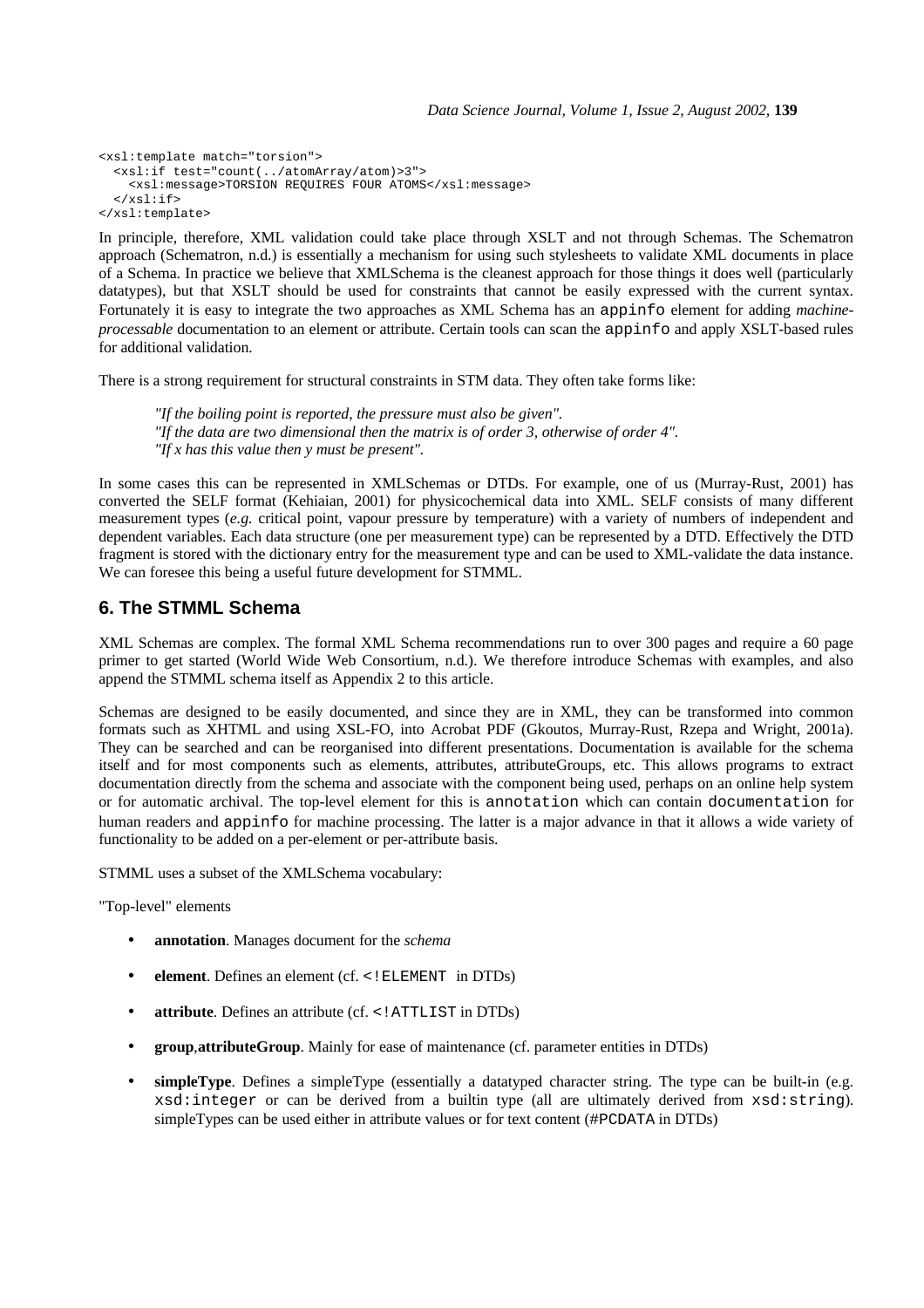• **complexType**. Defines a complexType (a type built up from simpler components such as other elements and/or attributes)

Content-related. These elements constrain the content of elements:

- **choice**. A series of alternatives (cf the "|" connector in DTDs)
- **sequence**. An ordered list of possible children (cf the "," connector in DTDs)
- **all**. An unordered list of possible children (cf the "&" connector in SGML DTDs)
- **any**. Any child content (with constraints on namespaces (cf ANY in DTDs)

Occurrence counts for elements and the above constructs now have explicit attributes (minOccurs, maxOccurs which allow for greater power in representing cardinality.

## **6.1 An example - part of the crystal definition in CMLCore Schema**

This extract from STMML Schema shows many of the constructs that we use. It epitomises the re-use of STMML components to build a specialist element and relies on previous definition of some simpleTypes and attributeGroups. Comments are shown in italics.

```
This specifies the structure and vocabulary of the "crystal" element
<xsd:element name="crystal" id="el.crystal">
documentation...
   <xsd:annotation>
      <xsd:documentation>
 <div class="summary">A container for crystallographic
 cell parameters and spacegroup</div>
 <div class="description">
           <p>Required if
              fractional coordinates are provided for a molecule.</p>
 <p>There are precisely SIX child <tt>scalar</tt>s
 to represent the cell lengths
             and angles in that order. There are no default values; </p>
         </div>
         <div class="example"><pre>
example...
<molecule id="m1">
    <crystal spacegroup="Fm3m" z="4">
stm:scalar title="a" errorValue="0.001" units="angstrom">5.628</stm:scalar><<br>stm:scalar title="b" errorValue="0.001" units="angstrom">5.628</stm:scalar><br><stm:scalar title="c" errorValue="0.001" units="angstrom">5.628</stm:
 <stm:scalar title="alpha" errorValue="0">90</stm:scalar>
 <stm:scalar title="beta" errorValue="0">90</stm:scalar>
 <stm:scalar title="gamma" errorValue="0">90</stm:scalar>
    </crystal>
   <atomArray>
 <atom id="a1" elementType="Na" formalCharge="1" xyzFract="0.0 0.0 0.0" xy2="+23.2 -21.0"/>
 <atom id="a2" elementType="Cl" formalCharge="-1" xyzFract="0.5 0.0 0.0"/>
   </atomArray>
</molecule>
            </pre></div>
      </xsd:documentation>
   </xsd:annotation>
"complexType" can have both element children and attributes...
   <xsd:complexType>
precisely 6 children allowed (the cell parameters).
      <xsd:sequence>
         <xsd:element ref="stm:scalar" minOccurs="6" maxOccurs="6"/>
      </xsd:sequence>
an attribute describing the spacegroup...
      <xsd:attribute name="spacegroup" type="xsd:string">
         <xsd:annotation>
            <xsd:documentation>
              <div class="summary">The spacegroup as a symbol</div>
 <div class="description">There is no controlled vocabulary or
 pattern at present. Hermann-Mauguin or Hall
                           symbols are recommended
              </div>
           </xsd:documentation>
         </xsd:annotation>
      </xsd:attribute>
another attribute (describing the number of molecules/cell).
This is restricted to be a non-negative integer...
      <xsd:attribute name="z" type="xsd:nonNegativeInteger">
         <xsd:annotation>
           <xsd:documentation>
```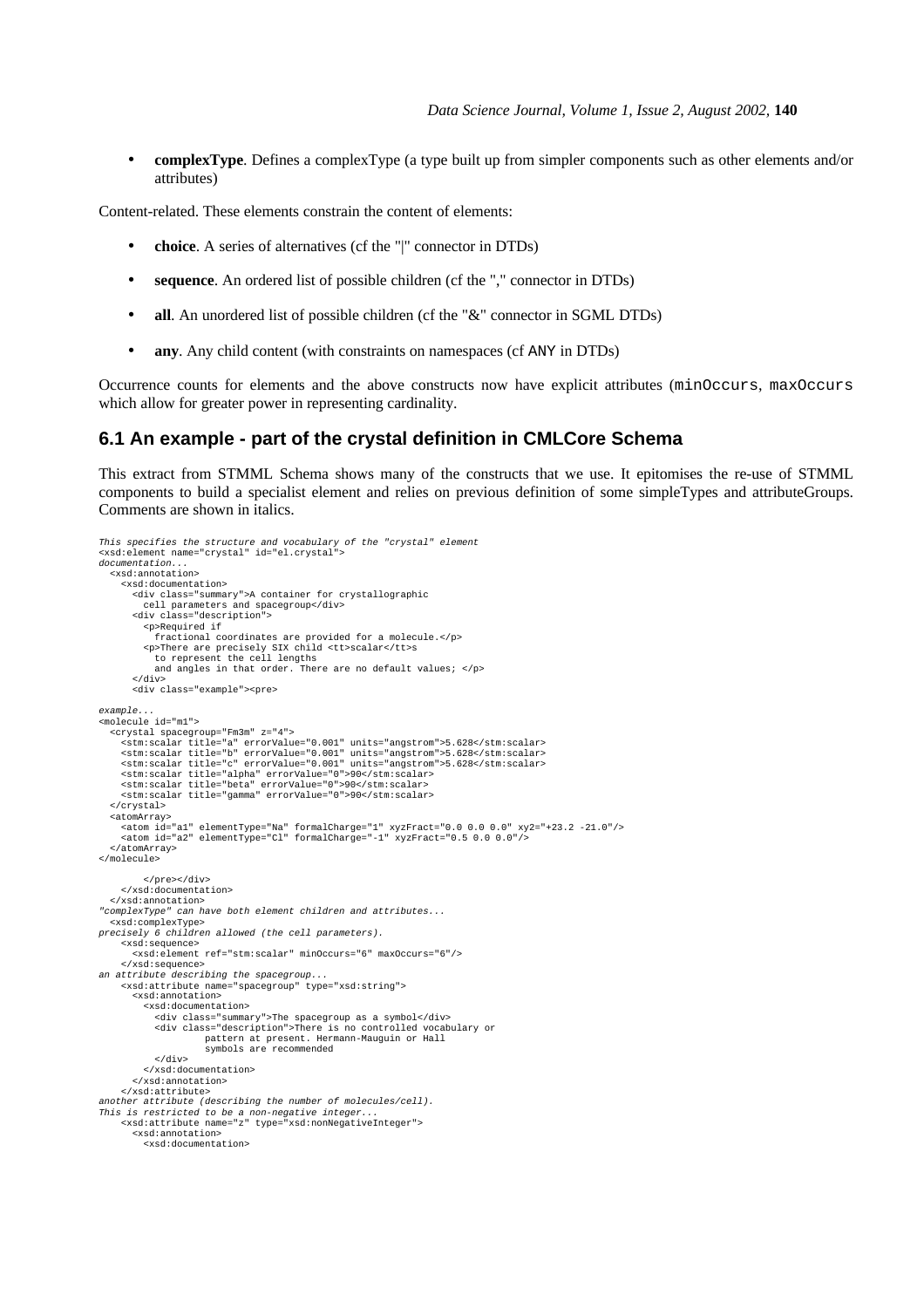```
 <p>The number of molecules per cell. Molecules
 are defined as the <tt>molecule</tt> which directly contains
                the <tt>crystal</tt> element.
              \langle p \rangle </xsd:documentation>
         </xsd:annotation>
      </xsd:attribute>
more attributes (bundled in a group for ease of maintenance)...
 <xsd:attributeGroup ref="tit_id_conv_dictGroup"/>
    </xsd:complexType>
```

```
</xsd:element>
```
# **6.2 Components of STMML Schema**

The main components are elements and attributes (Table 2). Elements are always declared as such, while attributes may be contained in elements, defined as simpleTypes, or bundled in groups of attributes (attributeGroups). This table gives a brief phrase describing each component, and some are described in more detail in the next section. Parts of the schema are primarily for ease of maintenance (simpleTypes rather than element-bound attributes, and attributeGroups) and are not elaborated here.

The whole schema (Appendix 2) is part of this "datument" publication and can be inspected or processed with specialist XMLSchema-aware tools such as Xerces (Xerces, n.d.). For example the STMML Schema itself has been transformed and styled using XSLT, and the examples included in the appinfo element have all themselves been validated with the STMML XMLSchema. Many technical authors will realise the benefit of a single self-consistent source of content; XSLT/XMLSchema allows it to be reworked without the likelihood of corruption through editing such as cut-and-paste or transformation in conventional document-processing tools.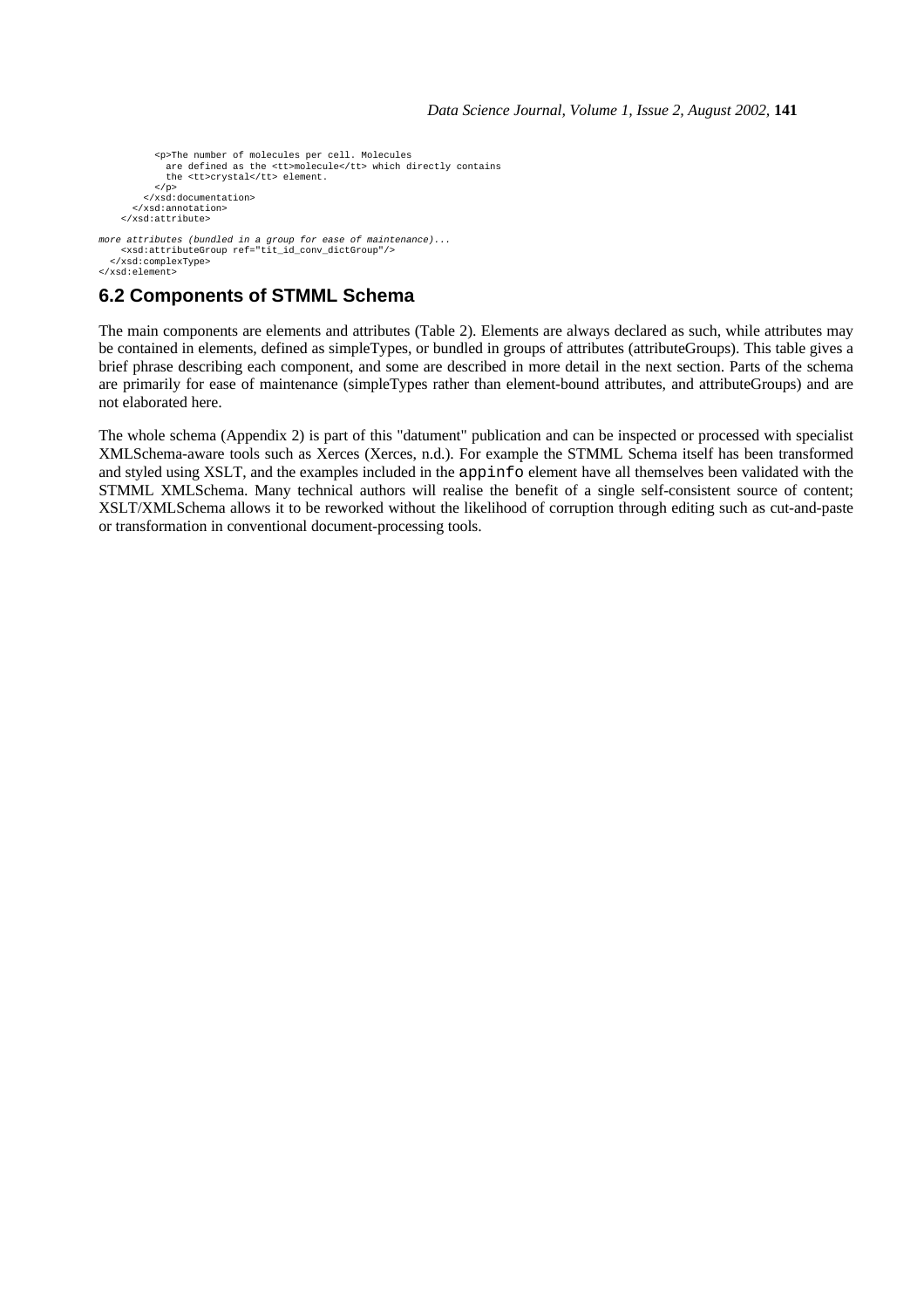# **Table 2. Components of STMML Schema**

| Data structure                                              | General components                                                      |  |  |
|-------------------------------------------------------------|-------------------------------------------------------------------------|--|--|
|                                                             |                                                                         |  |  |
|                                                             | action                                                                  |  |  |
| A homogenous 1-dimensional array of similar objects.        | An action which might occur in scientific data or narrative.            |  |  |
|                                                             |                                                                         |  |  |
|                                                             |                                                                         |  |  |
| scalar                                                      | actionList<br>A container for a group of actions                        |  |  |
| An element to hold scalar data.                             |                                                                         |  |  |
|                                                             |                                                                         |  |  |
| matrix                                                      | object                                                                  |  |  |
| A rectangular matrix of any quantities                      | An object which might occur in scientific data or narrative             |  |  |
|                                                             |                                                                         |  |  |
|                                                             | observation                                                             |  |  |
| table<br>A rectangular table of any quantities              | An observation or occurrence                                            |  |  |
|                                                             |                                                                         |  |  |
|                                                             |                                                                         |  |  |
| list                                                        | Dictionary components                                                   |  |  |
| A generic container with no implied semantics               |                                                                         |  |  |
|                                                             | dictionary                                                              |  |  |
| Data-based simpleTypes                                      | A dictionary                                                            |  |  |
|                                                             |                                                                         |  |  |
|                                                             |                                                                         |  |  |
| coordinate2Type                                             | entry<br>A dictionary entry                                             |  |  |
| An x/y coordinate pair                                      |                                                                         |  |  |
|                                                             |                                                                         |  |  |
| coordinate3Type                                             | definition                                                              |  |  |
| An x/y/z coordinate triple                                  | The definition for a dictionary entry, scientific units, etc.           |  |  |
|                                                             |                                                                         |  |  |
|                                                             | description                                                             |  |  |
| dataTypeType                                                | Descriptive information in a dictionary entry, etc.                     |  |  |
| an enumerated type for all builtin allowed dataTypes in STM |                                                                         |  |  |
|                                                             |                                                                         |  |  |
| Array-based simpleTypes                                     | enumeration<br>An enumeration of string values associated with an entry |  |  |
|                                                             |                                                                         |  |  |
|                                                             |                                                                         |  |  |
| sizeType                                                    | alternative<br>An alternative name for an entry                         |  |  |
| The size of an array                                        |                                                                         |  |  |
|                                                             |                                                                         |  |  |
| delimiterType                                               | relatedEntry                                                            |  |  |
| A non-whitespace character used in arrays to separate       | An entry related in some way to a                                       |  |  |
| components                                                  | dictionary entry, scientific units, etc.                                |  |  |
|                                                             |                                                                         |  |  |
|                                                             | annotation                                                              |  |  |
| floatArrayType<br>An array of floats                        | A documentation container similar to annotation                         |  |  |
|                                                             | in XML Schema.                                                          |  |  |
|                                                             |                                                                         |  |  |
| matrixType                                                  | documentation                                                           |  |  |
| Allowed matrix types                                        | Documentation in the annotation of an entry                             |  |  |
|                                                             |                                                                         |  |  |
| countType                                                   | appinfo                                                                 |  |  |
| A count multiplier for certain elements                     | A container similar to appinfo in XML Schema.                           |  |  |
|                                                             |                                                                         |  |  |
|                                                             |                                                                         |  |  |
| General simpleTypes                                         | dictRefGroup                                                            |  |  |

General simpleTypes

A reference to a dictionary entry.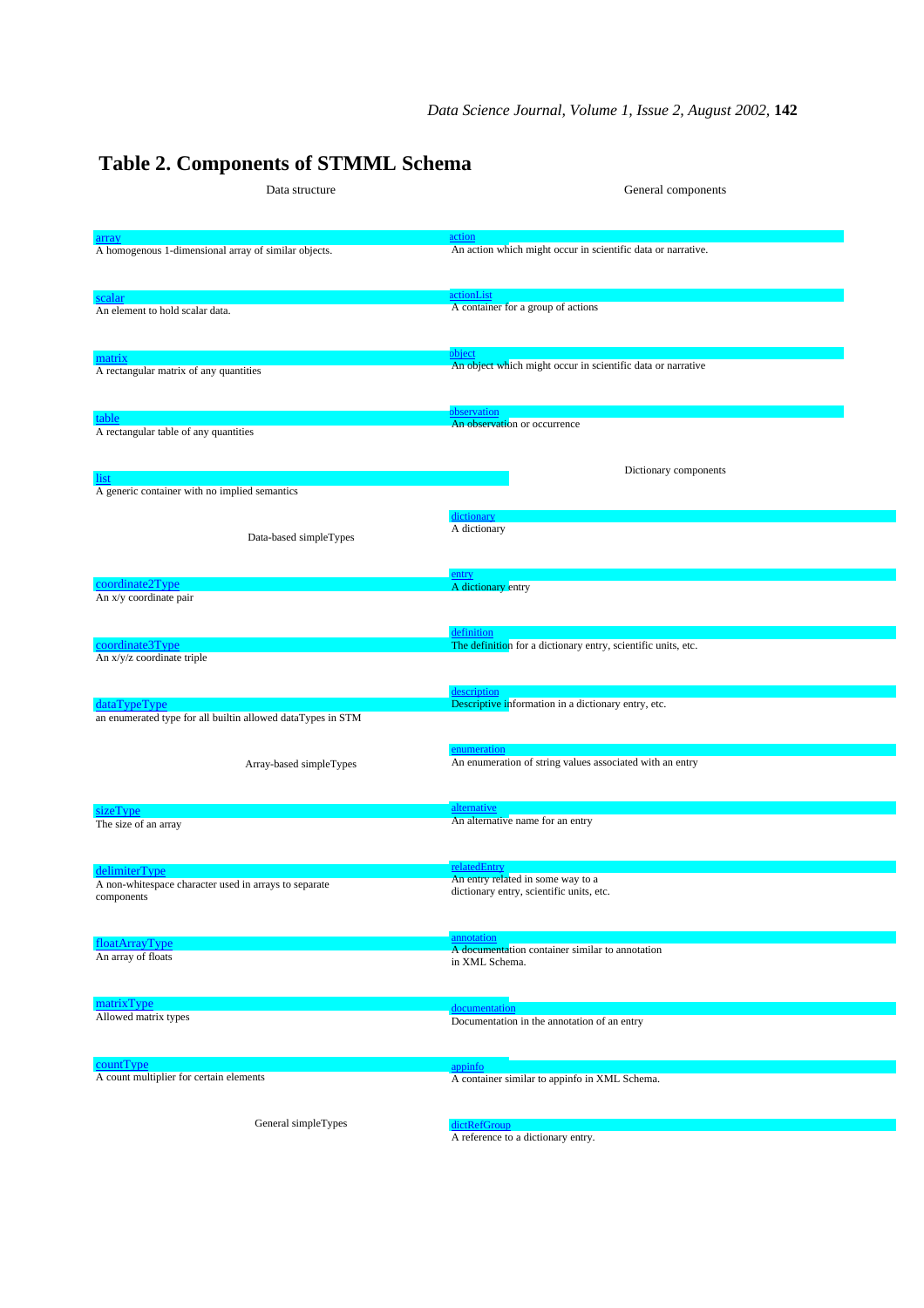| idType                                                   |                                                  | Metadata                                                    |
|----------------------------------------------------------|--------------------------------------------------|-------------------------------------------------------------|
| A unique ID for STM elements                             |                                                  |                                                             |
|                                                          |                                                  |                                                             |
|                                                          | metadata                                         |                                                             |
| userTypeType                                             | A general container for metadata                 |                                                             |
| An uncontrolled vocabulary from a user                   |                                                  |                                                             |
|                                                          |                                                  |                                                             |
|                                                          | metadataList                                     |                                                             |
| idGroup                                                  |                                                  | A general container for metadata elements                   |
| A attribute providing a unique ID for STM elements       |                                                  |                                                             |
|                                                          |                                                  |                                                             |
|                                                          | metadataType                                     |                                                             |
| titleGroup                                               | metadataType                                     |                                                             |
| An (optional) title on most STM elements. Uncontrolled   |                                                  |                                                             |
|                                                          |                                                  |                                                             |
|                                                          |                                                  | Scientific Units                                            |
| convGroup                                                |                                                  |                                                             |
| A reference to a convention                              |                                                  |                                                             |
|                                                          | dimension                                        |                                                             |
|                                                          | A dimension supporting scientific units          |                                                             |
| Numeric types                                            |                                                  |                                                             |
|                                                          |                                                  |                                                             |
|                                                          | dimensionType                                    |                                                             |
| errorBasisType                                           |                                                  | Allowed values for dimension Types (for quantities).        |
| The basis of an error value                              |                                                  |                                                             |
|                                                          |                                                  |                                                             |
|                                                          | unitList<br>A container for several unit entries |                                                             |
| maxType                                                  |                                                  |                                                             |
| The maximum INCLUSIVE value of a quantity                |                                                  |                                                             |
|                                                          |                                                  |                                                             |
|                                                          | unitType                                         | An element containing the type of a scientific unit         |
| minType                                                  |                                                  |                                                             |
| The minimum INCLUSIVE value of a quantity                |                                                  |                                                             |
|                                                          | unit                                             |                                                             |
|                                                          | A scientific unit                                |                                                             |
| Links and References                                     |                                                  |                                                             |
|                                                          |                                                  |                                                             |
|                                                          | unitsType                                        |                                                             |
| link                                                     | Scientific units                                 |                                                             |
| An internal or external link to STMML or other object(s) |                                                  |                                                             |
|                                                          |                                                  |                                                             |
|                                                          |                                                  | Groups (for schema maintenance and re-use)                  |
| References                                               |                                                  |                                                             |
|                                                          |                                                  |                                                             |
|                                                          | actionGroup                                      |                                                             |
| namespaceRefType                                         | The start time                                   |                                                             |
| A string referencing a dictionary, units, convention or  |                                                  |                                                             |
| other metadata.                                          |                                                  |                                                             |
|                                                          | sourceGroup                                      |                                                             |
|                                                          |                                                  | An attribute linking to the source of the information       |
| refType                                                  |                                                  |                                                             |
| A reference to an existing element                       |                                                  |                                                             |
|                                                          | tit_id_convGroup                                 | An group of attribute applicable to most STMML elements     |
|                                                          |                                                  |                                                             |
|                                                          |                                                  |                                                             |
|                                                          |                                                  |                                                             |
|                                                          | tit_id_conv_dictGroup                            | Addition of the dictRef attribute to the tit_id_conv group. |
|                                                          |                                                  |                                                             |

**7 Conclusion**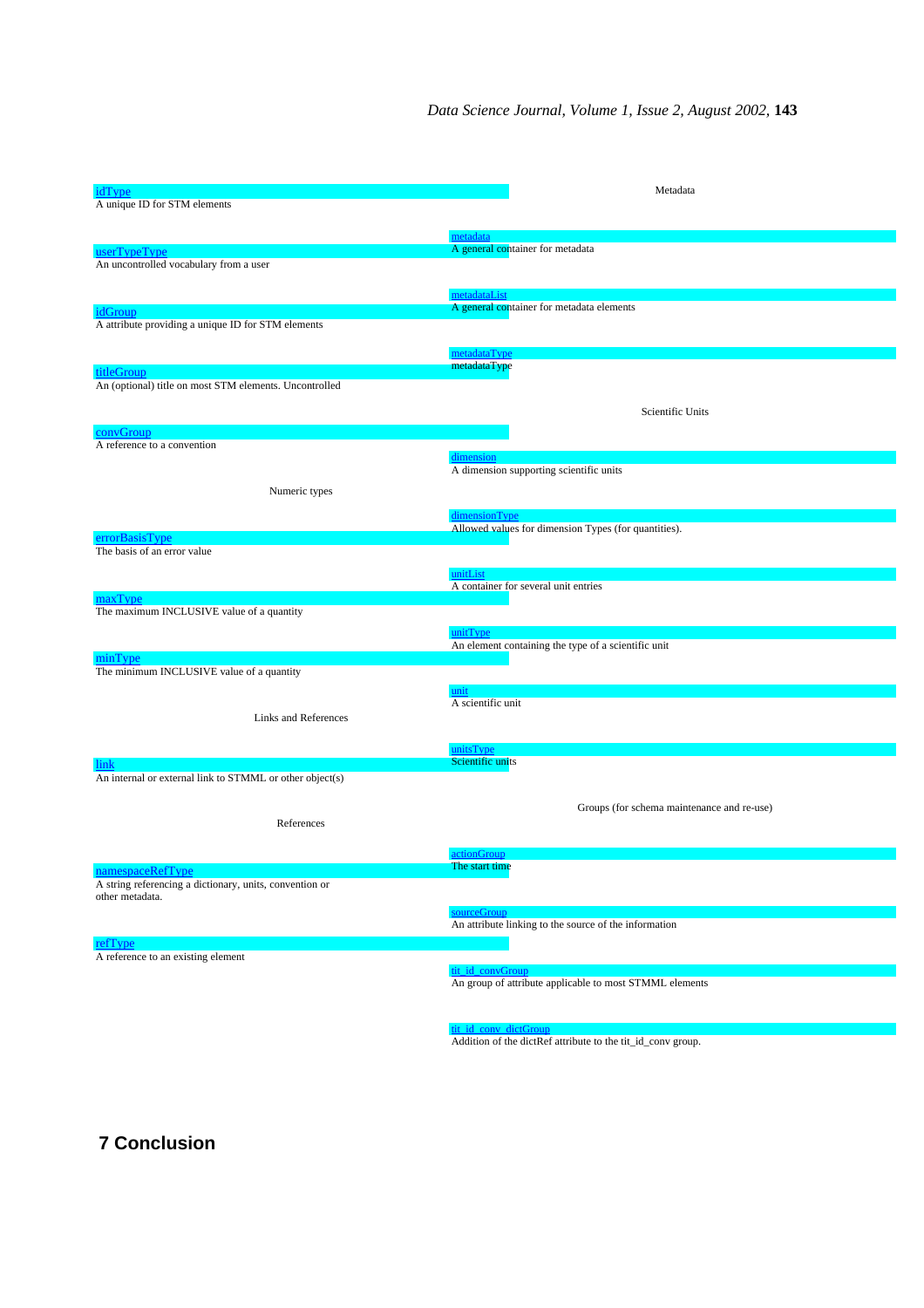We have shown how STMML as an XML-based markup language can cover many generic aspects of scientific information and how it has been developed as a re-usable core for more specific markup languages. The specification is through an XML Schema which can be used to validate STMML documents or fragments, and the schema itself (the "datument) has been used to validate and present through appropriate transformations all the examples included here.

## **8. References**

*Cell Markup Language*: (n.d.). Home page for CellML. Retrieved from the World Wide Web July 9, 2002: http://www.cellml.org/

Cover, R. (2002), *The XML Cover Pages*. Retrieved July 9, 2002 from the World Wide Web: http://xml.coverpages.org/siteIndex.html

*DocBook* (n.d.). Home page for DocBook: The Definitive Guide. Retrieved April 15, 2002 from the World Wide Web: http://www.docbook.org/

Dragoset, R., Taylor, B. & McLay, M. (2002). Units of Measurement in XML: Retrieved July 15, 2002 from the NIST Website: http://units.nist.gov/

*Field Markup Language* (n.d.). Homepage for Field ML. Retrieved July 9, 2002 from the World Wide Web, 2002: http://www.physiome.org.nz/sites/physiome/fieldml/pages/

Formatting Objects (n.d.). Homepage for FOP. Retrieved July 9, 2002 from the *Apache XML Project* Website: http://xml.apache.org/fop/

*Gene Ontology Consortium* (n.d.). Homepage for the Gene Ontology Consortium. Retrieved July 9, 2002 from the World Wide Web: http://www.geneontology.org/

*GML* (n.d.). Homepage for Geography Markup Language. Retrieved July 9, 2002 from the World Wide Web: http://opengis.net/gml/01-029/GML2.html

Gkoutos, G. V., Leach, C & Rzepa, H. S., (2002) ChemDig: new approaches to chemically significant indexing and searching of distributed web collections *New. J. Chem.,* 656-666.

Gkoutos, G. V., Murray-Rust, P., Rzepa, H. S. & Wright, M., (2001a) The Application of XML Languages for Integrating Molecular Resources, *Internet J. Chemistry, 4*, article 13.

Gkoutos, G. V., Murray-Rust, P., Rzepa, H. S. & Wright, M., (2001b), Chemical Markup, XML and the World-Wide Web. Part III: Towards a signed semanticcChemical web of trust, *J. Chem. Inf. Comp. Sci.*, *41*, 1124.

Hall, S. R., Allen, F. H. & Brown, I. D., (1991), *Acta Cryst.*, *A47*, 655-685.

Kehiaian, H. (2001), Homepage for DataExplorer. Retrieved July 9, 2002 from the World Wide Web: http://www.fizkarlsruhe.de/dataexplorer/index.html

Murray-Rust, P., (2001), SELFML, presented at the IUCOSPED/CODATA meeting, Paris, April. Retrieved July 9, 2002 from the World Wide Web: http://www-cenerg.ensmp.fr/iupac\_paris.wshop/html/meetingweb.htm

Murray-Rust, P., Leach, C. & Rzepa, H. S., (1995), Chemical Markup Language, *Abstr. Pap. Am. Chem. S.*, *210*, 40- COMP Part 1.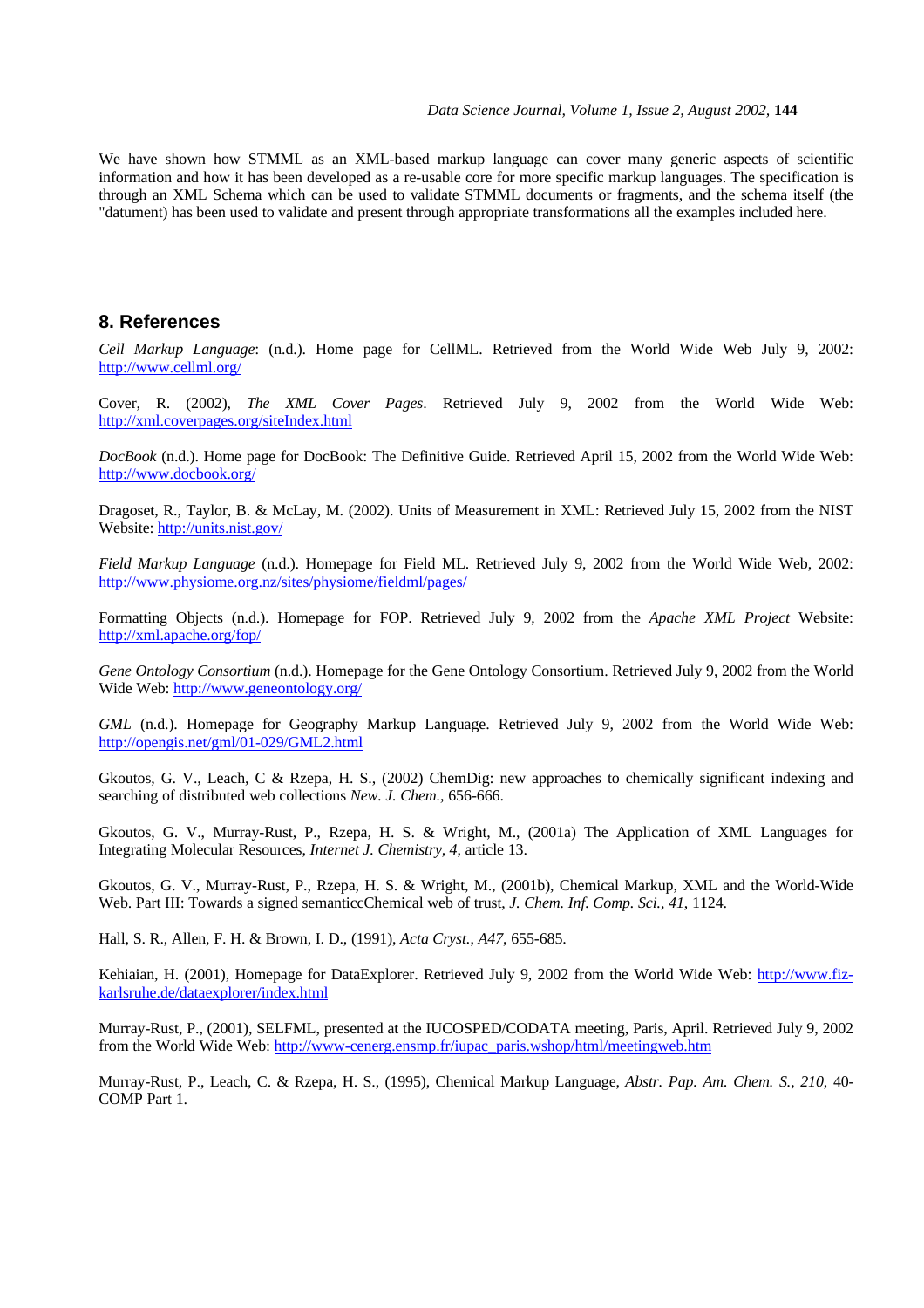Murray-Rust, P. & Rzepa, H. S., (1999), Chemical markup Language and XML Part I. Basic principles. *J. Chem. Inf. Comp. Sci. 39*, 928.

Murray-Rust, P. & Rzepa, H. S., (2001), Chemical Markup, XML and the World-Wide Web. Part II: Information Objects and the CMLDOM. *J. Chem. Inf. Comp. Sci. 41*, 1113.

Murray-Rust, P. & Rzepa, H. S., (2002a) Scientific publications in XML - towards a global knowledge base. *Data Science 1*, 84-98.

Murray-Rust, P. & Rzepa, H. S., (2002b) Chemical Markup Language and XML Part IV. Schema Validation. *J. Chem. Inf. Comp. Sci.*, *42*, submitted for publication.

Murray-Rust, P., Rzepa, H. S., & Wright, M. (2001) Development of chemical markup language (CML) as a system for handling complex chemical content, *New J. Chem.,* 618-634.

Olken F. & McCarthy J. (2000) *What XML Schema Designers Need to Know About Measurement Units*. Retrieved July 9, 2002 from the Lawrence Berkeley National Laboratory Website: http://pueblo.lbl.gov/~olken/mendel/units/xtech\_units\_slides.ppt

PlotML (n.d.). *Homepage for the Ptolemy Project - Ptolemy II*. Retrieved July 9, 2002 from the University of California at Berkeley Department of Electrical Egnineering and Computer Sciences Website: http://ptolemy.eecs.berkeley.edu/ptolemyII/ptII1.0/

Rzepa, H. S & Murray-Rust, P., (2001), A New Publishing Paradigm: STM Articles as part of the Semantic Web, *Learned Publishing 14*, 177.

*Schematron* (n.d.). Homepage for the Schematron Document Schema Definition Language. Retrieved July 9, 2002 from the World Wide Web : http://xml.ascc.net/xml/resource/schematron/schematron.html

*SelfML* (n.d.). Homepage for the SelFML Language. Retrieved July 9, 2002 from the World Wide Web: http://www.xml-cml.org/self/

Systems Biology Markup Language (n.d.). Home page for Systems Biology Workbench Development Group. Retrieved July 9, 2002 from the Californian Institute of Technology Website: http://www.cds.caltech.edu/erato/

SVG (n.d.). Home page for Scaleable vector graphics. Retrieved July 9, 2002 from the *World Wide Web Consortium* Website: http://www.w3.org/Graphics/SVG/Overview.htm8

Table models (n.d.). Homepage for specifications for Table models. Retrieved July 9, 2002 from the *OASIS* Website: http://oasis-open.org/specs/tablemodels.shtml

*World Wide Web Consortium* (n.d.) Homepage of the World Wide Web Consortium. Retrieved July 9, 2002 from the World Wide Web: http://www.w3c.org/

Xerces (n.d.). Home page for the Xerces validating parser. Retrieved July 9, 2002 from the *Apache XML Project* Website: http://xml.apache.org/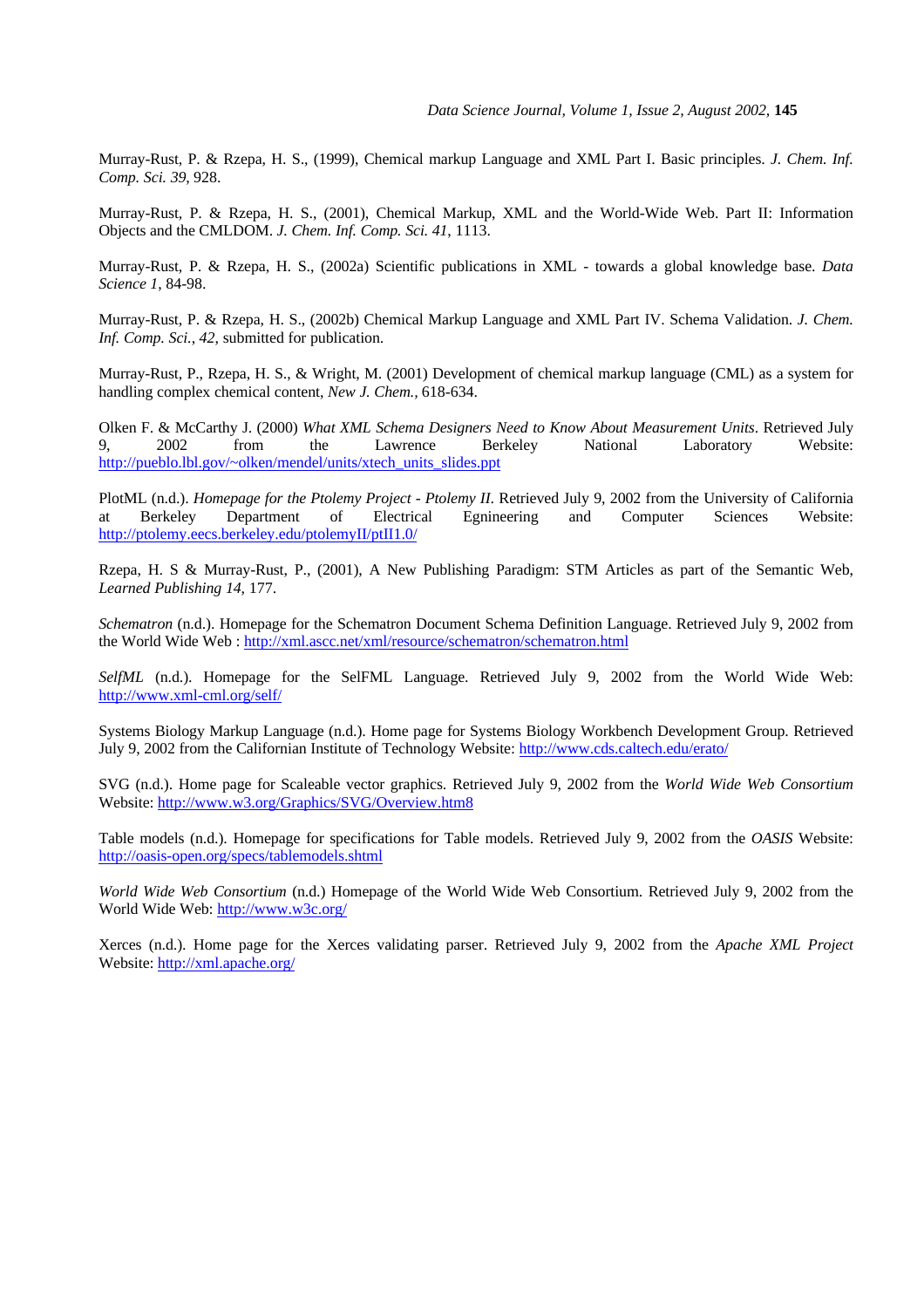# **Appendix 1. Synopsis of Schema Details**

The full Schema is part of this datument as Appendix 2 and via http://www.xml-cml.org/schema/stmml/ but because of its comprehensive nature we have added this synopsis for initial readers. Many details are omitted, but most of the significant examples are retained. All elements and the main generic attributes are described but individual attributes are usually omitted.

The synopsis is organised by the concepts:

- Data Types and Data Structure
- General Information Components
	- o General Scientific Concepts
	- o Dictionaries
	- o Metadata
	- o Scientific Units

## **Data Types and Data Structure**

## **Overview**

## **Data structure**

A homogenous 1-dimensional array of similar objects.

```
<array size="5" title="value"
  dataType="xsd:decimal"> 1.23 2.34 3.45 4.56 5.67</array>
```
the size attribute is not mandatory but provides a useful validity check):

```
<array size="5" title="initials" dataType="xsd:string"
 delimiter="/">/A B//C/D-E/F/</array>
```
Note that the second array-element is the empty string ''.

```
<array title="mass" size="4"
   units="unit:g"
  errorBasis="observedStandardDeviation"
  minValues="10 11 10 9"
  maxValues="12 14 12 11"
  errorValues="1 2 1 1"
  dataType="xsd:float">11 12.5 10.9 10.2
</array>
```
scalar

array

### An element to hold scalar data.

```
<scalar
    dataType="xsd:decimal"
 errorValue="1.0"
 errorBasis="observedStandardDeviation"
    title="body weight"
    dictRef="zoo:bodywt"
    units="units:g">34.3</scalar>
```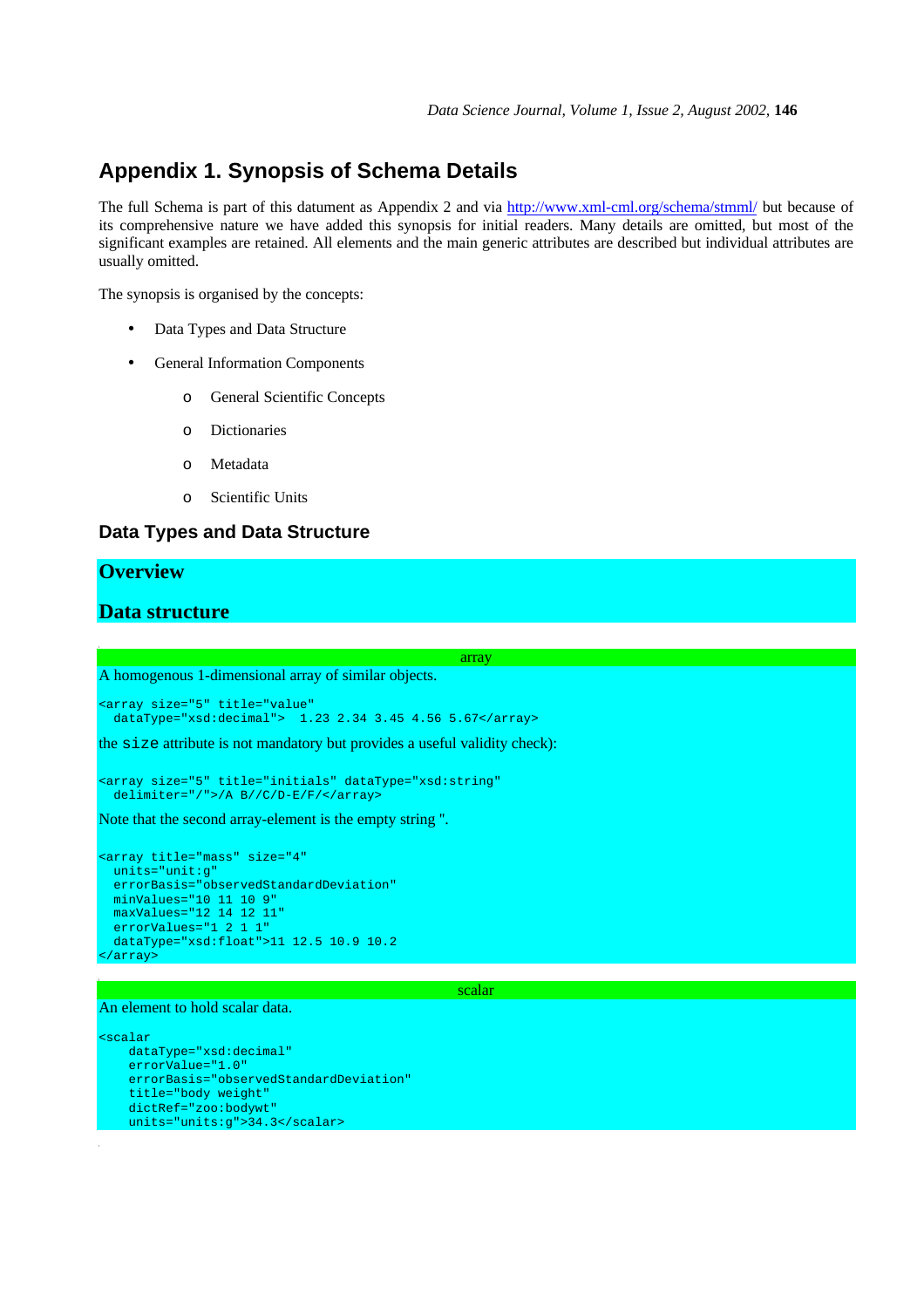*Data Science Journal, Volume 1, Issue 2, August 2002,* **147**

A rectangular matrix of any quantities

```
<matrix id="m1" title="mattrix-1" dictRef="foo:bar"
  rows="3" columns="3" dataType="xsd:decimal"
  delimiter="|" matrixType="squareSymmetric" units="unit:m"
  >|1.1|1.2|1.3|1.2|2.2|2.3|1.3|2.3|3.3!</matrix>
```
table

list

matrix

A rectangular table of any quantities

```
<table rows="3" columns="2" title="people">
 <array title="age" dataType="xsd:integer">3 5 7</array>
  <array title="name" dataType="xsd:string">Sue Fred Sandy</array>
</table>
```
A generic container with no implied semantics

<list> <array title="animals">frog bear toad</array> <scalar title="weight" dataType="xsd:float">3.456</scalar> </list>

# **Data-based simpleTypes**

coordinate2Type

An x/y coordinate pair

<list>  $\begin{array}{c} \text{array} \\ \text{array} \\ \text{2.3.4} \end{array}$  >1.2,3.4 3.2,4.5 6.7,23.1 </array> <array delimiter="  $>1.2$  3.4/3.2 4.5/6.7 23.1/</array> </list>

coordinate3Type

An x/y/z coordinate triple

```
<list>
  <array>1.2,3.4,1.2
 3.2,4.5,7.3 6.7,23.1,5.6 </array>
 <array delimiter="/"
 >/1.2 3.4 3.3/3.2 4.5 4.5/6.7 23.1 5.6/</array>
</list>
```
## dataTypeType

sizeType

an enumerated type for all builtin allowed dataTypes in STM

```
<list xmlns="http://www.xml-cml.org/schema/cml2/core">
 <scalar dataType="xsd:boolean" title="she loves me">true</scalar>
 <scalar dataType="xsd:float" title="x">23.2</scalar>
 <scalar dataType="xsd:duration" title="egg timer">PM4</scalar>
 <scalar dataType="xsd:dateTime" title="current data and time">2001-02-01:00:30</scalar>
  <scalar dataType="xsd:time" title="wake up">06:00</scalar>
 <scalar dataType="xsd:date" title="where is it">1752-09-10</scalar>
 <scalar dataType="xsd:anyURI" title="CML site">http://www.xml-cml.org/</scalar>
  <scalar dataType="xsd:QName" title="CML atom">cml:atom</scalar>
 <scalar dataType="xsd:normalizedString" title="song">the mouse ran up the clock</scalar>
 <scalar dataType="xsd:language" title="UK English">en-GB</scalar>
  <scalar dataType="xsd:Name" title="atom">atom</scalar>
  <scalar dataType="xsd:ID" title="XML ID">_123</scalar>
  <scalar dataType="xsd:integer" title="the answer">42</scalar>
  <scalar dataType="xsd:nonPositiveInteger" title="zero">0</scalar>
</list>
Array-based simpleTypes
```
The size of an array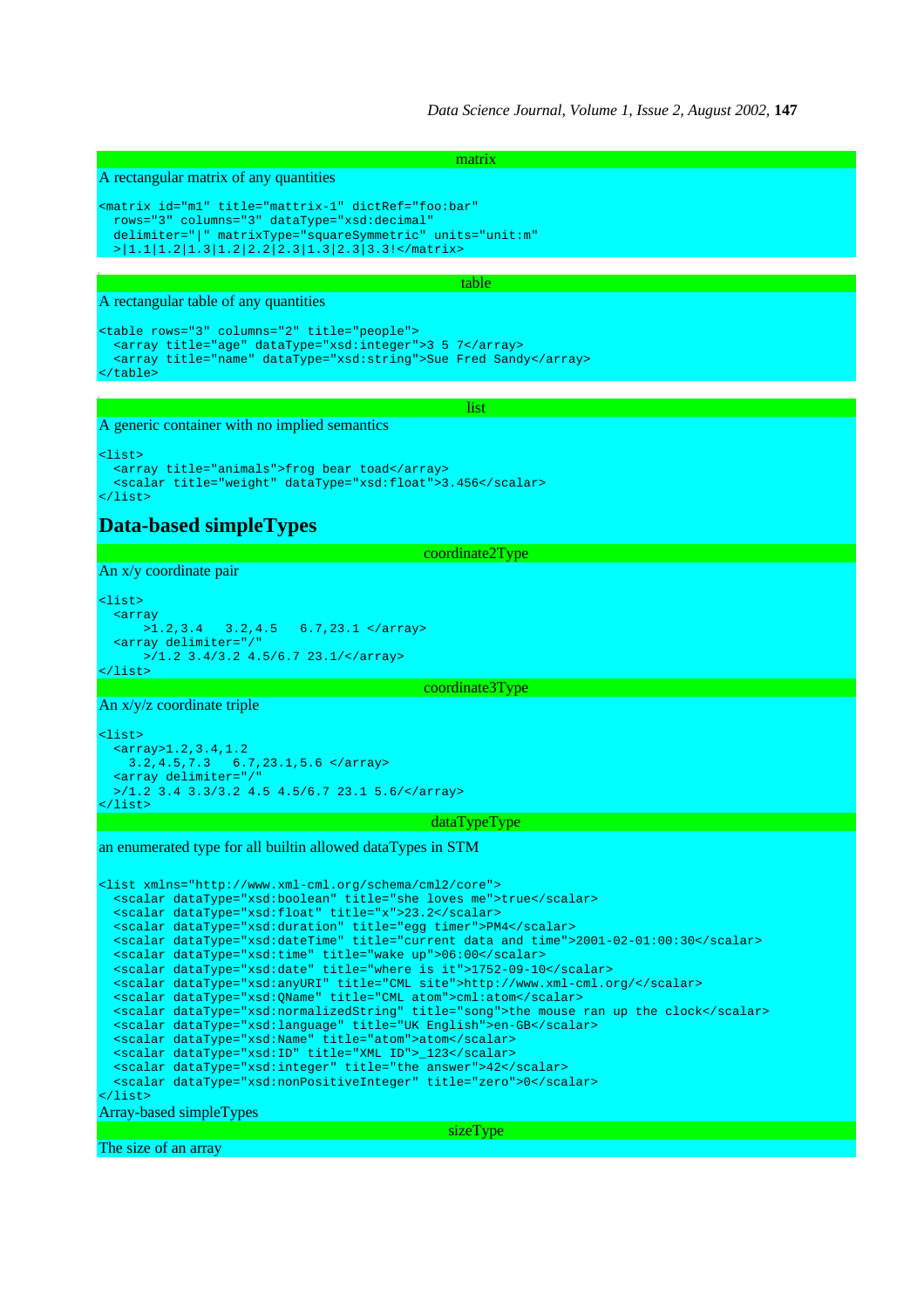| delimiterType                                                                                                                       |
|-------------------------------------------------------------------------------------------------------------------------------------|
| A non-whitespace character used in arrays to separate components                                                                    |
| <array delimiter="&lt;math&gt; &lt;/math&gt;" size="4"><math> A B12 </math>  D and<br/><math>E </math> </array>                     |
| The values in the array are                                                                                                         |
| "A", "B12", "" (empty string) and "D and<br>E''                                                                                     |
| note the spaces                                                                                                                     |
| floatArrayType                                                                                                                      |
| An array of floats                                                                                                                  |
| <atomarray <="" td="" xmlns="http://www.xml-cml.org/schema/cml2/core"></atomarray>                                                  |
| $x2 = "1.2 2.3 3.4 5.6"$                                                                                                            |
| matrixType                                                                                                                          |
| Allowed matrix types                                                                                                                |
|                                                                                                                                     |
| <matrix <="" dictref="foo:bar" id="m1" td="" title="mattrix-1"></matrix>                                                            |
| rows="3" columns="3" dataType="xsd:decimal"                                                                                         |
| delimiter=" " matrixType="squareSymmetric" units="unit:m"<br>$>$   1.1   1.2   1.3   1.2   2.2   2.3   1.3   2.3   3.3! < / matrix> |
| <b>BASE</b> : xsd:string                                                                                                            |
| <b>ENUMERATED VALUES:</b>                                                                                                           |
| * rectangular                                                                                                                       |
| * square                                                                                                                            |
| * squareSymmetric                                                                                                                   |
|                                                                                                                                     |
| * squareAntisymmetric                                                                                                               |
| * diagonal                                                                                                                          |
| * upperTriangular                                                                                                                   |
| * lowerTriangular                                                                                                                   |
| * unitary                                                                                                                           |
| * rowEigenvectors                                                                                                                   |
| * rotation22                                                                                                                        |
| * rotationTranslation32                                                                                                             |
| * homogeneous 33                                                                                                                    |
| * rotation 33                                                                                                                       |
| * rotationTranslation43                                                                                                             |
| * homogeneous44                                                                                                                     |
| * square                                                                                                                            |
| * square                                                                                                                            |
| countType                                                                                                                           |
| A count multiplier for certain elements                                                                                             |
|                                                                                                                                     |
|                                                                                                                                     |
| <list><br/><object count="10" title="frog"></object></list>                                                                         |
| <action count="3" title="step3"></action>                                                                                           |
| <p>Add 10 ml reagent</p>                                                                                                            |
| $\alpha$ /action>                                                                                                                   |
| $\langle$ list>                                                                                                                     |
| General simpleTypes                                                                                                                 |
| idType                                                                                                                              |
| A unique ID for STM elements                                                                                                        |
| userTypeType                                                                                                                        |
| An uncontrolled vocabulary from a user                                                                                              |
| <alternative type="userType" usertype="biological name">SusScrofa</alternative>                                                     |
| idGroup                                                                                                                             |
| Attributes in group                                                                                                                 |
| idType<br>id                                                                                                                        |
| A attribute providing a unique ID for STM elements                                                                                  |
| titleGroup                                                                                                                          |
| Attributes in group                                                                                                                 |
|                                                                                                                                     |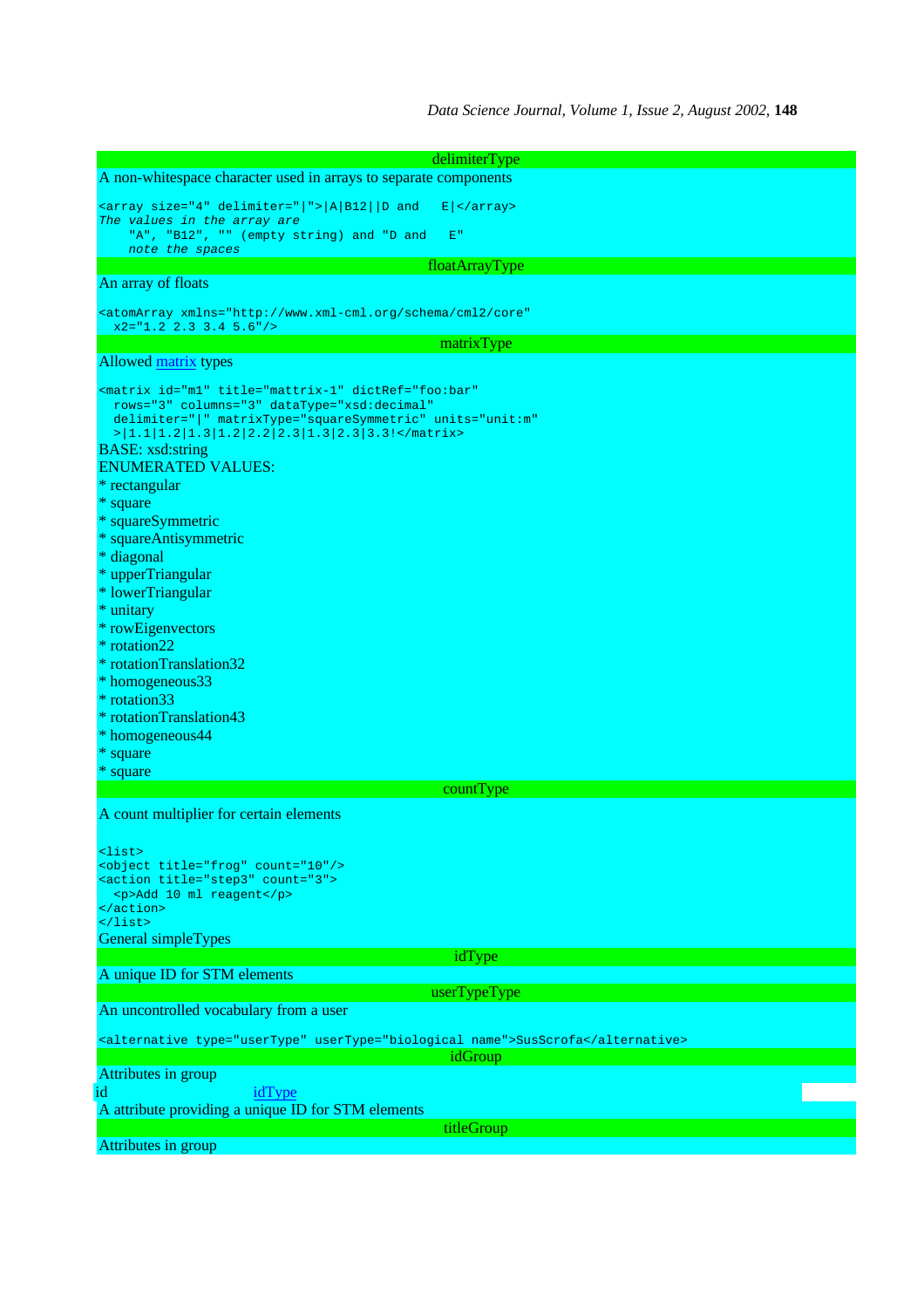| title<br>xsd:string                                                                                                                                                                                                                                                                                                                                                                  |
|--------------------------------------------------------------------------------------------------------------------------------------------------------------------------------------------------------------------------------------------------------------------------------------------------------------------------------------------------------------------------------------|
| An (optional) title on most STM elements. Uncontrolled                                                                                                                                                                                                                                                                                                                               |
| convGroup<br>Attributes in group                                                                                                                                                                                                                                                                                                                                                     |
| convention<br>namespaceRefType<br>[default=CML]                                                                                                                                                                                                                                                                                                                                      |
| A reference to a convention                                                                                                                                                                                                                                                                                                                                                          |
| <bond <br="" convention="fooChem" order="-5">xmlns:fooChem="http://www.fooChem/conventions"/&gt;</bond>                                                                                                                                                                                                                                                                              |
| Numeric types                                                                                                                                                                                                                                                                                                                                                                        |
| errorBasisType                                                                                                                                                                                                                                                                                                                                                                       |
| The basis of an error value                                                                                                                                                                                                                                                                                                                                                          |
| <i>scalar</i><br>$dataType = "xsd: decimal"$<br>$errorValue="1.0"$<br>errorBasis="observedStandardDeviation"<br>title="body weight"<br>dictRef="zoo:bodywt"<br>units="units:g">34.3<br><b>BASE:</b> xsd:string<br><b>ENUMERATED VALUES:</b><br>* observedRange<br>* observedStandardDeviation<br>* observedStandardError<br>* estimatedStandardDeviation<br>* estimatedStandardError |
| maxType                                                                                                                                                                                                                                                                                                                                                                              |
| The maximum INCLUSIVE value of a quantity                                                                                                                                                                                                                                                                                                                                            |
| <scalar datatype="xsd:float" maxvalue="20" minvalue="12">15</scalar>                                                                                                                                                                                                                                                                                                                 |
| minType                                                                                                                                                                                                                                                                                                                                                                              |
| The minimum INCLUSIVE value of a quantity                                                                                                                                                                                                                                                                                                                                            |
| <scalar datatype="xsd:float" maxvalue="20" minvalue="12">15</scalar>                                                                                                                                                                                                                                                                                                                 |
| <b>Links and References</b>                                                                                                                                                                                                                                                                                                                                                          |
|                                                                                                                                                                                                                                                                                                                                                                                      |
| link                                                                                                                                                                                                                                                                                                                                                                                 |
| An internal or external link to STMML or other object(s)                                                                                                                                                                                                                                                                                                                             |
| References                                                                                                                                                                                                                                                                                                                                                                           |
| namespaceRefType                                                                                                                                                                                                                                                                                                                                                                     |
| A string referencing a dictionary, units, convention or other metadata.                                                                                                                                                                                                                                                                                                              |
| <list><br/><!-- dictRef is of namespaceRefType --><br/><scalar dictref="chem:mpt">123</scalar><br/><math>\leftarrow</math>!-- error --&gt;<br/><scalar dictref="mpt23">123</scalar><br/><math>\langle</math>list&gt;</list>                                                                                                                                                          |
| refType                                                                                                                                                                                                                                                                                                                                                                              |
| A reference to an existing element<br><b>BASE:</b> idType                                                                                                                                                                                                                                                                                                                            |
| <b>General information components</b>                                                                                                                                                                                                                                                                                                                                                |
| <b>General components</b>                                                                                                                                                                                                                                                                                                                                                            |

action An action which might occur in scientific data or narrative.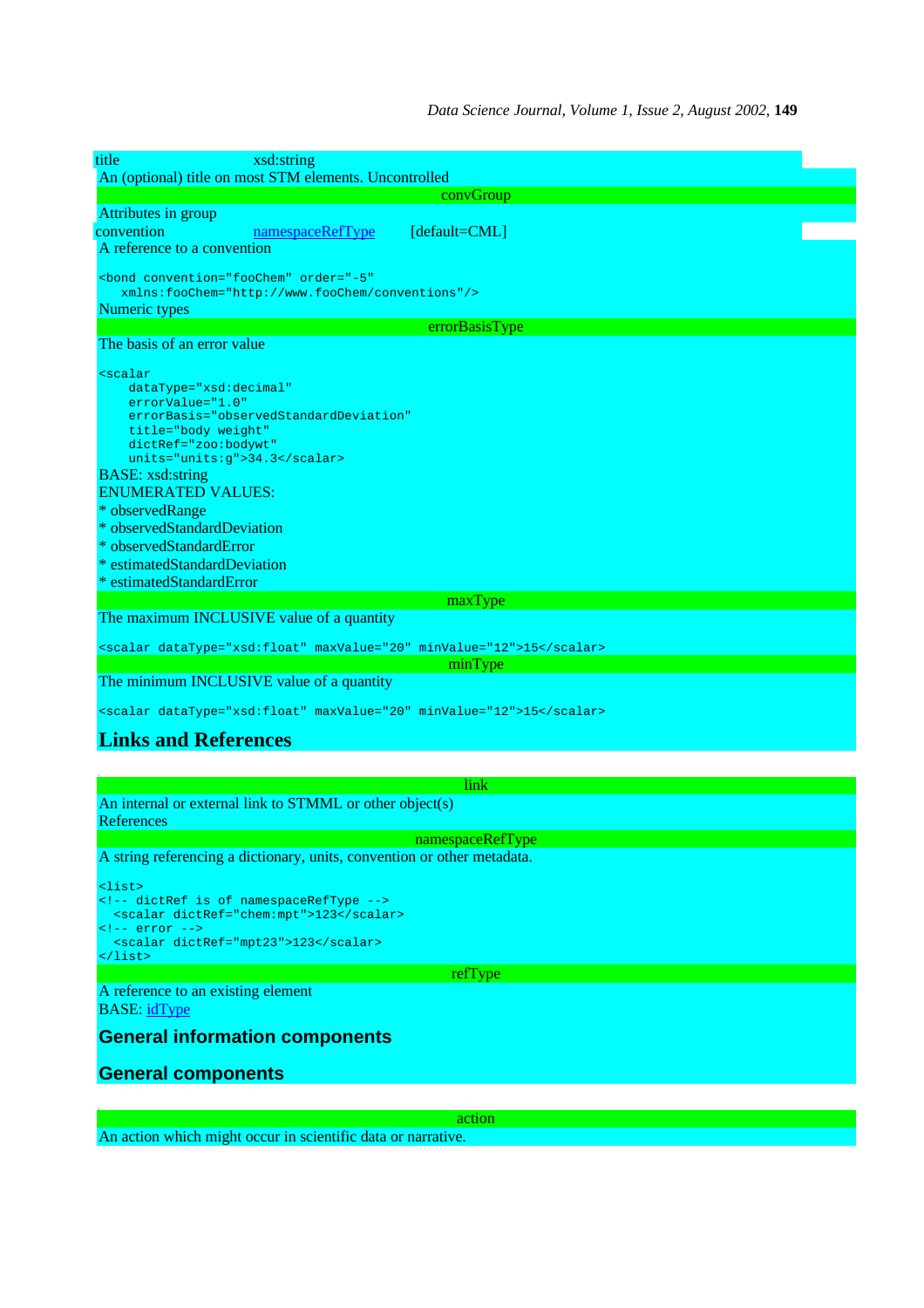```
<actionList title="boiling two eggs for breakfast">
  <!-- start cooking at 9am -->
  <action title="turn on heat" start="T09:00:00" convention="xsd"/>
  <!-- human readable description of time to start action -->
 <action title="put egg into pan" startCondition="water is boiling" count="2"/>
 <!-- the duration is expressed in ISO8601 format -->
  <action title="boil eggs for 4 minutes" duration="4" units="units:min"/>
 <!-- action immediately follows last action -
  <action title="remove egg from pan" count="1"/>
 <action title="boil second egg for a bit longer" duration="about half a minute"/>
 <!-- action immediately follows last action -->
  <action title="remove egg from pan" count="1"/>
</actionList>
<actionList title="preparation of silanols">
  <p>This is a conversion of a chemical synthesis to STMML. We
  have deliberately not marked up the chemistry in this example!</p>
  <action title="step2">
    <p>Take 1 mmol of the diol and dissolve in dioxan in
      <object title="flask">
         <scalar title="volume" units="units:ml">25</scalar>
      </object>
   \langle p \rangle </action>
  <action title="step2">
    <p>Place flask in water bath with magnetic stirrer</p>
  </action>
  <!-- wait until certain condition -->
  <actionList endCondition="bath temperature stabilised"/>
  <action title="step3">
    <p>Add 0.5 ml 1 M H2SO4</p>
  </action>
  <!-- carry out reaction -->
  <actionList endCondition="reaction complete; no diol spot remains on TLC">
    <actionList title="check tlc">
      <!-- wait for half an hour -->
       <action duration="half an hour"/>
      <action title="tlc">
        <p>extract solution and check diol spot on TLC</p>
      </action>
    </actionList>
  </actionList>
  <!-- work up reaction -->
  <action title="step5">
    <p>Add 10 ml water to flask</p>
  </action>
  <action title="step6">
    <p>Neutralize acid with 10% NaHCO3</p>
  </action>
  <action title="step7" count="3">
    <p>Extract with 10ml ether</p>
  </action>
  <action title="step8">
    <p>Combine ether layers</p>
  </action>
  <action title="step9" count="2">
    <p>Wash ether with 10 ml water</p>
  </action>
  <action title="step10">
    <p>Wash ether with 10 ml saturated NaCl</p>
  </action>
  <action title="step11">
     <p>Dry over anhydrous Na2SO4 and remove solvent on rotary evaporator</p>
  </action>
</actionList>
```
actionList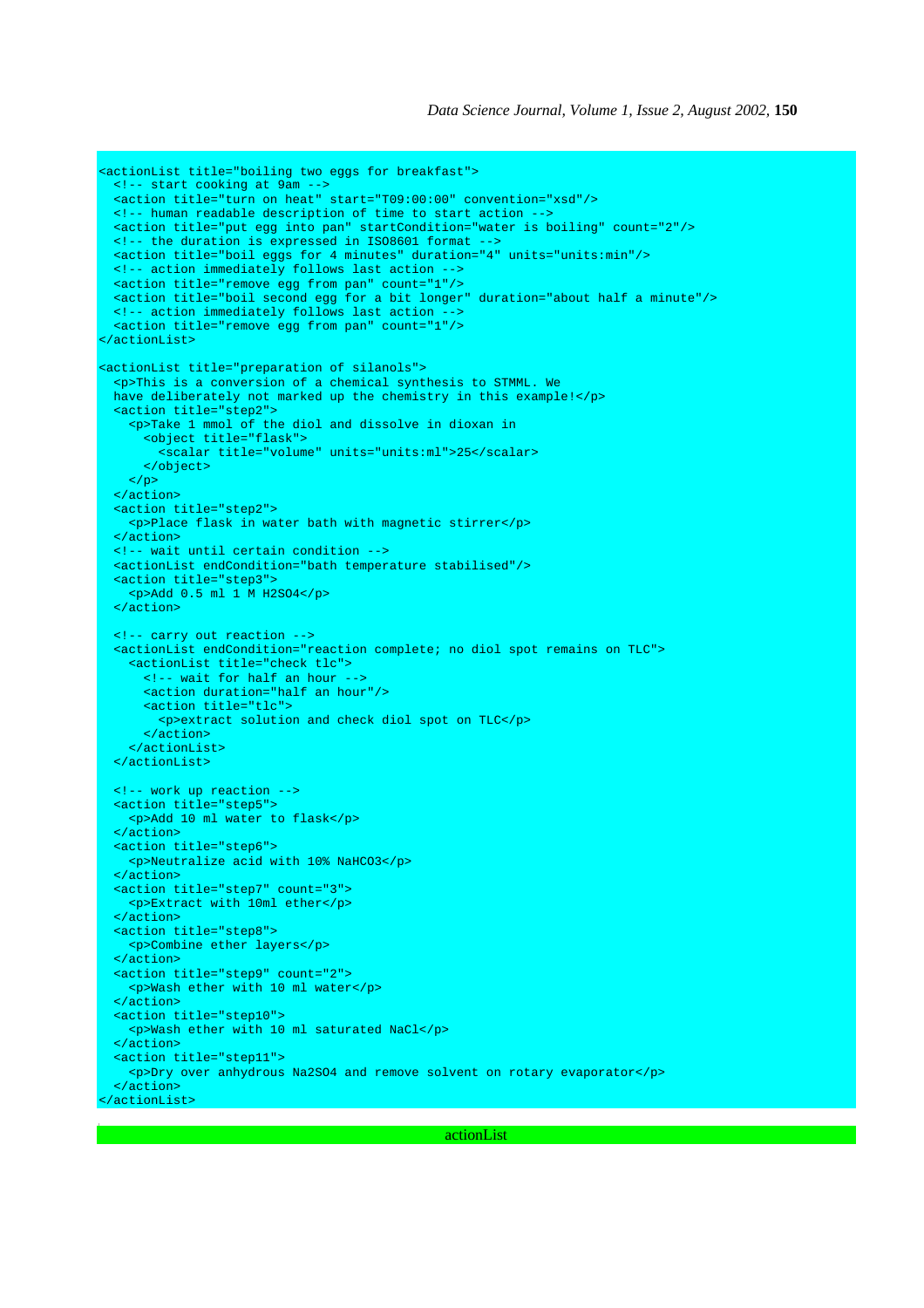### A container for a group of actions

### See examples in action

```
<!-- demonstrating parallel and sequential actions -->
<actionList order="parallel" endCondition="all food cooked">
  <!-- meat and potatoes are cooked in parallel -->
  <actionList title="meat">
    <action title="cook" endCondition="cooked">
      <p>Roast meat</p>
    </action>
    <action><p>Keep warm in oven</p></action>
  </actionList>
  <actionList title="vegetables">
 <actionList title="cookVeg" endCondition="cooked">
 <action title="boil water" endCondition="water boiling">
        <p>Heat water</p>
      </action>
      <action title="cook" endCondition="potatoes cooked">
        <p>Cook potatoes</p>
      </action>
    </actionList>
    <action><p>Keep warm in oven</p></action>
  </actionList>
</actionList>
```
### object

### An object which might occur in scientific data or narrative

```
<object title="frog" type="amphibian" count="5">
  <scalar dataType="xsd:float" title="length" units="unit:cm">5</scalar>
</object>
```
observation

An observation or occurrence

## **Dictionary components**

#### dictionary

## A dictionary

```
<stm:dictionary xmlns:stm="http://www.xml-cml.org/schema/stmml">
 <stm:entry id="a001" term="Amplitude for charge density mixing"
    dataType="stm:decimal"
    units="arbitrary">
    <stm:annotation>
       <stm:documentation>
         <div class="summary">Amplitude for charge density mixing</div>
         <div class="description">Not yet filled in...</div>
      </stm:documentation>
    </stm:annotation>
    <stm:alternative type="abbreviation">CDMixAmp</stm:alternative>
  </stm:entry>
</stm:dictionary>
```
## dictionary can be used in an instance document to reference the dictionary used. Example:

```
<list>
  <dictionary
     dictRef="core" href="../dictionary/coreDict.xml"/>
    <!-- ... -->
    <scalar dictRef="core:frog" title="specimens">Frogs</scalar>
</list>
```
entry

A dictionary entry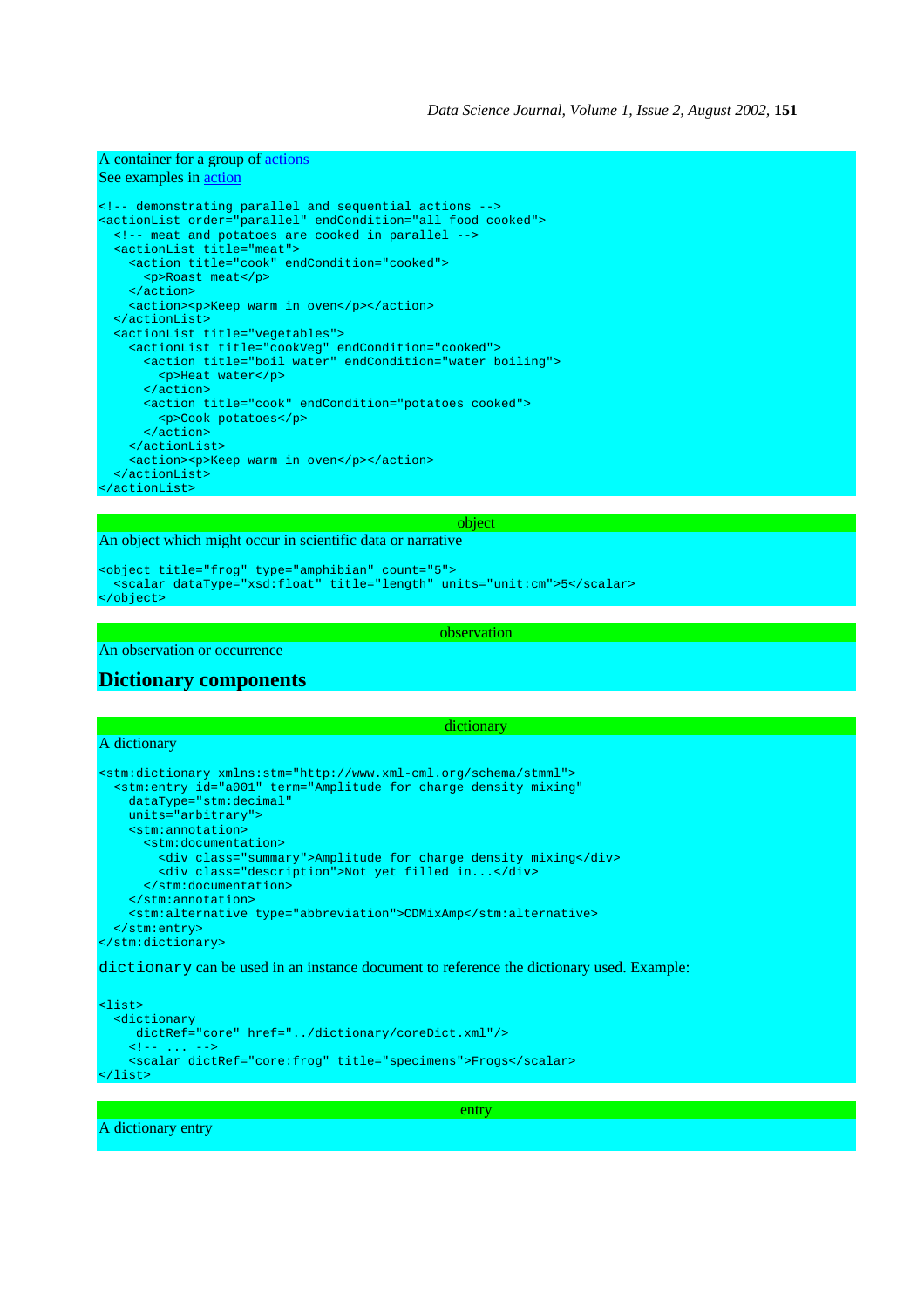```
<s:entry id="a003" term="alpha"
 dataType="float
  minInclusive="0.0"
  maxInclusive="180.0"
  recommendedUnits="degrees"
 xmlns:s="http://www.xml-cml.org/schema/stmml">
 <s:definition>The alpha cell angle</s:definition>
</s:entry>
<entry id="a003"
  term="matrix1"
  dataType="float"
  rows="3"
  columns="4"
  unitType="unit:length"
 minInclusive="0.0"
 maxInclusive="100.0"
  recommendedUnits="unit:m"
  totalDigits="8"
  fractionDigits="3">
  <definition>A matrix of lengths</definition>
  <description>A data instance will have a matrix which points
  to this entry (e.g. dictRef="foo:matrix1"). The matrix must
 be 3*4, composed of floats in 8.3 format, of type length,
 values between 0 and 100 and with recommended units metres.
  </description>
</entry>
```
#### definition

The definition for a dictionary entry, scientific units, etc.

*From the IUPAC Dictionary of Medicinal Chemistry*

<entry id="a7" term="Allosteric enzyme"> <definition>An <a href="#e3">enzyme</a> that contains a region to which small, regulatory molecules ("effectors") may bind in addition to and separate from the substrate binding site and thereby affect the catalytic activity. </definition> <description>On binding the effector, the catalytic activity of the <strong>enzyme</strong> towards the substrate may be enhanced, in which case the effector is an activator, or reduced, in which case it is a de-activator or inhibitor. </description> </entry>

#### description

Descriptive information in a dictionary entry, etc. *From IUPAC Dictionary of Medicinal Chemistry*

<entry id="a7" term="Allosteric enzyme"> <definition>An <a href="#e3">enzyme</a> that contains a region to which small, regulatory molecules ("effectors") may bind in addition to and separate from the substrate binding site and thereby affect the catalytic activity. </definition> <description>On binding the effector, the catalytic activity of the <strong>enzyme</strong> towards the substrate may be enhanced, in which case the effector is an activator, or reduced, in which case it is a de-activator or inhibitor. </description> </entry>

enumeration

An enumeration of string values associated with an entry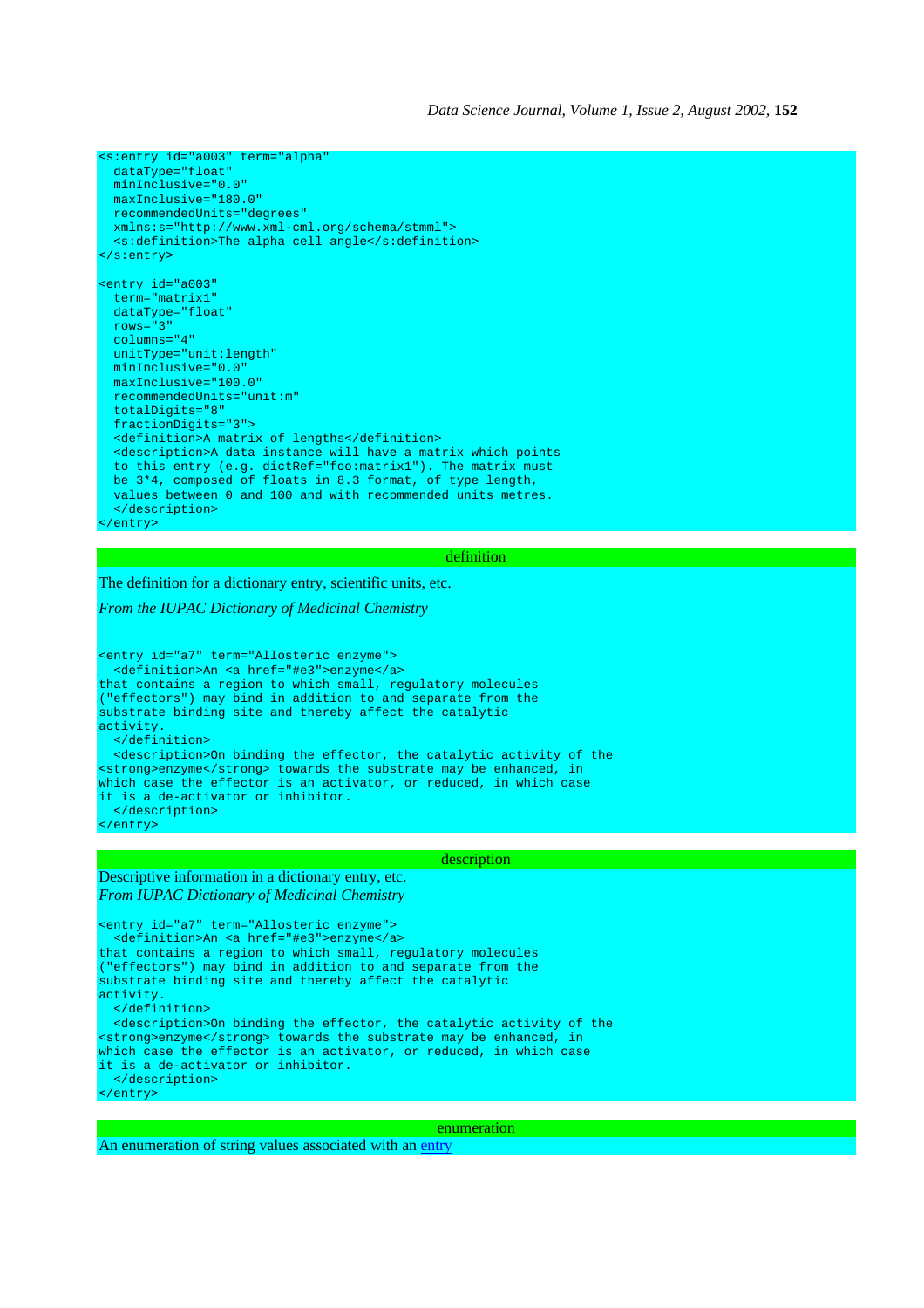```
<entry term="crystal system" id="cryst1" dataType="string">
   <definition>A crystal system</definition>
   <enumeration value="triclinic">
     <annotation>
       <documentation>
         <div class="summary">No constraints on lengths and angles</div>
       </documentation>
     </annotation>
   </enumeration>
   <enumeration value="monoclinic">
     <annotation>
       <documentation>
         <div class="summary">Two cell angles are right angles; no other constraints</div>
       </documentation>
     </annotation>
   </enumeration>
   <enumeration value="orthorhombic">
     <annotation>
       <documentation>
         <div class="summary">All three angles are right angles; no other constraints</div>
       </documentation>
     </annotation>
   </enumeration>
   <enumeration value="tetragonal">
     <annotation>
       <documentation>
        <div class="summary">Fourfold axis of symmetry; All three angles are right angles; two equal
cell lengths; no other constraints</div>
       </documentation>
     </annotation>
   </enumeration>
   <enumeration value="trigonal">
     <annotation>
       <documentation>
        <div class="summary">Threefold axis of symmetry; Two angles are right angles; one is 120
degrees; two equal lengths; no other constraints</div>
       </documentation>
     </annotation>
   </enumeration>
   <enumeration value="hexagonal">
     <annotation>
       <documentation>
        <div class="summary">Sixfold axis of symmetry; Two angles are right angles; one is 120
degrees; two equal lengths; no other constraints</div>
      </documentation>
     </annotation>
   </enumeration>
   <enumeration value="cubic">
     <annotation>
       <documentation>
         <div class="summary">All three angles are right angles; all cell lengths are equal</div>
       </documentation>
     </annotation>
   </enumeration>
</entry>
```
#### alternative

### An alternative name for an entry

```
 <entry term="ammonia" id="a1">
  <alternative type="synonym">Spirits of hartshorn</alternative>
 </entry>
```
### relatedEntry

An entry related in some way to a dictionary entry, scientific units, etc.

<stm:entry id="a14" term="Autoreceptor"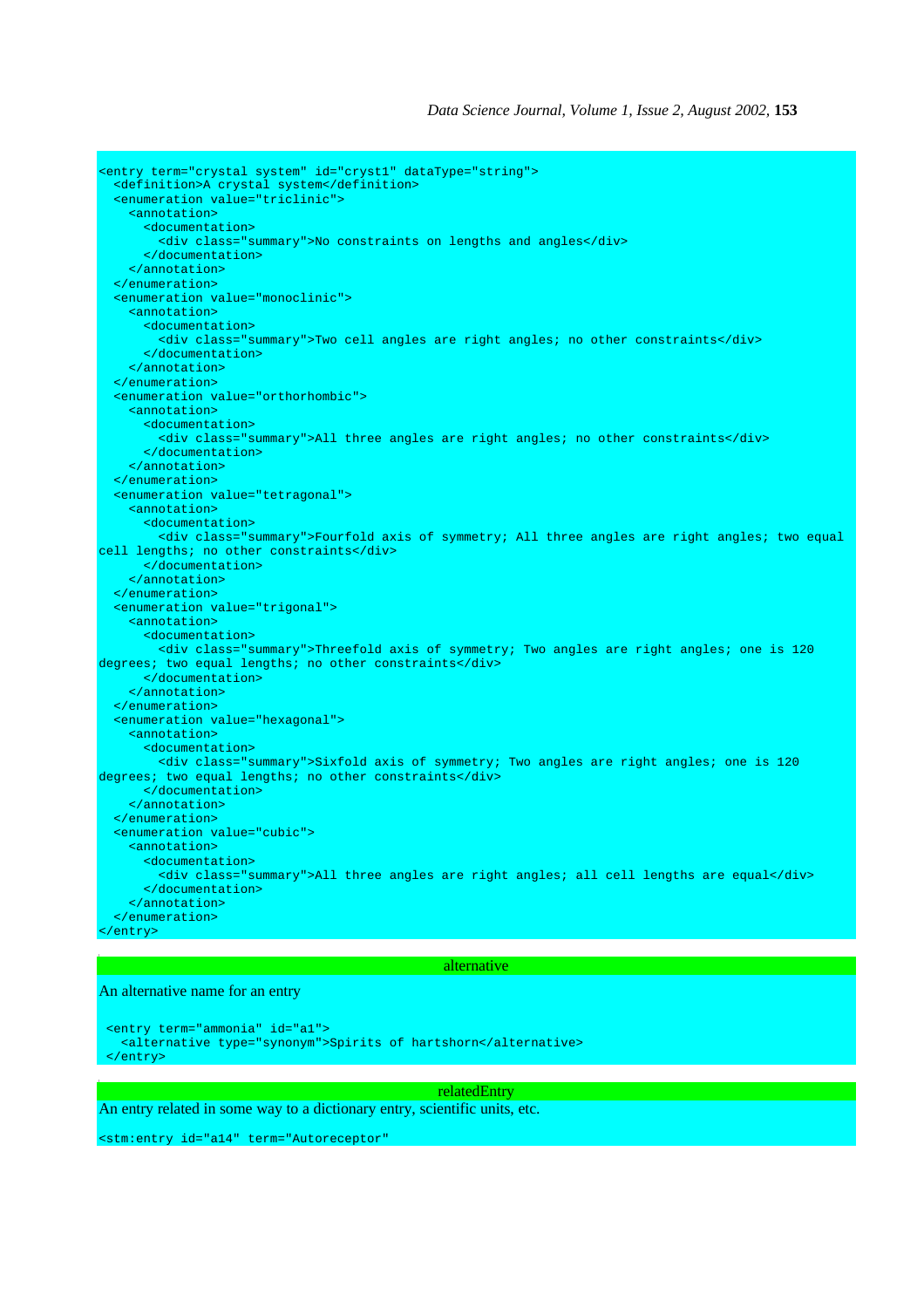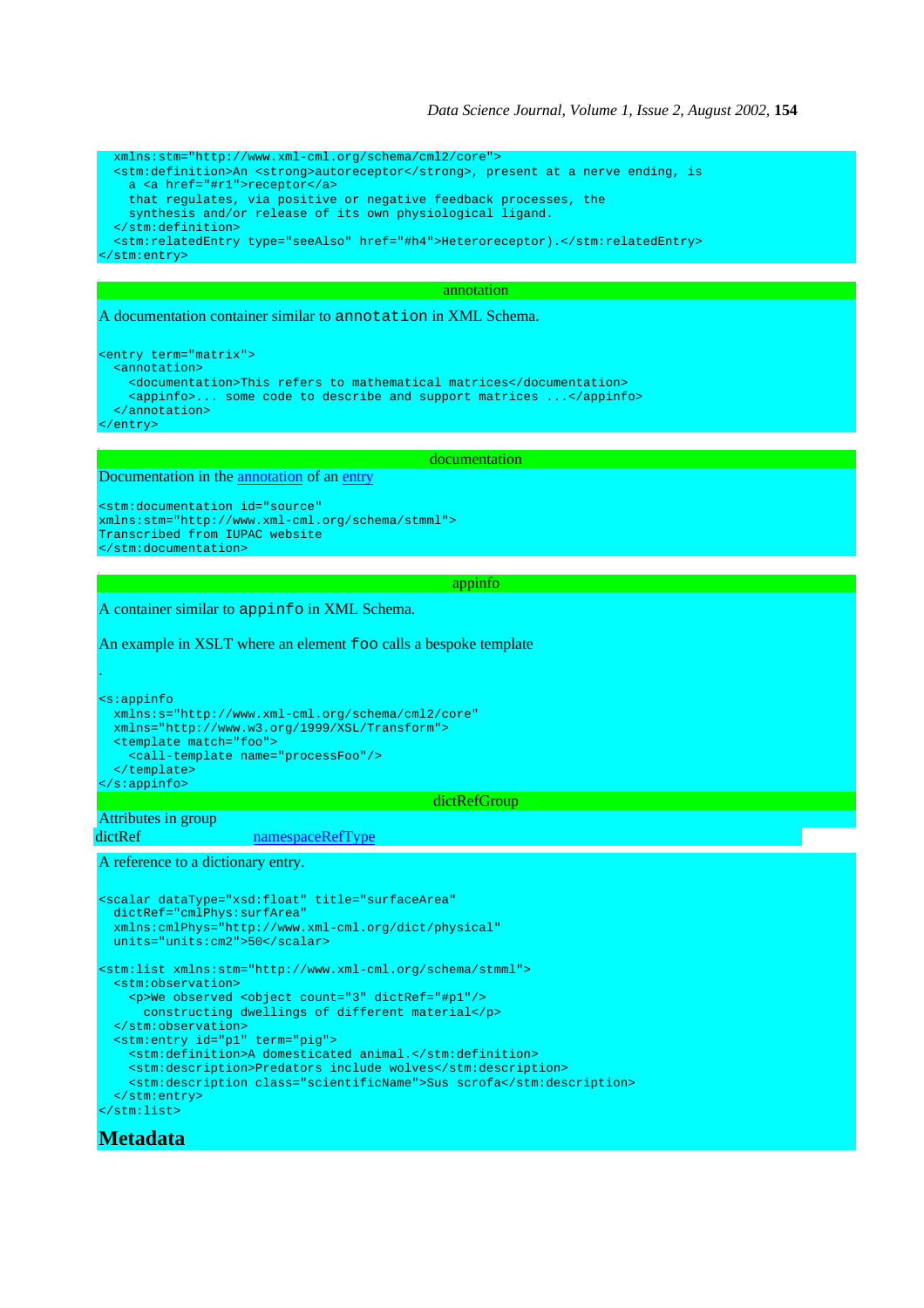| metadata                                                                           |  |  |
|------------------------------------------------------------------------------------|--|--|
| A general container for metadata                                                   |  |  |
|                                                                                    |  |  |
| $<$ list $>$                                                                       |  |  |
| $metadataList>$                                                                    |  |  |
| <metadata content="Europe" name="dc:coverage"></metadata>                          |  |  |
| <metadata content="0rnithological chemistry" name="dc:description"></metadata>     |  |  |
| <metadata content="ISBN:1234-5678" name="dc:identifier"></metadata>                |  |  |
| <metadata content="printed" name="dc:format"></metadata>                           |  |  |
| <metadata content="abc:def123" name="dc:relation"></metadata>                      |  |  |
| <metadata content="licence:GPL" name="dc:rights"></metadata>                       |  |  |
| <metadata content="Informatics" name="dc:subject"></metadata>                      |  |  |
| <metadata content="birds" name="dc:title"></metadata>                              |  |  |
| <metadata content="bird books on chemistry" name="dc:type"></metadata>             |  |  |
| <metadata content="Tux Penquin" name="dc:contributor"></metadata>                  |  |  |
| <metadata content="author" name="dc:creator"></metadata>                           |  |  |
| <metadata content="Penguinone publishing" name="dc:publisher"></metadata>          |  |  |
| <metadata content="penquinPub" name="dc:source"></metadata>                        |  |  |
| <metadata content="en-GB" name="dc:lanquage"></metadata>                           |  |  |
| <metadata content="1752-09-10" name="dc:date"></metadata>                          |  |  |
| $\langle$ /metadataList>                                                           |  |  |
| $metadatalist$                                                                     |  |  |
| <metadata content="mostly harmless" name="cmlm:safety"></metadata>                 |  |  |
| <metadata content="electronically produced" name="cmlm:insilico"></metadata>       |  |  |
| <metadata content="penquinone" name="cmlm:structure"></metadata>                   |  |  |
| <metadata content="synthesis of penquinone" name="cmlm:reaction"></metadata>       |  |  |
| <metadata content="smiles:0=ClC=C(C)C(C)(C)=Cl" name="cmlm:identifier"></metadata> |  |  |
| $\langle$ /metadataList>                                                           |  |  |
| $\langle$ /list>                                                                   |  |  |

#### metadataList

#### A general container for metadata elements

```
<list>
  <metadataList>
    <metadata name="dc:coverage" content="Europe"/>
    <metadata name="dc:description" content="Ornithological chemistry"/>
    <metadata name="dc:identifier" content="ISBN:1234-5678"/>
    <metadata name="dc:format" content="printed"/>
 <metadata name="dc:relation" content="abc:def123"/>
 <metadata name="dc:rights" content="licence:GPL"/>
    <metadata name="dc:subject" content="Informatics"/>
 <metadata name="dc:title" content="birds"/>
 <metadata name="dc:type" content="bird books on chemistry"/>
    <metadata name="dc:contributor" content="Tux Penguin"/>
    <metadata name="dc:creator" content="author"/>
    <metadata name="dc:publisher" content="Penguinone publishing"/>
    <metadata name="dc:source" content="penguinPub"/>
    <metadata name="dc:language" content="en-GB"/>
    <metadata name="dc:date" content="1752-09-10"/>
  </metadataList>
  <metadataList>
    <metadata name="cmlm:safety" content="mostly harmless"/>
 <metadata name="cmlm:insilico" content="electronically produced"/>
 <metadata name="cmlm:structure" content="penguinone"/>
 <metadata name="cmlm:reaction" content="synthesis of penguinone"/>
 <metadata name="cmlm:identifier" content="smiles:O=C1C=C(C)C(C)(C)C(C)=C1"/>
  </metadataList>
</list>
```
### metadataType

## **Scientific Units**

dimension

A dimension supporting scientific units

<unitType id="energy" name="energy">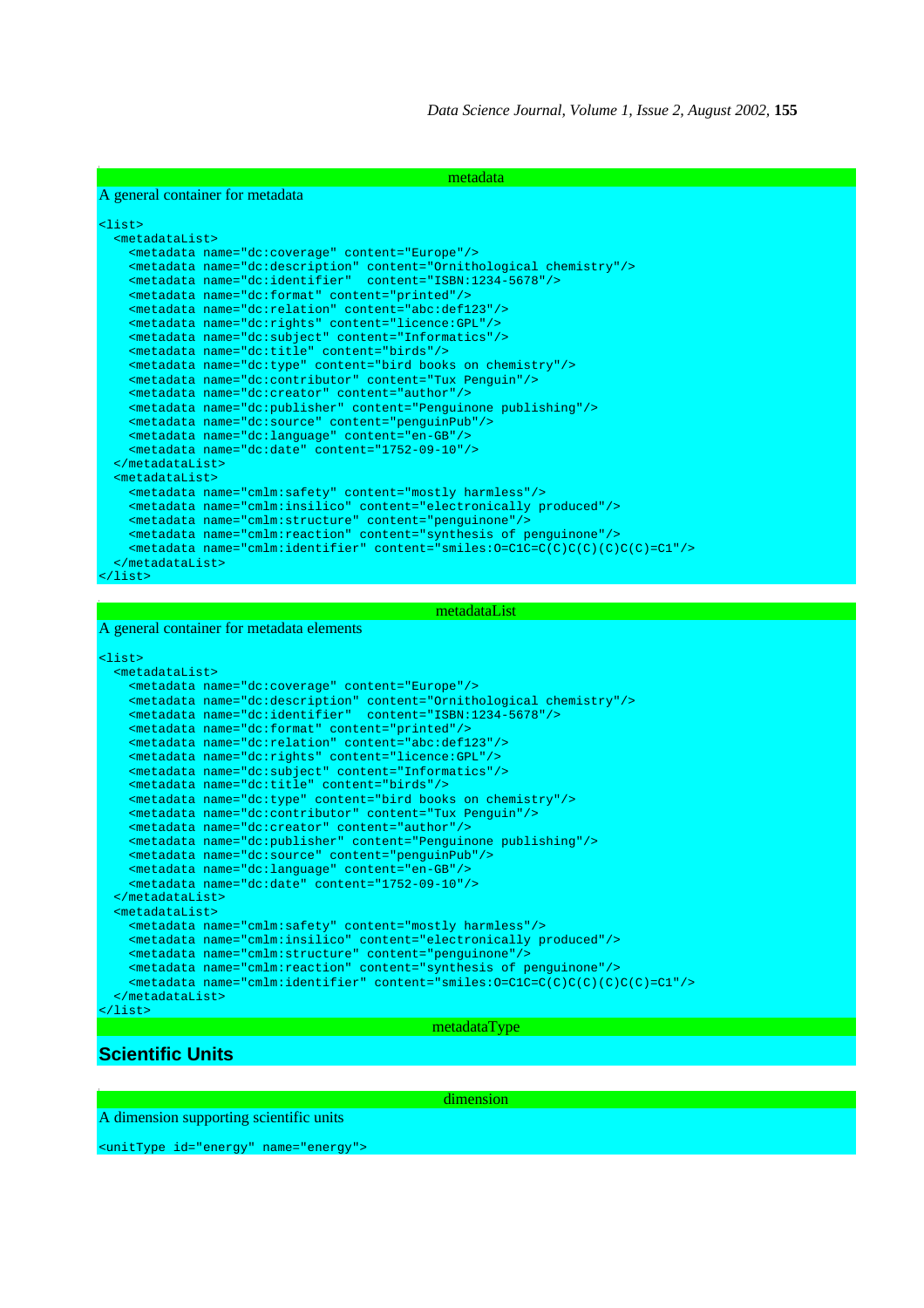```
 <dimension name="length"/>
  <dimension name="mass"/>
  <dimension name="time" power="-1"/>
</unitType>
```
### dimensionType

Allowed values for dimension Types (for quantities).

```
<unitType id="energy" name="energy">
 <dimension name="length"/>
   <dimension name="mass"/>
   <dimension name="time" power="-1"/>
</unitType>
BASE: xsd:string
ENUMERATED VALUES:
* mass
* length
* time
* charge
* amount
* luminosity
```
- \* temperature
- \* dimensionless
- \* angle

unitList

### A container for several unit entries

```
<stm:unitList xmlns:stm="http://www.xml-cml.org/schema/stmml">
<!-- ======================================================================= -->
<!-- ========================= fundamental types =========================== -->
<!-- ======================================================================= -->
<stm:unitType id="length" name="length">
 <stm:dimension name="length"/>
</stm:unitType>
<stm:unitType id="time" name="time">
  <stm:dimension name="time"/>
</stm:unitType>
\left\{ - - \ldots - - \right\}<stm:unitType id="dimensionless" name="dimensionless">
  <stm:dimension name="dimensionless"/>
</stm:unitType>
<!-- ======================================================================= -->
<!-- ========================== derived types ============================== -->
<!-- ======================================================================= -->
<stm:unitType id="acceleration" name="acceleration">
 <stm:dimension name="length"/>
 <stm:dimension name="time" power="-2"/>
</stm:unitType>
\left\langle \cdot \right\rangle -- ... -->
<!-- ======================================================================= -->
<!-- ====================== fundamental SI units =========================== -->
<!-- ======================================================================= -->
<stm:unit id="second" name="second" unitType="time">
```
<stm:description>The SI unit of time</stm:description>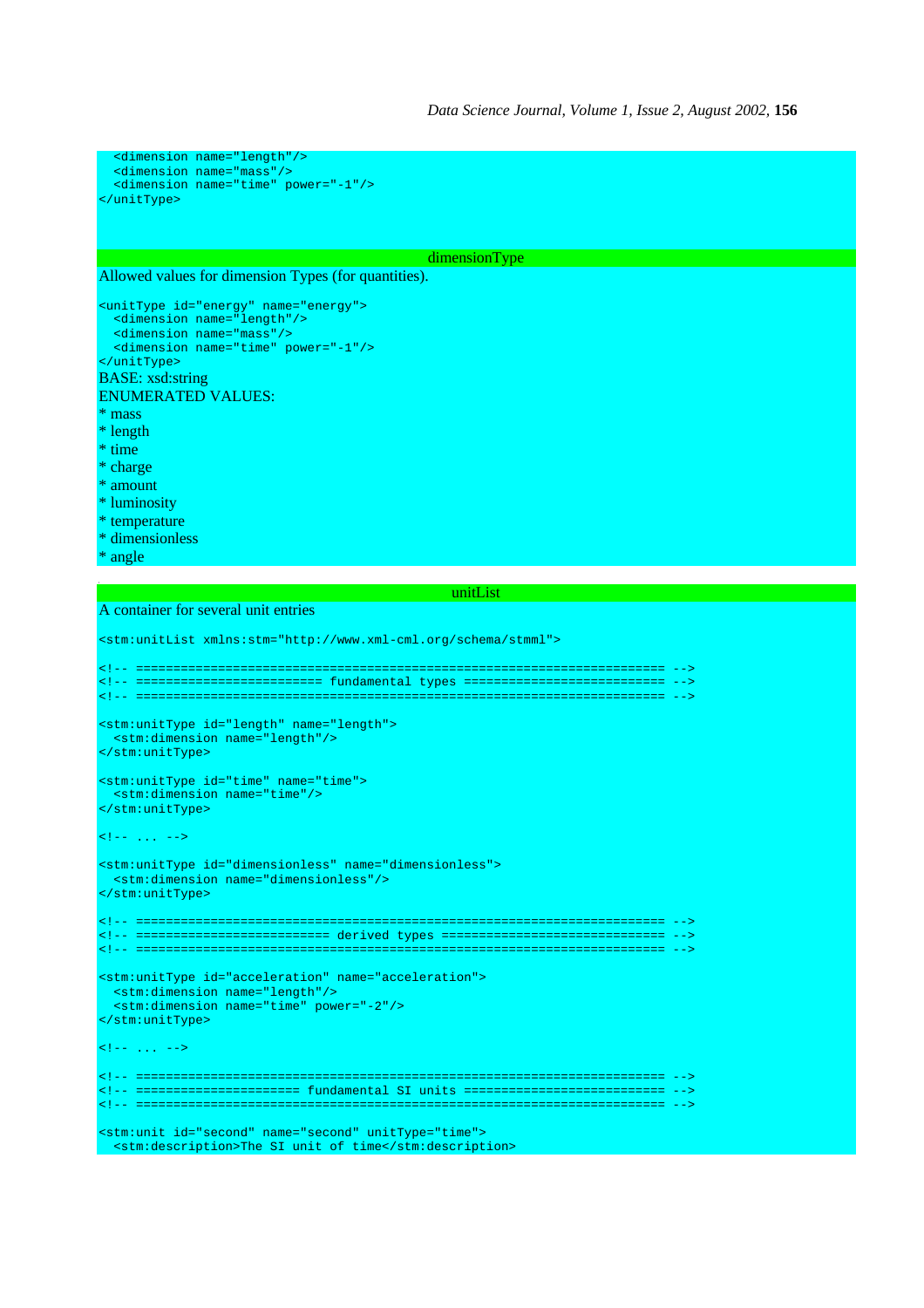```
</stm:unit>
<stm:unit id="meter" name="meter" unitType="length"
  abbreviation="m">
  <stm:description>The SI unit of length</stm:description>
</stm:unit>
\langle!-- ... -->
<stm:unit id="kg" name="nameless" unitType="dimensionless"
  abbreviation="nodim">
  <stm:description>A fictitious parent for dimensionless units</stm:description>
</stm:unit>
<!-- ======================================================================= -->
<!-- ===================== derived SI units ================================ -->
<!-- ======================================================================= -->
<stm:unit id="newton" name="newton" unitType="force">
 <stm:description>The SI unit of force</stm:description>
</stm:unit>
\langle!-- ... -->
<!-- multiples of fundamental SI units -->
<stm:unit id="g" name="gram" unitType="mass"
  parentSI="kg"
  multiplierToSI="0.001"
  abbreviation="g">
  <stm:description>0.001 kg. </stm:description>
</stm:unit>
<stm:unit id="celsius" name="Celsius" parentSI="k"
  multiplierToSI="1"
  constantToSI="273.18">
  <stm:description><p>A common unit of temperature</p></stm:description>
</stm:unit>
<!-- fundamental non-SI units -->
<stm:unit id="inch" name="inch" parentSI="meter"
   abbreviation="in"
  multiplierToSI="0.0254" >
   <stm:description>An imperial measure of length</stm:description>
</stm:unit>
<!-- derived non-SI units -->
<stm:unit id="l" name="litre" unitType="volume"
   parentSI="meterCubed"
   abbreviation="l"
   multiplierToSI="0.001">
  <stm:description>Nearly 1 dm**3 This is not quite exact</stm:description>
</stm:unit>
\langle!-- ... -->
<stm:unit id="fahr" name="fahrenheit" parentSI="k"
   abbreviation="F"
  multiplierToSI="0.55555555555555555"
  constantToSI="-17.777777777777777777">
  <stm:description>An obsolescent unit of temperature still used in popular
  meteorology</stm:description>
</stm:unit>
</stm:unitList>
```
# **Appendix 2. The STMML Schema**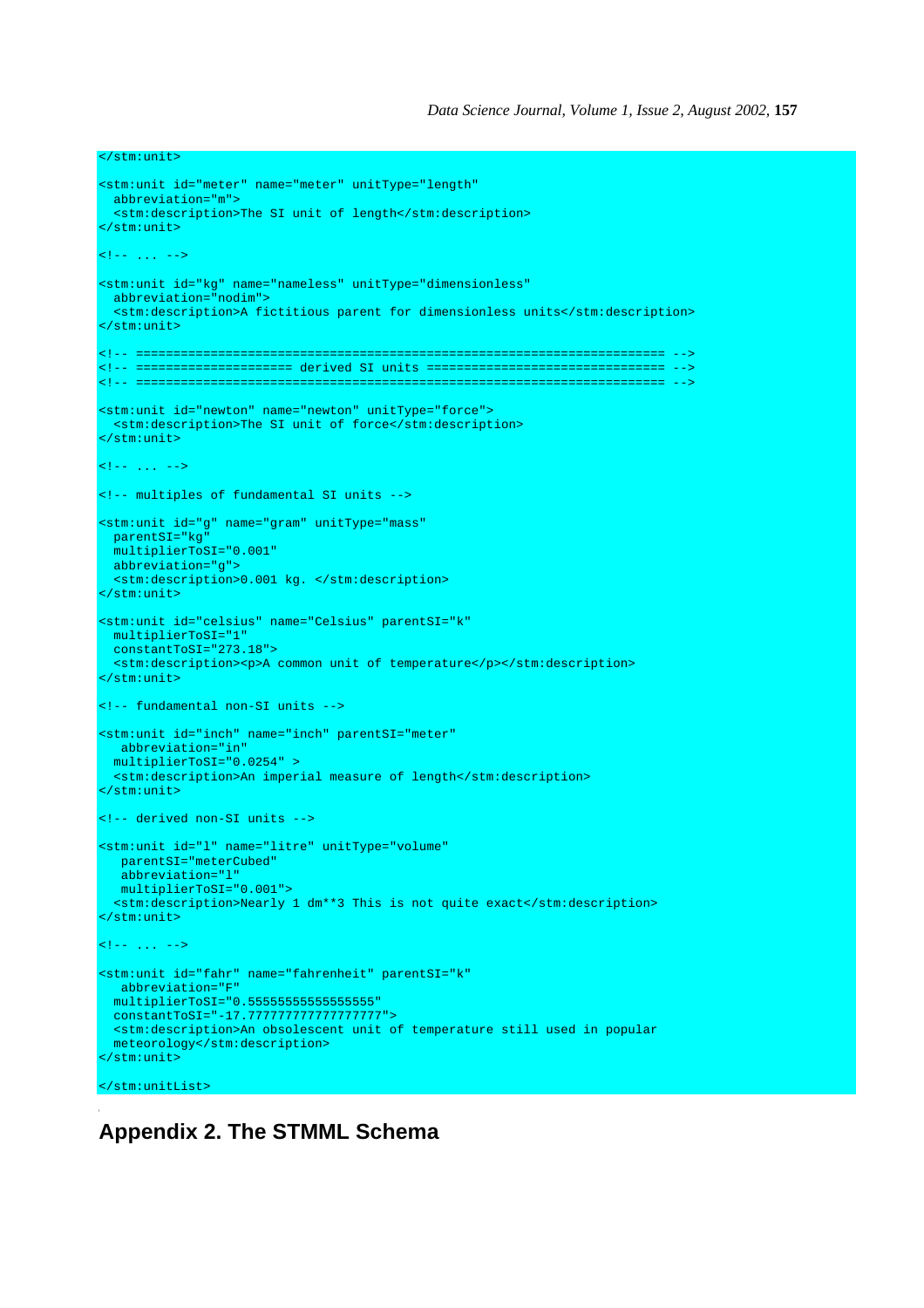<?xml version="1.0" encoding="utf-8"?><xsd:schema xmlns:xsd="http://www.w3.org/2001/XMLSchema" xmlns="http://www.xml-cml.org/schema/stmml" xmlns:sch="http://www.ascc.net/xml/schematron" targetNamespace="http://www.xml-cml.org/schema/stmml" elementFormDefault="qualified"> <xsd:annotation> <xsd:documentation xml:lang="en"> <div class="curation"> <ul> <li>created by hand  $2001 - 11 - 20 < 1i$  <li>First draft 2001-11-20</li>  $\frac{1}{2}$  <p>STMML supports domain-independent STM information components</p> </div> </xsd:documentation> </xsd:annotation> <xsd:annotation> <xsd:appinfo> <sch:title>Schematron validation</sch:title>  $<$ sch:ns uri="http://www.xml-cml.org/schema/stmml"/ $>$  </xsd:appinfo> </xsd:annotation> <xsd:annotation> <xsd:documentation> <div class="heading">Data Types and Data Structure</div> </xsd:documentation> </xsd:annotation> <xsd:annotation> <xsd:documentation> <div class="subheading">Overview</div> <div class="description"> <p>STMML defines a number of data types suited to STM. It also defines a number of complex data strucures such as arrays, matrices and tables. the constraints are sometimes created through elements and sometimes through attributes. We classify the general components as follows:</p> <p><b>Abstract Data Structures</b></p> <ul> <li><a href="el.scalar">scalar</a>. A scalar quantity, expressible as a string, but with many optional facets such as errors, units, ranges, etc. Most elements may have <a href="st.countType">countType</a> attribute to indicate more than one instance.</li> <li><a href="el.array">array</a>. An array of homogeneous <tt>scalar</tt>s whose size is described by <a href="st.sizeType">sizeType</a>. <a href="st.delimiterType"><br>Delimiter</a>s in string representations can ve varied.</li><br><li><a href="el.matrix">matrix</a>s in string representations can ve v (see <a href="el.matrixType">matrixType</a>) such as geometric transformations</li> <li><a href="el.table">table</a>. An table where the columns are homogeneous <tt>array</tt>s. </li> <li><a href="el.list">list</a>. A list of heterogeneous components from any namespace.</li> <li><a href="st.sizeType">sizeType</a>. Size of arrays</li><br><li><a href="st.delimiterType">delimiterType</a>. A lexical delimiter</li>  $\epsilon$ /ul> <p><b>Links and References</b></p>  $\sim 1$ <li><a href="el.link">link</a>. Support for simple hyperlinks and link structures</li><br><li><a href="st.ref7ype">refType</a>. A reference to an element</li><br><li><a href="st.namespaceRefType">namespaceRefType</a>. A referenc namespace-like prefixes</li>  $\langle$ /ul> <p><b>Data-based simpleTypes</b></p>  $<sub>ul</sub>$ </sub> %<br/>li><a href="st.coordinate2Type">coordinate2Type</a>. A 2-D coordinate</li><li><a href="st.coordinate3Type">coordinate3Type</a>. A 3-D coordinate</li></li><a href="st.coordinate3Type">coordinate3Type</a>. A 3-D coordi <li><a href="st.minType">minType</a>. Minimum value</li> <li><a href="st.maxType">maxType</a>. Maximum value</li>  $\langle$ /ul> <p><b>Common attribute types</b></p>  $\sin 1$ <li><a href="st.idType">idType</a>. Specifies lexical patterns for IDs</li><br><li><a href="attGp.idGroup">idGroup</a>. ID attribute (highly encouraged)</li><br><li><a href="attGp.itileGroup">titleGroup</a>. Title attribute (hig attributes</li>  $\frac{1}{2}$   $\times$  /ul  $\frac{1}{2}$  $\frac{1}{\sqrt{div}}$  </xsd:documentation> </xsd:annotation> <xsd:annotation> <xsd:documentation>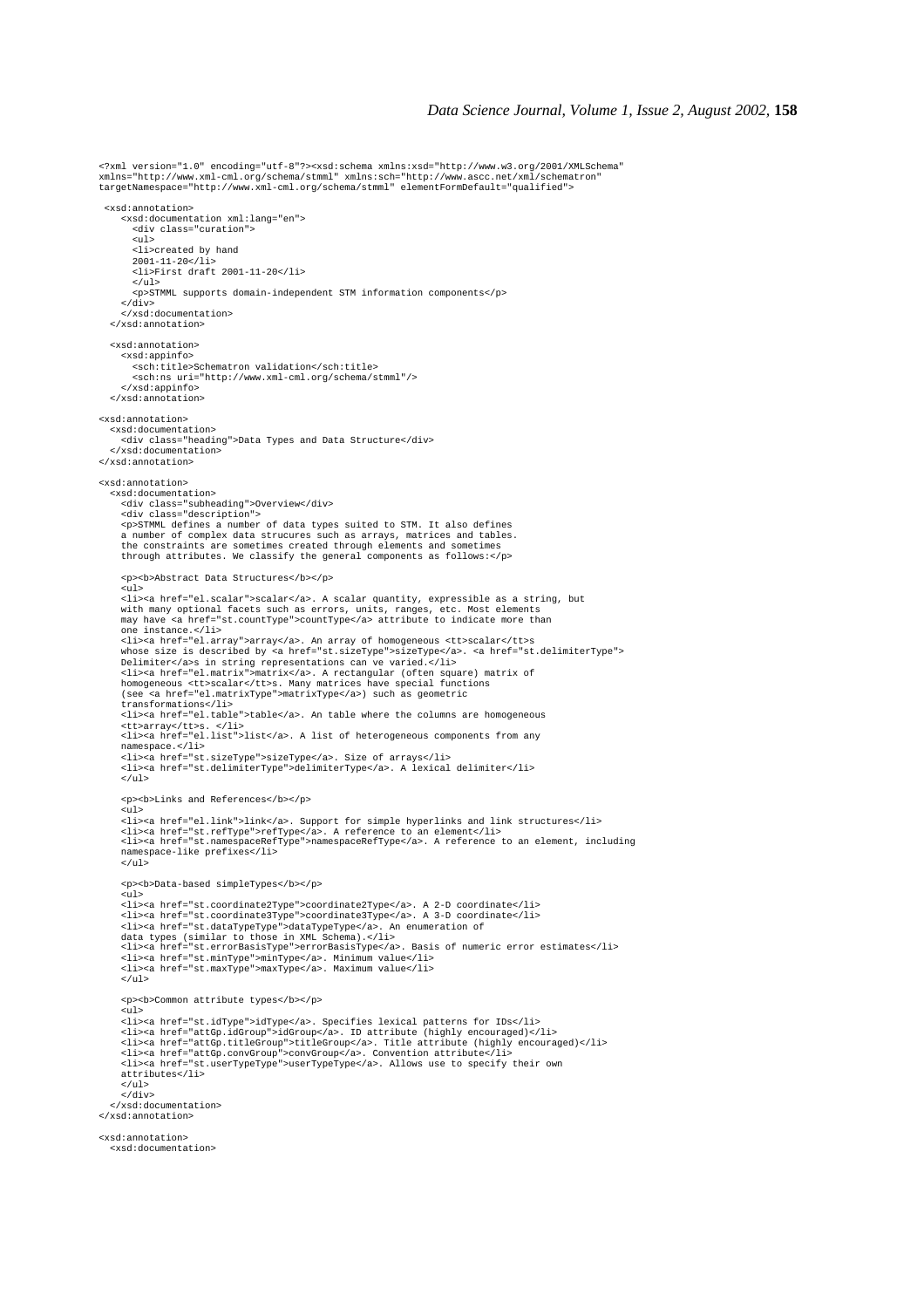```
 <div class="subheading">Data structure</div>
   </xsd:documentation>
</xsd:annotation>
<xsd:element name="array" id="el.array">
     <xsd:annotation>
       <xsd:documentation>
 <div class="summary">
 A homogenous 1-dimensional array of similar objects.</div>
            <div class="description">
            <p>
                <tt>array</tt> manages a homogenous 1-dimensional array of similar objects. These
can be encoded as strings (i.e. XSD-like datatypes) and are concatenated as<br>string content. The size of the array should always be &gt;= 1.
           \langle p \rangle <p>The default delimiter is whitespace. The <tt>normalize-space()</tt> function of
XSLT could be used to normalize all whitespace to single spaces and this would not affect<br>the value of the array elements. To extract the elements <tt>java.lang.StringTokenizer</tt><br>could be used. If the elements themselve
must be used and is identified through the <tt>delimiter</tt> attribute. This method is<br>mandatory if it is required to represent empty strings. If a delimiter is used it MUST<br>start and end the array - leading and trailing 
            to XML character entities.
           \langle/p>
 <p>Note that normal Schema validation tools cannot validate the elements
 of <b>array</b> (they are defined as <tt>string</tt>) However if the string is
            split, a temporary schema
 can be constructed from the type and used for validation. Also the type
 can be contained in a dictionary and software could decide to retrieve this
 and use it for validation.</p>
 <p>When the elements of the <tt>array</tt> are not simple scalars
            (e.g. <a href="el.scalar">scalar</a>s with a value and an error, the
             <tt>scalar</tt>s should be used as the elements. Although this is
 verbose, it is simple to understand. If there is a demand for
 more compact representations, it will be possible to define the
            syntax in a later version.</p>
          \langlediv><div class="example">
<pre><br>&lt;array size="5" title="value"
  dataType="xsd:decimal"> 1.23 2.34 3.45 4.56 5.67</array>
</pre>
            <p>the <tt>size</tt> attribute is not mandatory but provides a useful validity
           check): \langle p \rangle </div>
<div class="example">
<pre>
\alphalt; array size="5" title="initials" dataType="xsd: string"
 delimiter="/">/A B//C/D-E/F/</array&gt;
</pre>
<p>Note that the second array-element is the empty string ''.</p>
          \langlediv><div class="example">
<pre><br>&lt;array title="mass" size="4"
 units="unit:g"
 errorBasis="observedStandardDeviation"
 minValues="10 11 10 9"
   maxValues="12 14 12 11"
errorValues="1 2 1 1"<br>dataType="xsd:float"&gt;11 12.5 10.9 10.2<br>&lt;/array&gt;
</pre>
        </div>
          </xsd:documentation>
        <xsd:appinfo>
            <sch:pattern xmlns="http://www.ascc.net/xml/schematron" name="array">
            </sch:pattern>
        </xsd:appinfo>
    </xsd:annotation>
    <xsd:complexType>
       <xsd:simpleContent>
         <xsd:extension base="xsd:string">
             <xsd:attributeGroup ref="tit_id_conv_dictGroup"/>
 <xsd:attribute name="dataType" type="dataTypeType" default="xsd:string">
 <xsd:annotation>
                       <xsd:documentation>
                         <div class="summary">all elements of the array must have the same dataType</div>
 </xsd:documentation>
 </xsd:annotation>
                </xsd:attribute>
                <xsd:attribute name="errorValues" type="floatArrayType">
                    <xsd:annotation>
<xsd:documentation><br><div class="summary">an optional array of error values for numeric arrays</div>
                        </xsd:documentation>
                    </xsd:annotation>
                </xsd:attribute>
                <xsd:attribute name="errorBasis" type="errorBasisType">
                    <xsd:annotation>
```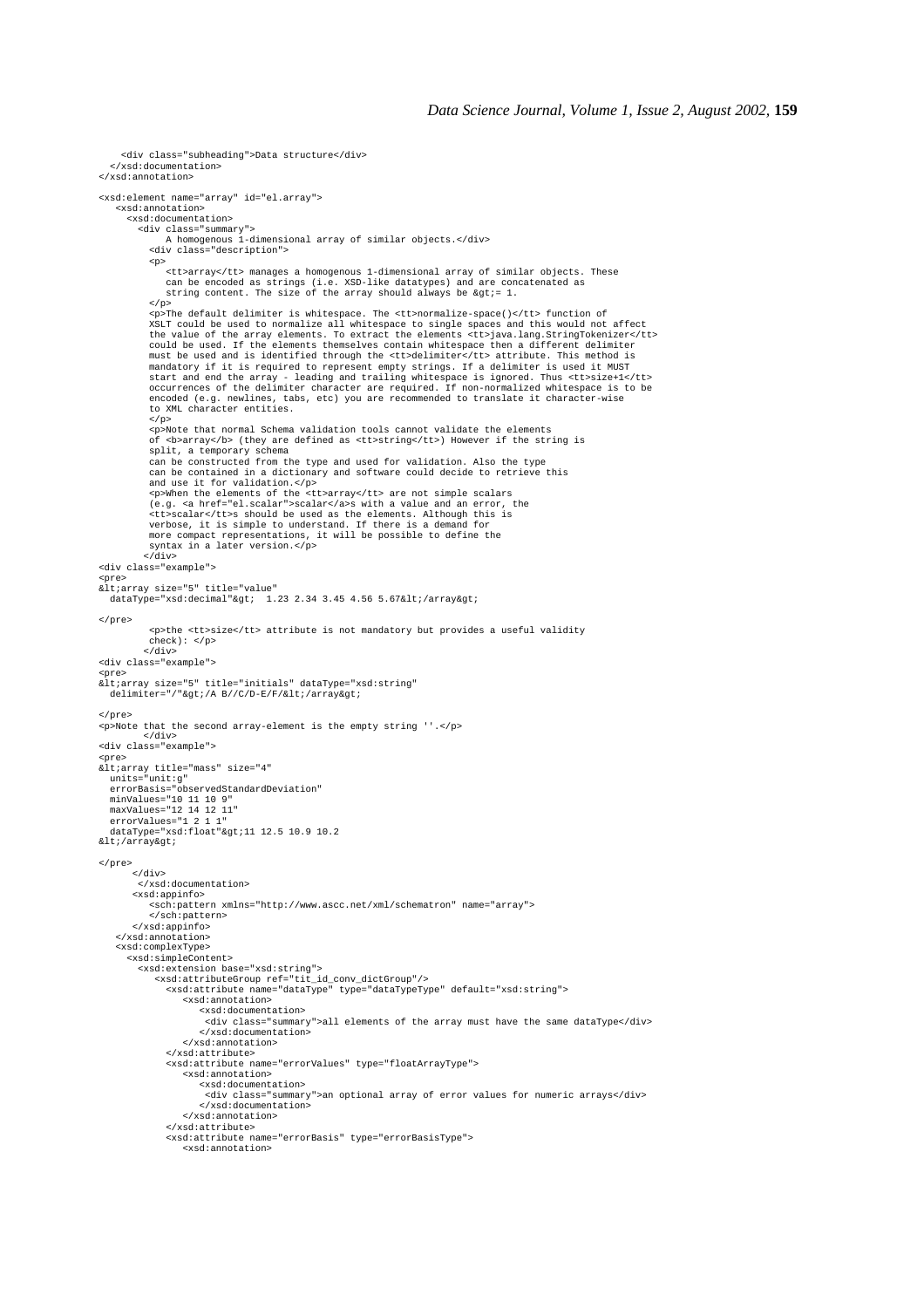```
 <xsd:documentation>
                         <div class="summary">A string describing the basis of the errors</div>
                        </xsd:documentation>
                    </xsd:annotation>
                 </xsd:attribute>
                 <xsd:attribute name="minValues" type="floatArrayType">
                    <xsd:annotation>
                        <xsd:documentation>
                         <div class="summary">an optional array of minimum values for numeric arrays</div>
                        </xsd:documentation>
                    </xsd:annotation>
                 </xsd:attribute>
                 <xsd:attribute name="maxValues" type="floatArrayType">
                    <xsd:annotation>
                        <xsd:documentation>
                         <div class="summary">an optional array of maximum values for numeric arrays</div>
                        </xsd:documentation>
                    </xsd:annotation>
                 </xsd:attribute>
                <xsd:attribute name="units" type="unitsType">
                    <xsd:annotation>
<xsd:documentation><br><div class="summary">a string denoting the units (recommended for numeric quantities!!).
                         All elements must have the same units</div>
                        </xsd:documentation>
                    </xsd:annotation>
                 </xsd:attribute>
                 <xsd:attribute name="delimiter" type="delimiterType"/>
                <xsd:attribute name="size" type="xsd:positiveInteger"/>
          </xsd:extension>
       </xsd:simpleContent>
     </xsd:complexType>
</xsd:element>
<xsd:element name="scalar" id="el.scalar">
    <xsd:annotation>
       <xsd:documentation>
          <div class="summary">An element to hold scalar data.</div>
            <div class="description">
               <p><tt>scalar</tt> holds scalar data under a single
 generic container. The semantics are usually resolved by
 linking to a dictionary.
 <b>scalar</b> defaults to a scalar string but
                has attributes which affect the type.
           \langle p \rangle<p><tt>scalar</tt> does not necessarily reflect a physical object (for which<br><a href="el.object">object</a> should be used). It may reflect a property of an object
such as temperature, size, etc. </p><br><p>Note that normal Schema validation tools cannot validate the data type<br>of <br/>bscalar</b> (it is defined as <tt>string</tt>), but that a temporary schema
            can be constructed from the type and used for validation. Also the type
            can be contained in a dictionary and software could decide to retrieve this
            and use it for validation.</p>
         </div>
        <div class="example">
           <pre>
\deltalt;scalar
      dataType="xsd:decimal"
      errorValue="1.0"
     errorBasis="observedStandardDeviation"
      title="body weight"
      dictRef="zoo:bodywt"
    units="units:g">34.3</scalar&qt;
           </pre>
        </div>
       </xsd:documentation>
     </xsd:annotation>
     <xsd:complexType>
         <xsd:simpleContent>
<xsd:extension base="xsd:string"><br>
<xsd:attributeGroup"/><br>
<xsd:attributeGroup"=f="tit_id_conv_dictGroup"/><br>
<xsd:attribute name="dataType" type="dataTypeType" default="xsd:string"/><br>
<xsd:attribute name="errorValue" type=
            </xsd:extension>
         </xsd:simpleContent>
     </xsd:complexType>
</xsd:element>
<xsd:element name="matrix" id="el.matrix">
     <xsd:annotation>
        w-amocucumentation><br><xsd:documentation><br><xsd:documentation><br>div class="summary">A rectangular matrix of any quantities</div>
div class="summary">A rectangular matrix of any quantities</div><br>div class="description"><p>Pby default ctt>matrix</tt> represents<br>a rectangular matrix of any quantities<br>represents a rectangular matrix of any quantities<br>re
```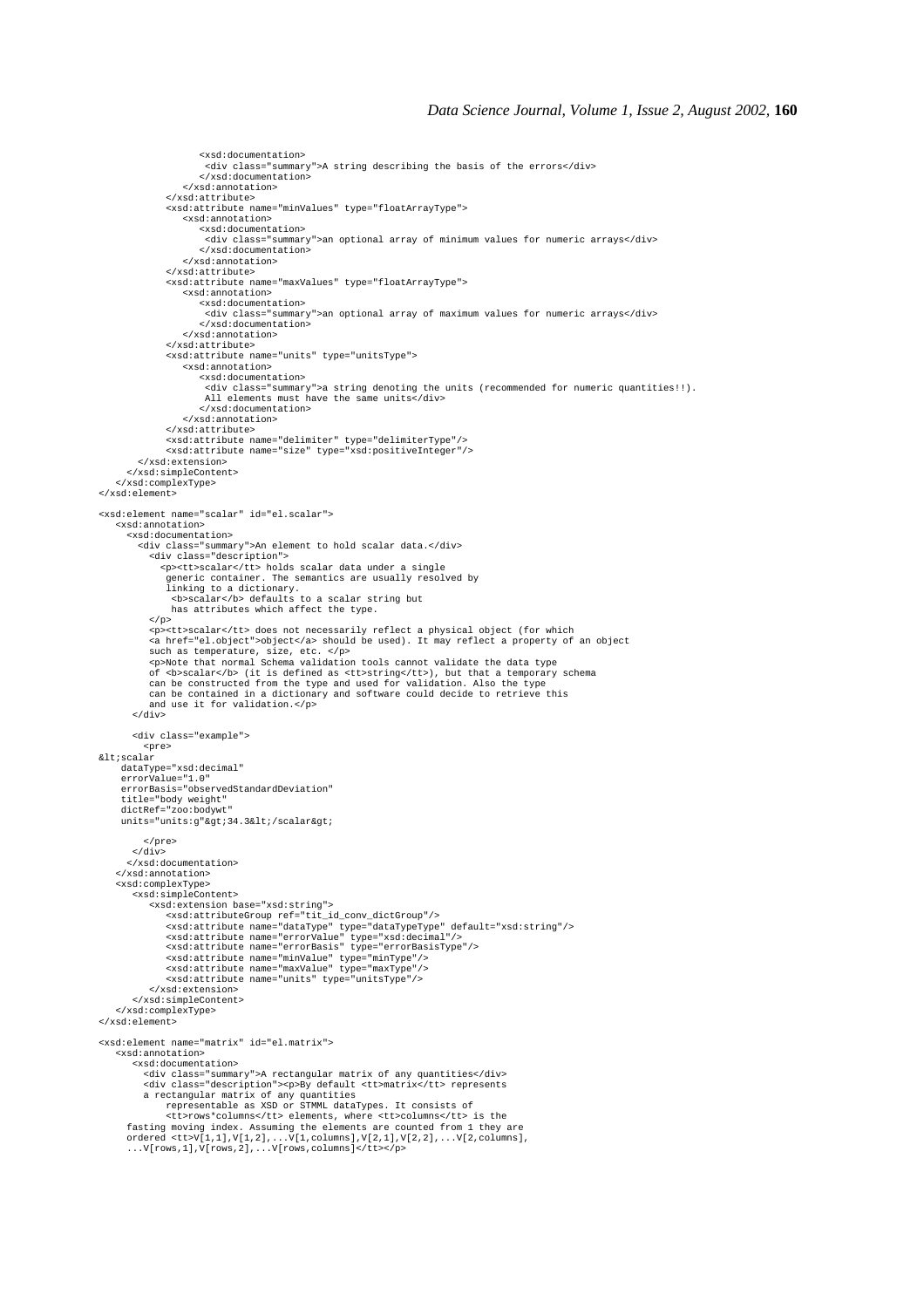```
<p>By default whitespace is used to separate matrix elements; see<br><a href="el.array">array</a> for details. There are NO characters or markup<br>delimiting the end of rows; authors must be careful!. The <tt>columns</tt><br>and <
a <tt>rows</tt> attribute of 1.</p><br>sp><tt>matrix/tt> also supports many types of square matrix, but at present we<br>require all elements to be given, even if the matrix is symmetric, antisymmetric<br>or banded diagonal. The <
         </div>
           <div class="example">
\begin{aligned} &\text{cpre}\texttt{new}\\ &\texttt{if} \texttt{id} = \texttt{m1" title} = \texttt{matrix-1" dictRef} = \texttt{Foo:bar}\texttt{new}\\ &\texttt{rows} = 3" \texttt{columns} = \texttt{3" dataType} = \texttt{rsd:decimal}\texttt{numt:mm} \\ &\text{delimiter} = \texttt{|} " matrixType} = \texttt{squareSymmetric" units} = \texttt{unit:mm}\texttt{%gt:} \texttt{numt:max.get:} \end{aligned} </pre>
           \frac{1}{\sqrt{div}} </xsd:documentation>
    </xsd:annotation>
    <xsd:complexType>
         <xsd:simpleContent>
 <xsd:extension base="xsd:string">
 <xsd:attribute name="dataType" type="dataTypeType" default="xsd:float"/>
 <xsd:attribute name="delimiter" type="delimiterType"/>
 <xsd:attribute name="rows" type="sizeType" use="required">
                     <xsd:annotation>
                          <xsd:documentation>
                              <div class="summary"><p>Number of rows</p>
</div><br></xsd:documentation>
                      </xsd:annotation>
                 </xsd:attribute>
                 <xsd:attribute name="columns" type="sizeType" use="required">
                      <xsd:annotation>
                         <xsd:documentation>
                             <div class="summary"><p>Number of columns</p>
                         \frac{1}{\sqrt{2}} </xsd:documentation>
                      </xsd:annotation>
                  </xsd:attribute>
 <xsd:attribute name="units" type="unitsType">
 <xsd:annotation>
                         <xsd:documentation>
                             <div class="summary"><p>units (recommended for numeric quantities!!)</p>
                          </div>
 </xsd:documentation>
 </xsd:annotation>
                 </xsd:attribute>
                 <xsd:attributeGroup ref="tit_id_conv_dictGroup"/>
 <xsd:attribute name="matrixType" type="matrixType">
 <xsd:annotation>
                        <xsd:documentation>
                          <div class="summary"><p>Type of matrix (mainly square ones)</p>
                      </div>
                    </xsd:documentation>
                  </xsd:annotation>
             </xsd:attribute>
                <xsd:attribute name="errorValues" type="floatArrayType">
                    <xsd:annotation>
                        <xsd:documentation>
 <div class="summary">an optional array of error values for numeric matrices</div>
 </xsd:documentation>
                    </xsd:annotation>
                </xsd:attribute>
                <xsd:attribute name="errorBasis" type="errorBasisType">
                    <xsd:annotation>
 <xsd:documentation>
 <div class="summary">A string describing the basis of the errors</div>
                        </xsd:documentation>
                     </xsd:annotation>
                </xsd:attribute>
                <xsd:attribute name="minValues" type="floatArrayType">
                    <xsd:annotation>
 <xsd:documentation>
 <div class="summary">an optional array of minimum values for numeric matrices</div>
                        </xsd:documentation>
                     </xsd:annotation>
                </xsd:attribute>
                <xsd:attribute name="maxValues" type="floatArrayType">
                    <xsd:annotation>
                        <xsd:documentation>
                          <div class="summary">an optional array of maximum values for numeric matrices</div>
                         </xsd:documentation>
                    </xsd:annotation>
                </xsd:attribute>
             </xsd:extension>
 </xsd:simpleContent>
 </xsd:complexType>
</xsd:element>
    <xsd:element name="table" id="el.table">
```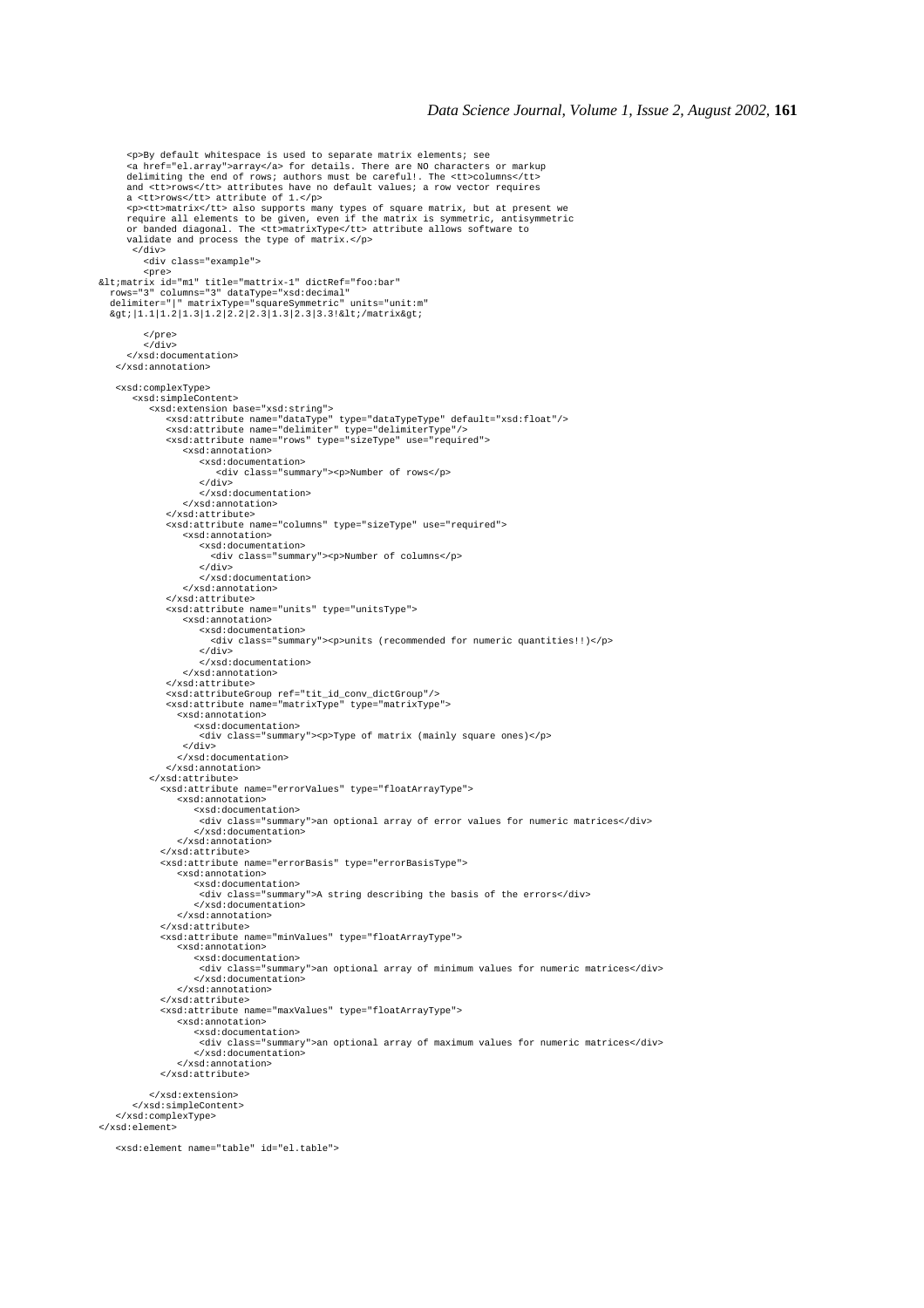```
 <xsd:annotation>
              <xsd:documentation>
                 <div class="summary">A rectangular table of any quantities</div>
 <div class="description"><p>By default <tt>table</tt>
 represents a rectangular table of any quantities
 representable as XSD or STMML dataTypes. The default layout is columnwise,
                      with <tt>columns</tt> columns,
 where each column is a (homogeneous) <a href="el.array">array</a> of
 size <tt>rows</tt> data. This is the "normal" orientation of data tables
but the table display could be transposed by XSLT transformation if required.<br>Access is to columns, and thence to the data within them. DataTyping, delimiters,<br>etc are delegated to the arrays, which must all be of the same
                            attribute.
             \langle p \rangle <br> \langle p \rangle</div><br><div class="example"><pre>&lt;table rows="3" columns="2" title="people"&gt;<br>&lt;array title="age" dataType="xsd:integer"&gt;3 5 7&lt;/array&gt;<br>&lt;array title="name" dataType="xsd:string"&gt;Sue Fred Sandy&lt;/arra
</table&gt;
</pre></div>
 </xsd:documentation>
 </xsd:annotation>
         <xsd:complexType>
 <xsd:sequence>
 <xsd:element ref="array" maxOccurs="unbounded"/>
 </xsd:sequence>
 <xsd:attribute name="rows" type="sizeType" use="required">
                 <xsd:annotation>
                     <xsd:documentation>
                        <div class="description"><p>Number of rows</p>
                     </div>
                    </xsd:documentation>
                 </xsd:annotation>
             </xsd:attribute>
             <xsd:attribute name="columns" type="sizeType" use="required">
                 <xsd:annotation>
                     <xsd:documentation>
                          <div class="description"><p>Number of columns</p>
                    \frac{1}{\sqrt{2}} </xsd:documentation>
                 </xsd:annotation>
             </xsd:attribute>
             <xsd:attributeGroup ref="tit_id_conv_dictGroup"/>
         </xsd:complexType>
     </xsd:element>
<xsd:element name="list" id="el.list">
    <xsd:annotation>
      <xsd:documentation>
         <div class="summary">A generic container with no implied semantics</div>
         <div class="description"><p>
A generic container with no implied semantics. It just contains<br>things and can have attributes which bind conventions to it. It could often<br>act as the root element in an STM document.</p>
        \frac{1}{x} /div>
         <div class="example">
         <pre>
<list&gt;
<array title="animals"&gt;frog bear toad&lt;/array&gt;<br>&lt;scalar title="weight" dataType="xsd:float"&gt;3.456&lt;/scalar&gt;
k + i/listkat:
         </pre>
        \sim div\sim </xsd:documentation>
   </xsd:annotation>
   <xsd:complexType>
      <xsd:sequence>
         <xsd:any minOccurs="0" maxOccurs="unbounded"/>
      </xsd:sequence>
 <xsd:attributeGroup ref="tit_id_conv_dictGroup"/>
 <xsd:attribute name="type" type="xsd:string"/>
   </xsd:complexType>
</xsd:element>
<xsd:annotation>
   <xsd:documentation>
      <div class="subheading">Data-based simpleTypes</div>
    </xsd:documentation>
</xsd:annotation>
<xsd:simpleType name="coordinate2Type" id="st.coordinate2Type">
     <xsd:annotation>
       <xsd:documentation>
            <div class="summary">An x/y coordinate pair</div>
 <div class="description">
 <p>An x/y coordinate pair consisting of
 two real numbers, separated by whitespace or a comma.
 In arrays and matrices, it may be useful to set a separate delimiter</p>
 </div>
 <div class="example">
            <pre>
```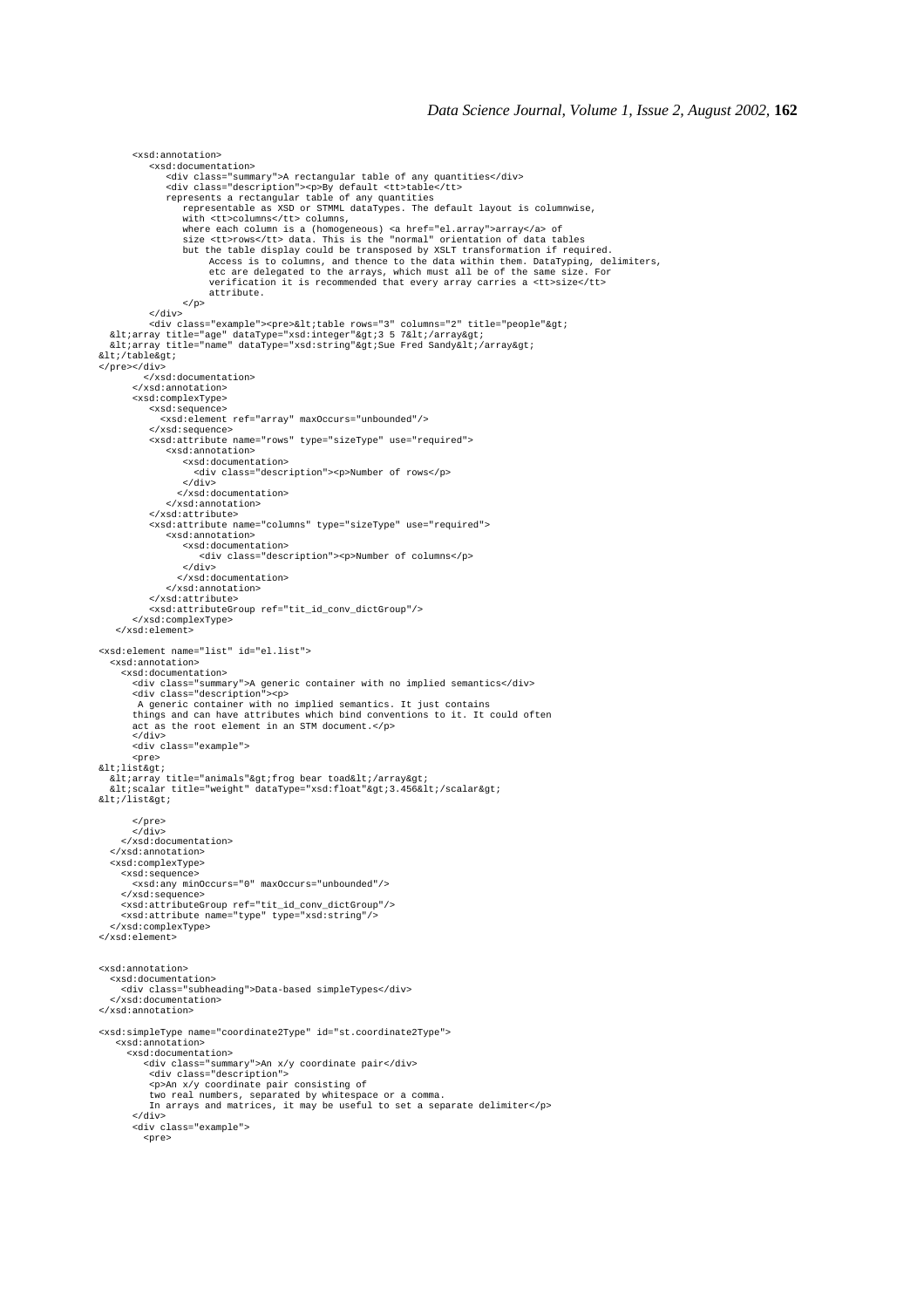```
x + 1 + 1 + x + 2......<br>&ltiarray
       %\cone<br>%\til.2,3.4 3.2,4.5 6.7,23.1 &lt;/array&qt;
\&lt;array delimiter="/"<br>\&gt;/1.2 3.4/3.2 4.5/6.7 23.1/</array&gt;
</list&gt;
            </pre>
          \langle div>
        </xsd:documentation>
 </xsd:annotation>
 <xsd:restriction base="xsd:string">
         <xsd:pattern value="\s*([-]|[+])?\d*\.?\d*(\s+|[,])([-]|[+])?\d*\.?\d*\s*"/>
     </xsd:restriction>
</xsd:simpleType>
     <xsd:simpleType name="coordinate3Type" id="st.coordinate3Type">
         <xsd:annotation>
            <xsd:documentation>
               <div class="summary">An x/y/z coordinate triple</div>
 <div class="description">
 <p>An x/y/z coordinate triple consisting of
 three real numbers, separated by whitespace or commas.
 In arrays and matrices, it may be useful to set a separate delimiter</p>
            \langle div>
             <div class="example">
<pre><br>&lt;list&gt;
  .c.iibcagc.<br>&lt;array&gt;1.2.3.4.1.2
3.2,4.5,7.3 6.7,23.1,5.6 </array&gt;<br>&lt:array delimiter="/"<br>&gt:/1.2 3.4 3.3/3.2 4.5 4.5/6.7 23.1 5.6/&lt;/array&gt;
</list&gt;
                 </pre>
            \langlediv> </xsd:documentation>
 </xsd:annotation>
 <xsd:restriction base="xsd:string">
 <xsd:pattern value="\s*([-]|[+])?\d*\.?\d*(\s+|[,])([-]|[+])?\d*\.?\d*(\s+|[,])([-]|[+])?\d*\.?\d*\s*"/>
         </xsd:restriction>
     </xsd:simpleType>
     <xsd:simpleType name="dataTypeType" id="st.dataTypeType">
          <xsd:annotation>
            <xsd:documentation>
               <div class="summary">
                 <p>an enumerated type for all builtin allowed dataTypes in STM</p>
             </div>
             <div class="description">
<p><br>
<tt>dataTypeType</tt> represents an enumeration of allowed dataTypes<br>
(at present identical with those in XML-Schemas (Part2- datatypes).<br>
This means that implementers should be able to use standard XMLSchema-based<br>
t
</p><br><p>It will often be used an an attribute on
                  <a href="el.scalar">scalar</a>,
<a href="el.array">array</a> or<br><a href="el.matrix">matrix</a>
                  elements.</p>
             </div>
             <div class="example">
<pre><br>
<pre><br>
&lt;list xmlns="http://www.xml-cml.org/schema/core"&gt;
<scalar dataType="xsd:boolean" title="she loves me"&gt;<br>&lt;scalar&gt; &lt;scalar&dtaType="xsd:boolean" title="she loves me"&gt;true&lt;/scalar&gt;<br>&lt;scalar dataType="xsd:float" title="she loves me"&gt;PM4&lt;/scalar&
<scalar dataType="xsd:integer" title="the answer"&gt;42&lt;/scalar&gt;<br>&lt;scalar dataType="xsd:nonPositiveInteger" title="zero"&gt;0&lt;/scalar&gt;
klt;/list&at;
                </pre>
 </div>
 </xsd:documentation>
         </xsd:annotation>
         <xsd:restriction base="xsd:string">
 <xsd:enumeration value="xsd:string"/>
 <xsd:enumeration value="xsd:boolean"/>
 <xsd:enumeration value="xsd:float"/>
```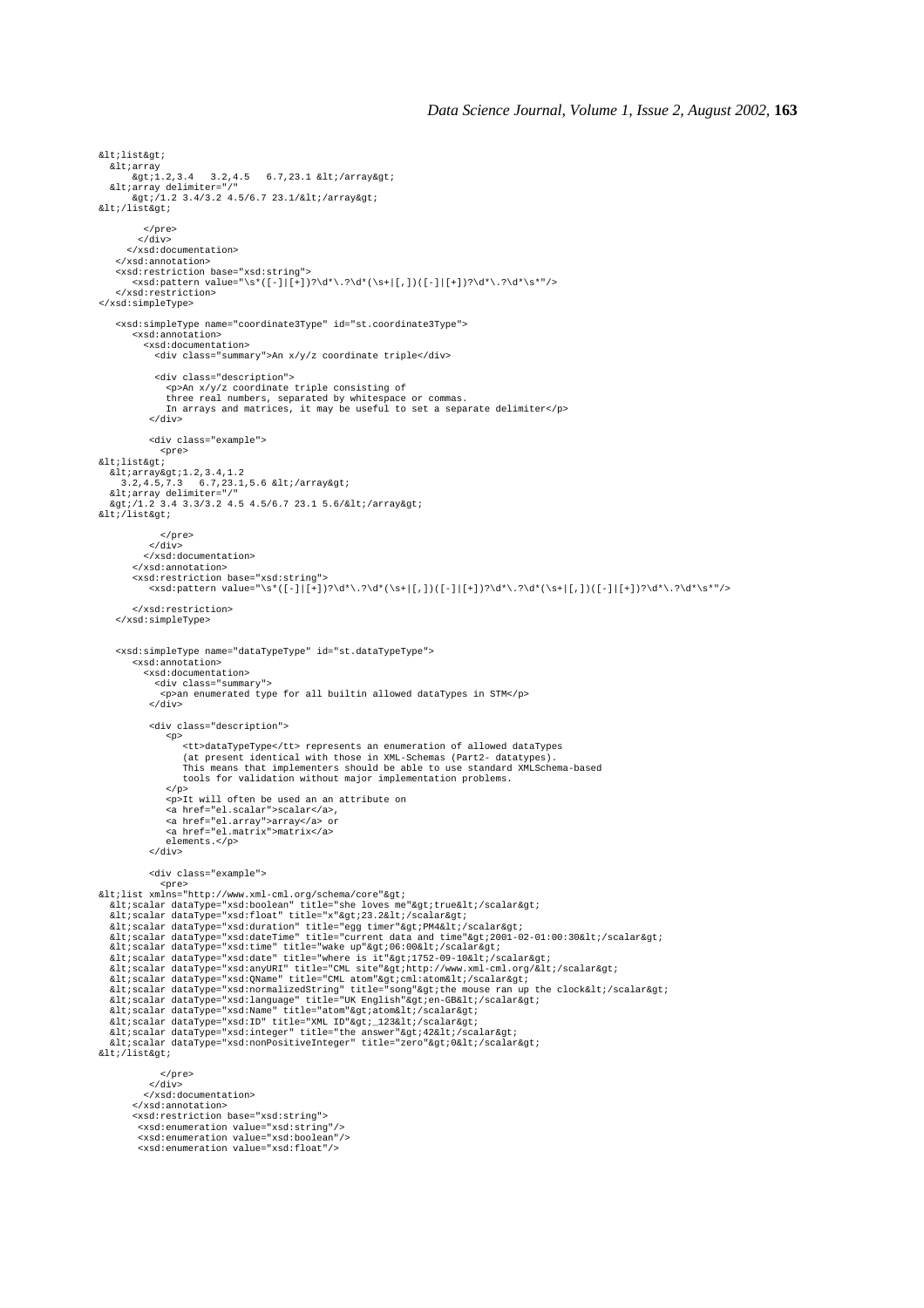```
 <xsd:enumeration value="xsd:double"/>
 <xsd:enumeration value="xsd:decimal"/>
 <xsd:enumeration value="xsd:duration"/>
 <xsd:enumeration value="xsd:dateTime"/>
               <xsd:enumeration value="xsd:time"/>
             -xsd:enumeration value="xsd:date"/><br><xsd:enumeration value="xsd:date"/><br><xsd:enumeration value="xsd:gYearMonth"/>
 <xsd:enumeration value="xsd:gYearMonth"/>
 <xsd:enumeration value="xsd:gYear"/>
 <xsd:enumeration value="xsd:gMonthDay"/>
 <xsd:enumeration value="xsd:gDay"/>
 <xsd:enumeration value="xsd:gMonth"/>
 <xsd:enumeration value="xsd:hexBinary"/>
 <xsd:enumeration value="xsd:base64Binary"/>
 <xsd:enumeration value="xsd:anyURI"/>
 <xsd:enumeration value="xsd:QName"/>
 <xsd:enumeration value="xsd:NOTATION"/>
 <xsd:enumeration value="xsd:normalizedString"/>
 <xsd:enumeration value="xsd:token"/>
 <xsd:enumeration value="xsd:language"/>
 <xsd:enumeration value="xsd:IDREFS"/>
               <xsd:enumeration value="xsd:ENTITIES"/>
 <xsd:enumeration value="xsd:NMTOKEN"/>
 <xsd:enumeration value="xsd:NMTOKENS"/>
 <xsd:enumeration value="xsd:Name"/>
 <xsd:enumeration value="xsd:NCName"/>
 <xsd:enumeration value="xsd:ID"/>
 <xsd:enumeration value="xsd:IDREF"/>
 <xsd:enumeration value="xsd:ENTITY"/>
 <xsd:enumeration value="xsd:integer"/>
 <xsd:enumeration value="xsd:nonPositiveInteger"/>
 <xsd:enumeration value="xsd:negativeInteger"/>
 <xsd:enumeration value="xsd:long"/>
 <xsd:enumeration value="xsd:int"/>
 <xsd:enumeration value="xsd:short"/>
               <xsd:enumeration value="xsd:byte"/>
<xsd:enumeration value="xsd:nonNegativeInteger"/><br>
<xsd:enumeration value="xsd:unsignedLong"/><br>
<xsd:enumeration value="xsd:unsignedInt"/><br>
<xsd:enumeration value="xsd:unsignedShort"/><br>
<xsd:enumeration value="xsd:unsigned
              <xsd:enumeration value="xsd:positiveInteger"/>
          </xsd:restriction>
  </xsd:simpleType>
<xsd:annotation>
    <xsd:documentation>
        <div class="summary">Array-based simpleTypes</div>
     </xsd:documentation>
</xsd:annotation>
      <xsd:simpleType name="sizeType" id="st.sizeType">
             <xsd:annotation>
                  <xsd:documentation>
 <div class="summary">The size of an array</div>
 <div class="description">
 <p>The size of an array. Redundant, but serves as a check
 for processing software (useful if delimiters are used)</p>
 </div>
 </xsd:documentation>
             </xsd:annotation>
             <xsd:restriction base="xsd:positiveInteger"/>
      </xsd:simpleType>
<xsd:simpleType name="delimiterType" id="st.delimiterType">
 <xsd:annotation>
          <xsd:documentation>
              <div class="summary">A non-whitespace character used in arrays to separate components</div>
             <div class="description">
                <p>Some STMML elements (such as <a href="el.array">array</a>) have
content representing concatenated values. The default separator is<br>whitespace (which can be normalised) and this should be used whenever<br>possible. However in some cases the values are empty, or contain whitespace or other<br>
 entities should be avoided.</p>
 <p>When delimiters are used to separate precise whitespace this should always
 consist of spaces and not the other allowed whitespace characters
 (newline, tabs, etc.). If the latter are important it is probably best to redesign
 the application.</p>
             </div>
             <div class="example">
                 <pre>
\texttt{all:array size} = 4" \texttt{del} = "|"\texttt{@gt:}|A|B12||D \texttt{and} E|\texttt{all:/array@gt:}| <em>The values in the array are</em>
 "A", "B12", "" (empty string) and "D and E"
  <em>note the spaces</em>
               </pre>
           \epsilon/div>
           </xsd:documentation>
      </xsd:annotation>
       <xsd:restriction base="xsd:string">
      </xsd:restriction>
```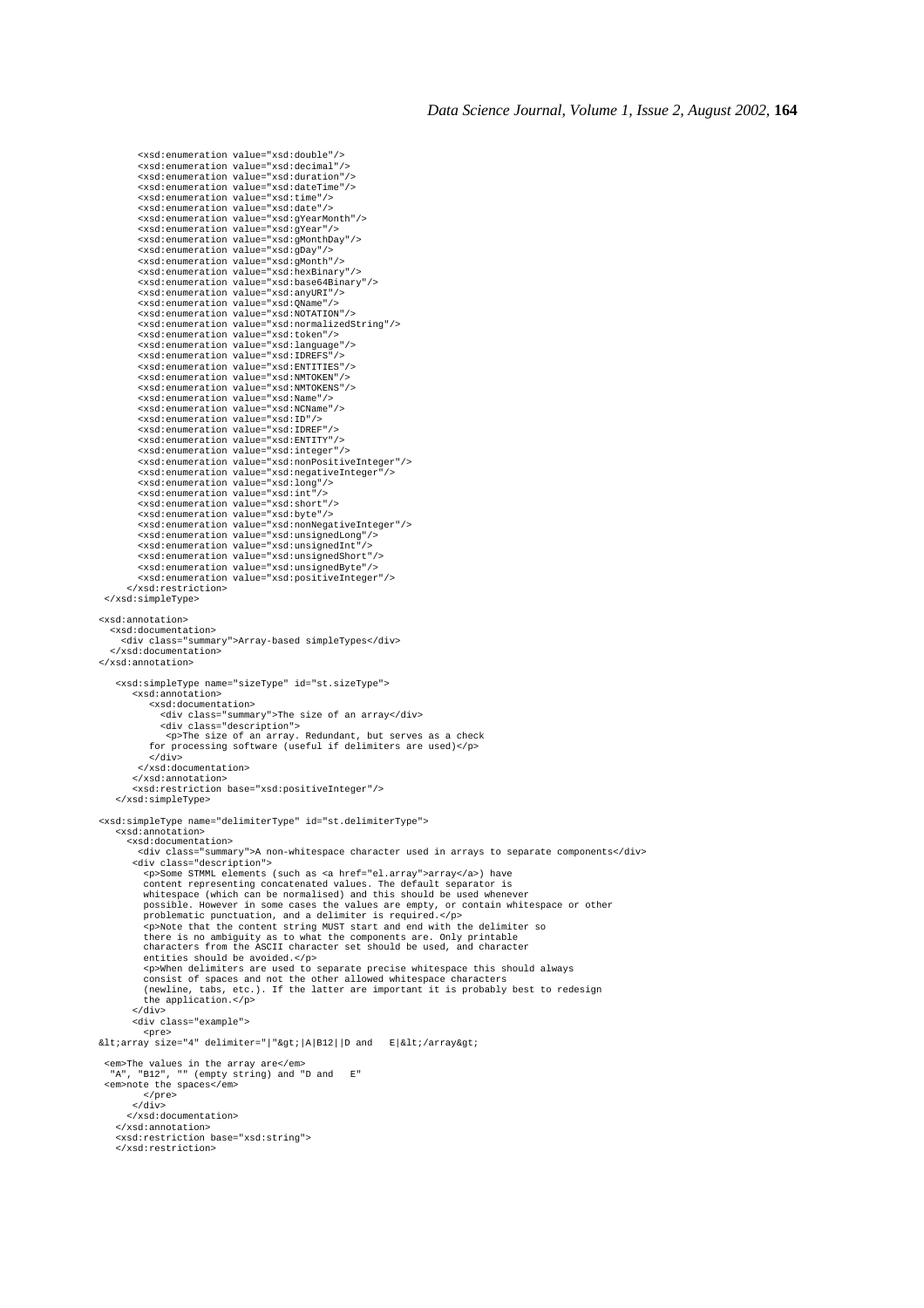</xsd:simpleType> <xsd:simpleType name="floatArrayType" id="st.floatArrayType"> <xsd:annotation> <xsd:documentation> <div class="summary">An array of floats</div> <div class="description"> <p>An array of floats or other real numbers. Not used in STM Schema, but re-used by CML. There is no schema-checking of values, unfortunately.</p> </div> <div class="example"> %Dre><br>&lt;atomArray xmlns="http://www.xml-cml.org/schema/core"<br>x2="1.2 2.3 3.4 5.6"/&gt; </pre>  $\sim$  /div $\sim$  </xsd:documentation> </xsd:annotation> <xsd:restriction base="xsd:string"> </xsd:restriction> </xsd:simpleType> <xsd:simpleType name="matrixType" id="st.matrixType"> <xsd:annotation> <xsd:documentation> <div class="summary">Allowed <a href="el.matrix">matrix</a> types</div> <div class="description"><p>Allowed <tt>matrix</tt> types. These are mainly square matrices</p></div> <div class="example"> <pre> <matrix id="m1" title="mattrix-1" dictRef="foo:bar" rows="3" columns="3" dataType="xsd:decimal" delimiter="|" matrixType="squareSymmetric" units="unit:m"  $\sqrt{2}[1.1|1.2|1.3|1.2|2.2|2.3|1.3|2.3|3.3|81t$ ;/matrix> </pre>  $\sqrt{d}$  </xsd:documentation> </xsd:annotation> <xsd:restriction base="xsd:string"> <xsd:enumeration value="rectangular"/> <xsd:enumeration value="square"/> <xsd:enumeration value="squareSymmetric"/> <xsd:enumeration value="squareAntisymmetric"/> <xsd:enumeration value="diagonal"> <xsd:annotation> <xsd:documentation> <div class="description">Symmetric. Elements are zero except on the diagonal</div> </xsd:documentation> </xsd:annotation> </xsd:enumeration> <xsd:enumeration value="upperTriangular"> <xsd:annotation> <xsd:documentation> <div class="description">Square. Elements are zero below the diagonal <pre> 1 2 3 4 0 3 5 6 0 0 4 8 0 0 0 2 </pre> .<br></div> </xsd:documentation> </xsd:annotation> </xsd:enumeration> <xsd:enumeration value="lowerTriangular"> <xsd:annotation> <xsd:documentation> <div class="description">Symmetric. Elements are zero except on the diagonal</div> </xsd:documentation> </xsd:annotation> </xsd:enumeration> <xsd:enumeration value="unitary"/> <xsd:enumeration value="rowEigenvectors"/> <xsd:enumeration value="rotation22"/> <xsd:enumeration value="rotationTranslation32"/> <xsd:enumeration value="homogeneous33"/> <xsd:enumeration value="rotation33"/> <xsd:enumeration value="rotationTranslation43"/> <xsd:enumeration value="homogeneous44"/> <xsd:enumeration value="square"/> <xsd:enumeration value="square"/> </xsd:restriction> </xsd:simpleType> <xsd:simpleType name="countType" id="st.countType"> <xsd:annotation> <xsd:documentation> <div class="summary"> <p>A count multiplier for certain elements</p> </div>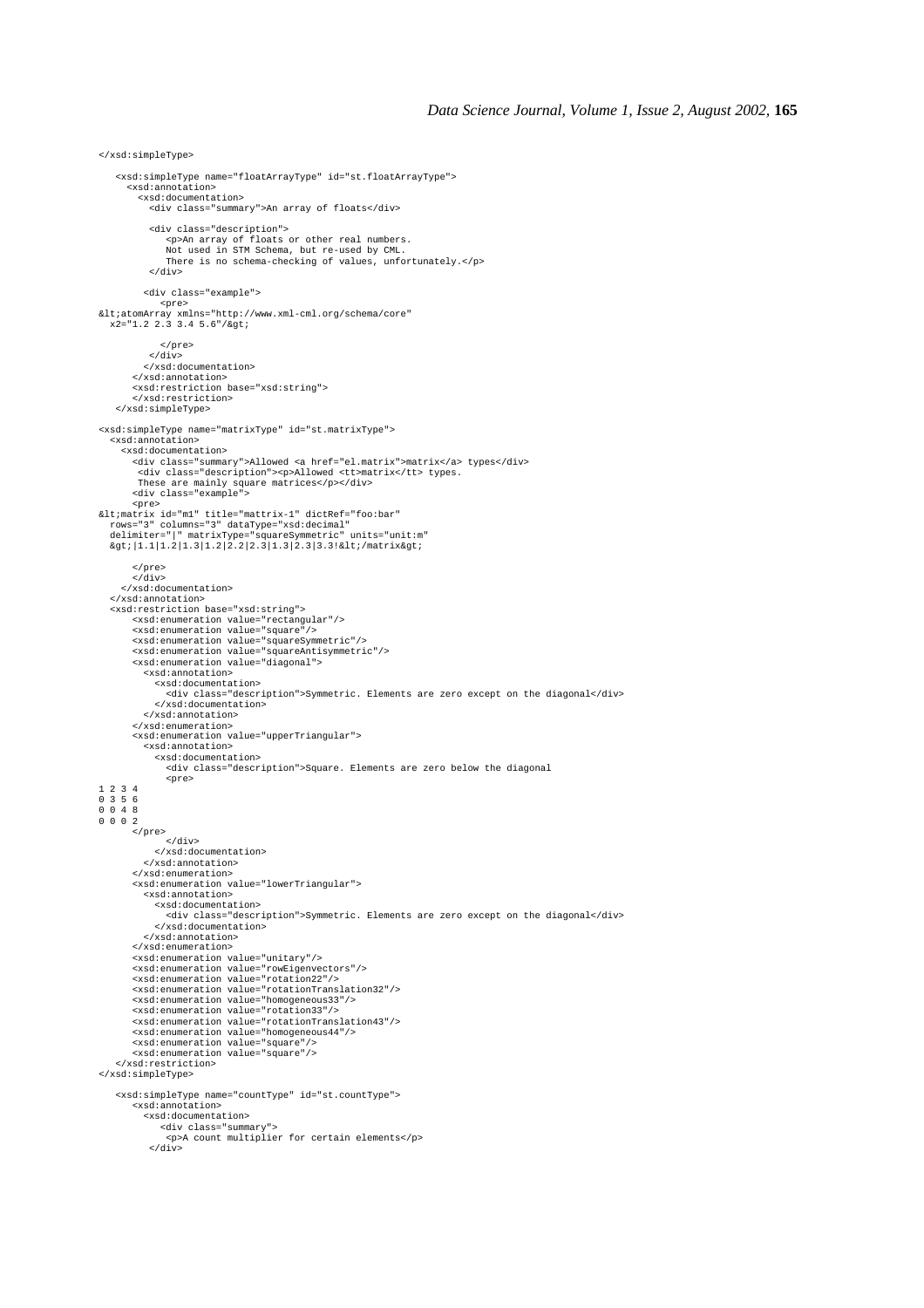```
 <div class="description">
 <p>A count multiplier for certain elements, such as
 <tt>action</tt> or <tt>object</tt>.</p>
              </div>
             <div class="example">
<pre><br>alt:list&gt:
<object title="frog" count="10"/&gt;<br>&lt;action title="step3" count="3"&gt;<br>&lt;p&gt;Add 10 ml reagent&lt;/p&gt;
</action&gt;
< i/list> i </pre>
             </div>
 </xsd:documentation>
 </xsd:annotation>
         <xsd:restriction base="xsd:integer">
<xsd:minInclusive value="1"/><br><xsd:maxInclusive value="999999999999"/><br></xsd:restriction>
     </xsd:simpleType>
<xsd:annotation>
 <xsd:documentation>
 <div class="summary">General simpleTypes</div>
    </xsd:documentation>
</xsd:annotation>
<xsd:simpleType name="idType" id="st.idType">
   <xsd:annotation>
      <xsd:documentation>
         <div class="summary">A unique ID for STM elements</div>
 <div class="description">
 <p>A unique ID for STM elements. This is not formally
of type ID (an XML NAME which must start with a letter and contain only letters,<br>digits and <tt>.-_:</tt>). It is recommended that IDs start with a letter,<br>and contain no punctuation or whitespace. The function <tt>generat
 in XSLT will generate semantically void unique IDs</p>.
 <p>It is difficult to ensure uniqueness when documents are merged. We suggest
namespacing IDs, perhaps using the containing elements as the base.<br>Thus <tt>mol3:al</tt> could be a useful unique ID.<br>However this is still experimental.</p>
             </div>
         </xsd:documentation>
        </xsd:annotation>
 <xsd:restriction base="xsd:string">
 <xsd:pattern value="[A-Za-z0-9_-]+(:[A-Za-z0-9_-]+)?"/>
     </xsd:restriction>
</xsd:simpleType>
     <xsd:simpleType name="userTypeType" id="st.userTypeType">
         <xsd:annotation>
             <xsd:documentation>
<div class="summary">An uncontrolled vocabulary from a user</div><br><div class="description">>>>>">>"><br>an element or attribute representing some part of<br>an uncontrolled vocabulary. It will be ignored if a <tt>type</tt><br>attri
                 \epsilon/p>
             </div>
             <div class="example"><pre>&lt;alternative type="userType" userType="biological name"&gt;SusScrofa&lt;/alternative&gt;
\epsilon/pres\epsilon/divs
             </xsd:documentation>
        </xsd:annotation>
        <xsd:restriction base="xsd:string">
        </xsd:restriction>
</xsd:simpleType>
 <xsd:attributeGroup name="idGroup" id="attGp.id">
 <xsd:attribute id="att.id" name="id" type="idType">
             <xsd:annotation>
                  <xsd:documentation>
                    <div class="summary">A attribute prividing a unique ID for STM elements</div>
 <div class="description">
 <p>See <a href="st.idType">idType</a> for full documentation.</p>
                </div>
                </xsd:documentation>
              </xsd:annotation>
         </xsd:attribute>
     </xsd:attributeGroup>
<xsd:attributeGroup name="titleGroup" id="attGp.title">
 <xsd:attribute id="att.title" name="title" type="xsd:string">
      <xsd:annotation>
         <xsd:documentation>
            <div class="summary">An (optional) title on most STM elements. Uncontrolled</div>
         </xsd:documentation>
      </xsd:annotation>
    </xsd:attribute>
</xsd:attributeGroup>
<xsd:attributeGroup name="convGroup" id="attGp.conv">
```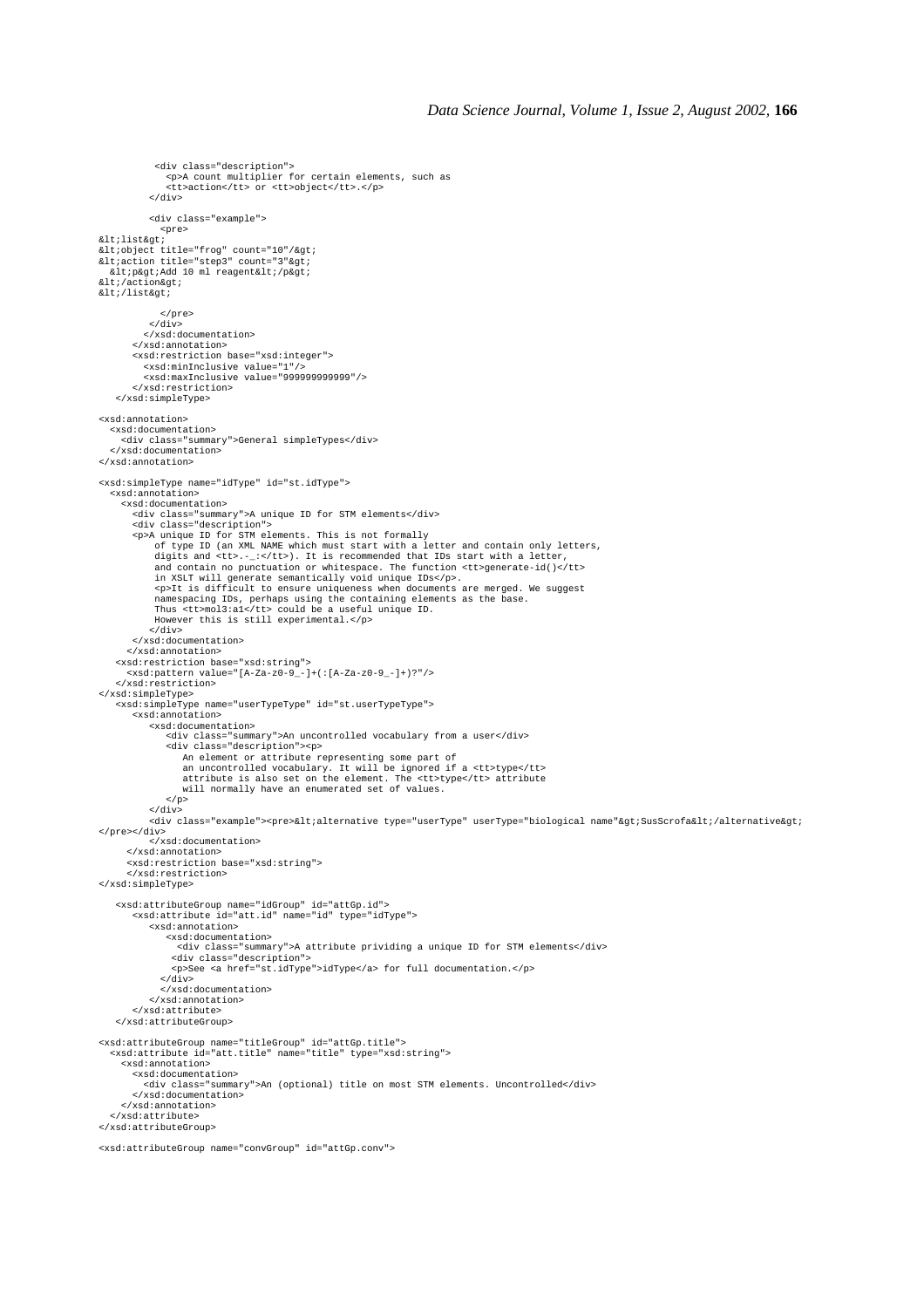<xsd:attribute id="att.convention" name="convention" type="namespaceRefType" default="CML"> <xsd:annotation> <xsd:documentation> <div class="summary">A reference to a convention</div> <div class="description"> <p>A reference to a convention which is inherited by all the subelements.</p> <p>It may be useful to create conventions with namespaces,  $\langle$ /p> <p>this attribute is inherited by its child elements; thus a <tt>molecule</tt> with a convention sets the default for its bonds and atoms. This can be overwritten if necessary by an explicit <tt>convention</tt>.</p> <p>Use of convention will normally require non-STMML semantics, and should be used with caution. We would expect that conventions prefixed with "ISO" would be useful, such as ISO8601 for dateTimes.</p> </div> <div class="example"> <pre> <bond convention="fooChem" order="-5" xmlns:fooChem="http://www.fooChem/conventions"/>  $\epsilon$ /pres  $\langle$  /div> </xsd:documentation> </xsd:annotation> </xsd:attribute> </xsd:attributeGroup> <xsd:annotation> <xsd:documentation> <div class="summary">Numeric types</div> </xsd:documentation> </xsd:annotation> <xsd:simpleType name="errorBasisType" id="st.errorBasisType"> <xsd:annotation> <xsd:documentation> <div class="summary">The basis of an error value</div> <div class="description"> <p>Errors in values can be of several types and this simpleType provides a small controlled vocabulary</p> </div> <div class="example"> <pre> <scalar dataType="xsd:decimal" errorValue="1.0" errorBasis="observedStandardDeviation" title="body weight" dictRef="zoo:bodywt" units="units:g">34.3</scalar&gt; </pre> </div> </xsd:documentation> </xsd:annotation> <xsd:restriction base="xsd:string"> <xsd:enumeration value="observedRange"/> <xsd:enumeration value="observedStandardDeviation"/> <xsd:enumeration value="observedStandardError"/> <xsd:enumeration value="estimatedStandardDeviation"/> <xsd:enumeration value="estimatedStandardError"/> </xsd:restriction> </xsd:simpleType> <xsd:simpleType name="maxType" id="st.maxType"> <xsd:annotation> <xsd:documentation> <div class="summary">The maximum INCLUSIVE value of a quantity</div> <div class="description"><p>The maximum INCLUSIVE value of a sortable quantity such as numeric, date or string. It should be ignored for dataTypes such as URL. The use of <tt>min</tt> and <tt>max</tt> attributes can be used to give a range for the quantity. The statistical basis of this range is not defined. The value of <tt>max</tt> is usually an observed quantity (or calculated from observations). To restrict a value, the <tt><br>maxExclusive</tt> type in a dictionary should be used.</p><br>xp>The type of the maximum is the same as the quantity to which it refers - numeric,<br>date </div> .<br><div class="example"><pre>&lt;scalar dataType="xsd:float" maxValue="20" minValue="12"&gt;15&lt;/scalar&gt; </pre></div> </xsd:documentation> </xsd:annotation> <xsd:restriction base="xsd:string"> </xsd:restriction> </xsd:simpleType> <xsd:simpleType name="minType" id="st.minType"> <xsd:annotation> <xsd:documentation> <div class="summary">The minimum INCLUSIVE value of a quantity</div><br><div class="description"><p>"The minimum INCLUSIVE value of a sortable quantity such as<br>numeric, date or string. It should be ignored for dataTypes such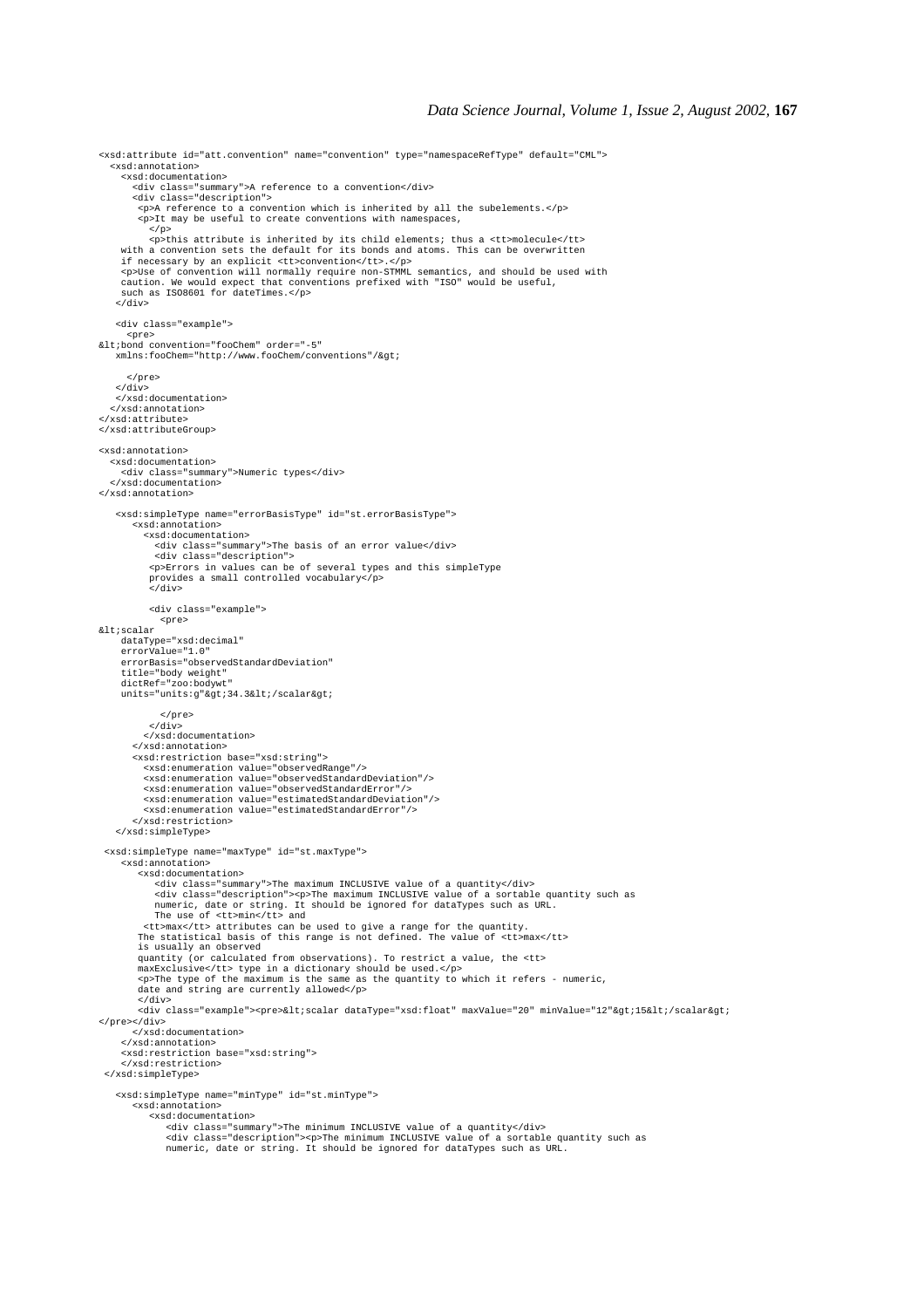The use of <tt>min</tt> and <tt>min</tt> attributes can be used to give a range for the quantity. The statistical basis of this range is not defined. The value of <tt>min</tt> is usually an observed quantity (or calculated from observations). To restrict a value, the <tt> minExclusive</tt> type in a dictionary should be used.</p> <p>The type of the minimum is the same as the quantity to which it refers - numeric, date and string are currently allowed</p> </div> <div class="example"><pre>&lt;scalar dataType="xsd:float" maxValue="20" minValue="12"&qt;l5&lt;/scalar&qt; </pre></div> </xsd:documentation> </xsd:annotation> <xsd:restriction base="xsd:string"> </xsd:restriction> </xsd:simpleType> <xsd:annotation> <xsd:documentation> <div class="subheading">Links and References</div> </xsd:documentation> </xsd:annotation> <xsd:element name="link" id="el.link"> <xsd:annotation> <xsd:documentation> <div class="summary">An internal or external link to STMML or other object(s)</div> <div class="description"> <p><tt>link</tt> is an internal or external link to STMML or other object(s). </p>  $\epsilon$ p> $\epsilon$ b>Semantics are similar to XLink, but simpler and only a subset is implemented. $\epsilon$ /b> This is intended to make the instances easy to create and read, and software relatively easy to implement. The architecture is:</p>  $\epsilon$ ul > <li><b>A single element (<tt>link</tt>) used for all linking purposes</b>. </li> <li><b>The link types are determined by the <tt>type</tt> attribute and can be:</b>. <ul> <li><b>locator</b>. This points to a single target and must carry either a <tt>ref</tt> or <tt>href</tt> attribute. <tt>locator</tt> links are usually children of an extended link.<br>
<li><br/>cb>arc</b>. This is a 1:1 link with both ends (<tt>from</tt> and <tt>to</tt>) defined.</li><br>
<li><br/><br/>>vbextended</bb. This is usually a paren  $\langle$ ul> <p>All links can have optional <tt>role</tt> attributes. The semantics of this are not defined; you are encouraged to use a URI as described in the XLink specification.</p> <p>There are two address spaces: </p>  $\sum$  <li>The <tt>href</tt> attribute on locators behaves in the same way as <tt>href</tt> in HTML and is of type <tt>xsd:anyURI</tt>. Its primary use is to use XPointer to reference elements outside the document.</li><br><liotes and <tt>>ref</tt><br><li>The <tt>ref</tt><br>attributes on <tt>arc</tt>s refer to IDs (<em>without</em> the '#' syntax).</li>  $\langle$ /ul> <p>Note: several other specific linking mechanisms are defined elsewhere in STM. <a href="el.relatedEntry">relatedEntry</a> should be used in dictionaries, and <a href="st.dictRef">dictRef</a> should be used to link to dictionaries. There are no required uses of <tt>link</tt> in STMML but we have used it to map atoms, electrons and bonds in reactions in CML</p>  $\epsilon$ /li>  $\frac{1}{\sqrt{u}}$ **Relation to XLink**</b>At present (2002) we are At present (2002) we are not aware of generic XLink processors from which we would benefit, so the complete implementation brings little extra value. Among the simplifications from Xlink are:</p> <ul> <li><tt>type</tt> supports only <tt>extended</tt>, <tt>locator</tt> and <tt>arc</tt></li> <li><tt>label</tt> is not supported and <tt>id</tt>s are used as targets of links.</li> <li><tt>show</tt> and <tt>actuate</tt> are not supported.</li> <li><tt>xlink:title</tt> is not supported (all STM elements can have a <tt>title</tt> attribute).</li> <li><tt>xlink:role</tt> supports any string (i.e. does not have to be a namespaced resource). This mechanism can, of course, still be used and we shall promote it where STM benefits from it</li> <li>The <tt>to</tt> and <tt>from</tt> attributes point to IDs rather than labels</li> <li>The xlink namespace is not used</li> <li>It is not intended to create independent linkbases, although some collections of links may have this property and stand outside the documents they link to</li>  $\frac{21111}{12}$  </div> </xsd:documentation> </xsd:annotation> <xsd:complexType> <xsd:sequence> <xsd:any minOccurs="0" maxOccurs="unbounded"/> </xsd:sequence> <xsd:attributeGroup ref="tit\_id\_conv\_dictGroup"/> <xsd:attribute name="from" type="namespaceRefType"> <xsd:annotation> <xsd:documentation> <div class="summary">The starting point of an arc</div> </xsd:documentation>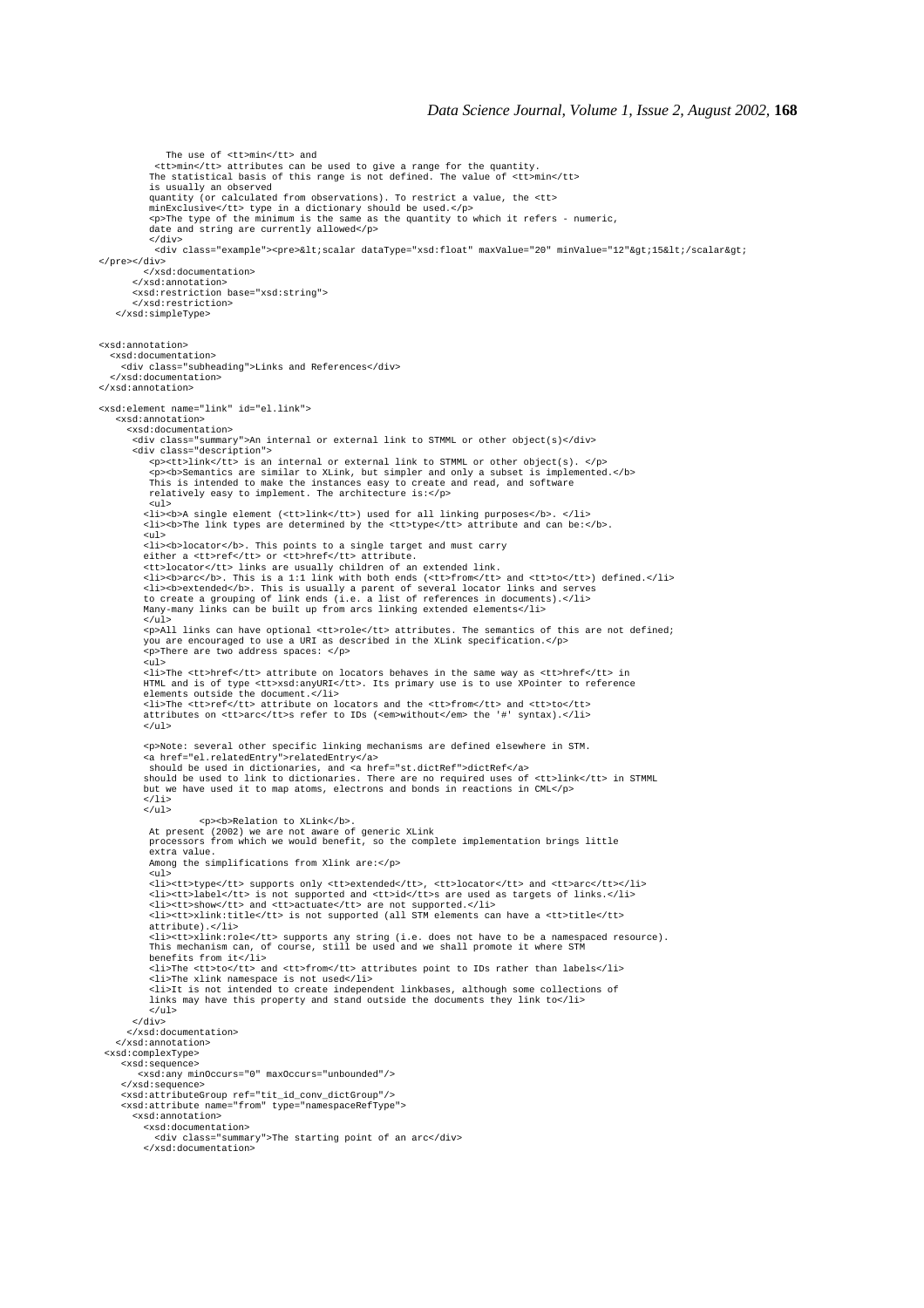```
 </xsd:attribute>
      <xsd:attribute name="to" type="namespaceRefType">
        <xsd:annotation>
           <xsd:documentation>
 <div class="summary">The endpoint of an arc</div>
 </xsd:documentation>
 </xsd:annotation>
 </xsd:attribute>
      <xsd:attribute name="ref" type="namespaceRefType">
        <xsd:annotation>
           <xsd:documentation>
 <div class="summary">An ID referenced within a locator</div>
 </xsd:documentation>
        </xsd:annotation>
      </xsd:attribute>
      <xsd:attribute name="role" type="xsd:string">
        <xsd:annotation>
           <xsd:documentation>
 <div class="summary">The role of the link. Xlink adds semantics through a
 URI; we shall not be this strict. We shall not normally use this mechanism
 and use dictionaries instead</div>
 </xsd:documentation>
        </xsd:annotation>
 </xsd:attribute>
 <xsd:attribute name="href" type="xsd:anyURI">
 <xsd:annotation>
 <xsd:documentation>
             <div class="summary">The target of the (locator) link, outside the document</div>
 </xsd:documentation>
 </xsd:annotation>
      </xsd:attribute>
      <xsd:attribute name="type">
        <xsd:annotation>
           <xsd:documentation>
             <div class="summary">The type of the link</div>
           </xsd:documentation>
        </xsd:annotation>
 <xsd:simpleType>
 <xsd:restriction base="xsd:string">
 <xsd:enumeration value="extended">
 <xsd:annotation>
 <xsd:documentation>
 <div class="summary">A container for locators</div>
 </xsd:documentation>
 </xsd:annotation>
 </xsd:enumeration>
             <xsd:enumeration value="locator">
 <xsd:annotation>
 <xsd:documentation>
 <div class="summary">A link to an element</div>
 </xsd:documentation>
 </xsd:annotation>
 </xsd:enumeration>
             <xsd:enumeration value="arc">
 <xsd:annotation>
 <xsd:documentation>
 <div class="summary">A labelled link</div>
 </xsd:documentation>
                </xsd:annotation>
             </xsd:enumeration>
           </xsd:restriction>
        </xsd:simpleType>
      </xsd:attribute>
 </xsd:complexType>
</xsd:element>
<xsd:annotation>
   <xsd:documentation>
      <div class="summary">References</div>
   </xsd:documentation>
</xsd:annotation>
<xsd:simpleType name="namespaceRefType" id="st.namespaceRefType">
    <xsd:annotation>
        <xsd:documentation>
           <div class="summary">
            A string referencing a dictionary, units, convention or other metadata.
        </div>
          <div class="description">
 <p>A string referencing a dictionary, units, convention or other
 metadata. The namespace is optional but recommended where possible</p>
 <p>Note: this convention is only used within STMML and related languages;
        it is NOT a URI.</p>
 </div>
 <div class="example">
           <pre>
klt;listkat;
<!-- dictRef is of namespaceRefType --&gt;<br>&lt;scalar dictRef="chem:mpt"&gt;123&lt;/scalar&gt;
%lt;!-- error --><br>%lt;scalar dictRef="mpt23"&gt;123&lt;/scalar&gt;
encessed<br>: list&at;
```

```
 </pre>
```
</xsd:annotation>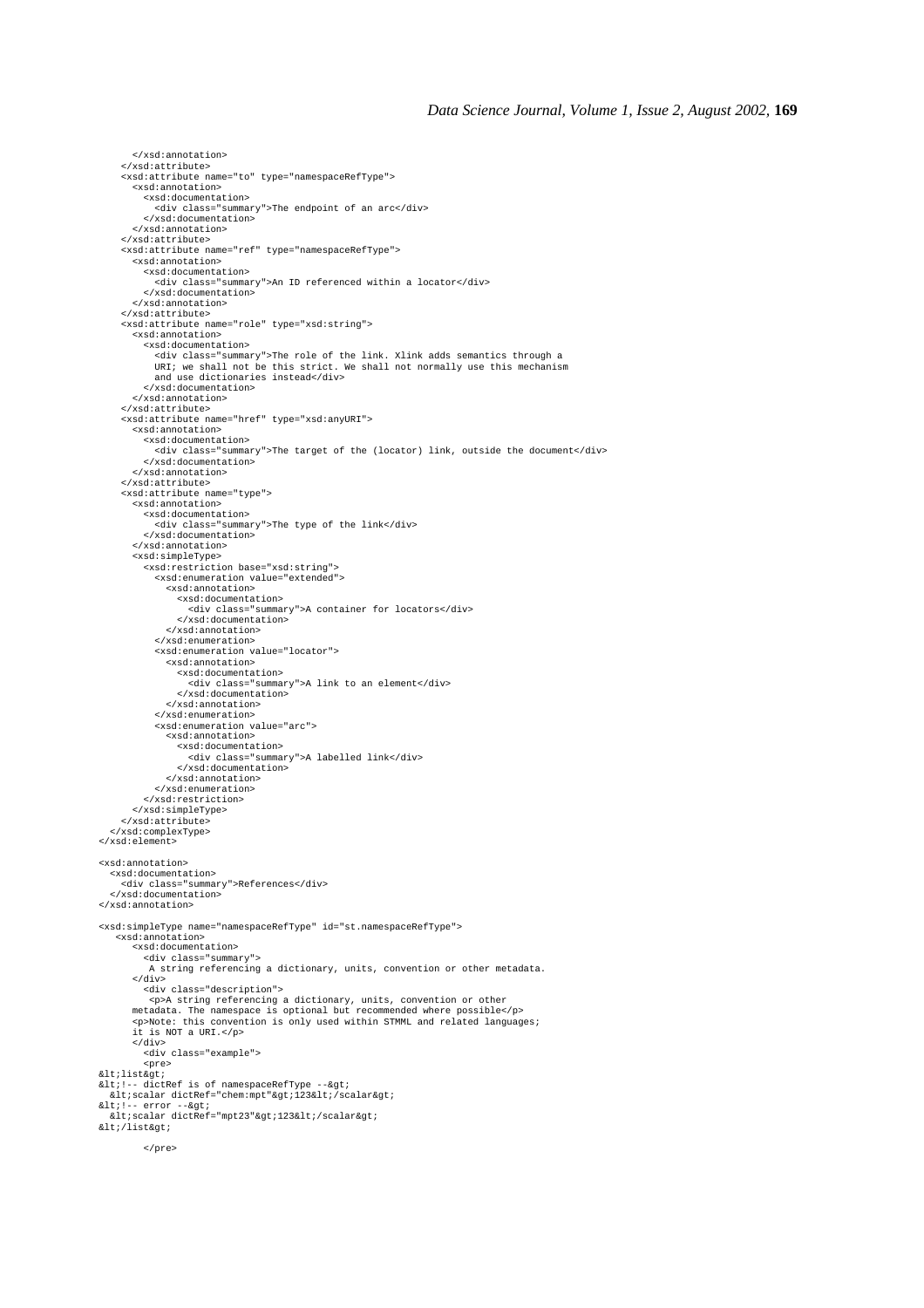$\epsilon$ /div $\sim$  </xsd:documentation> </xsd:annotation> <xsd:restriction base="xsd:string"> <xsd:pattern value="[A-Za-z][A-Za-z0-9\_]\*(:[A-Za-z][A-Za-z0-9\_]\*)?"/> </xsd:restriction> </xsd:simpleType> <xsd:simpleType name="refType" id="st.refType"> <xsd:annotation> <xsd:documentation> <div class="summary">A reference to an existing element</div> <div class="description"><p>A reference to an existing element in the document. The target of the ref attribute (which may be namepsaced) must exist. The test for validity will normally occur in the element's <tt>appinfo</tt>  $\langle$ /p> <p>Any DOM Node created from this element will normally be a <i>reference</i>>> to another Node, so that if the target node is modified a the dereferenced<br>content is modified. At present there are no deep copy semantics ha into the schema.</p> </div> </xsd:documentation> </xsd:annotation> <xsd:restriction base="idType"/> </xsd:simpleType> <xsd:annotation> <xsd:documentation> <div class="heading">General information components</div> </xsd:documentation> </xsd:annotation> <xsd:annotation> <xsd:documentation> <div class="heading">General components</div><br><div class="description"><br><p>STMML provides a very small number of abstract elements to capture<br>frequently encountered concepts in STM documents. There are no predetermined<br>sem will be added through dictionaries. .<br></p> <p>All elements can contain any element children and can carry the common STM attributes. Currently there are the following:</p> <ul> <li><a href="el.object">object</a>. Almost anything - concrete, abstract, representable by a noun. Objects can have properties added through <a href="el.scalar">scalar</a>, etc.  $\lt/1$ i > <li><a href="el.action">action</a>. Represents an action performed during a scientific narrative.<br>It has attributes describing a time-line and conditions so that a procedure could be replayed.<br>It has a container <a href=" and which can describe sets of actions.  $\epsilon$ /li> <li><a href="el.observation">observation</a>. Contains narrative or other elements describing an observation, planned or unplanned</li>  $\frac{1}{\sqrt{u}}$  </div> </xsd:documentation> </xsd:annotation> <xsd:element name="action" id="el.action"> <xsd:annotation> <xsd:documentation> <div class="summary">An action which might occur in scientific data or narrative.</div><br><div class="description"><br><p>An action which might occur in scientific data or narrative. The definition is deliberately vague, intending to collect examples of possible usage. Thus an action could be addition of materials, measurement, application of heat or radiation.<br>The content model is unrestricted. <tt>actions</tt> iself is<br>normally a child of <a href="#el.actionList">actionList</a></p> <p>The start, end and duration attributes should be interpreted as  $\langle$ /p>  $\sin$   $\frac{1}{2}$  <li>XSD dateTimes and XSD durations. This allows precise recording of time of day, etc, or duration after start of actionList. A <tt>convention="xsd"</tt> attribute should be used to enforce XSD.</li>  $\langle$ li $\rangle$ a numerical value, with a units attribute linked to a dictionary. $\langle$ /li $\rangle$  <li>a human-readable string (unlikely to be machine processable)</li>  $\epsilon$ /uls  $-p$  <tt>startCondition</tt> and <tt>endCondition</tt> values are not constrained, which allows XSL-like <tt>test</tt> attribute values. The semantics of the conditions are yet to be defined and at present are simply human readable. </p> <p>The order of the <tt>action</tt> elements in the document may, but will not always, define the order that they actually occur in.</p> <p>A delay can be shown by an <tt>action</tt> with no content. Repeated actions or actionLists are indicated through the count attribute.</p> </div> <div class="example"> <pre>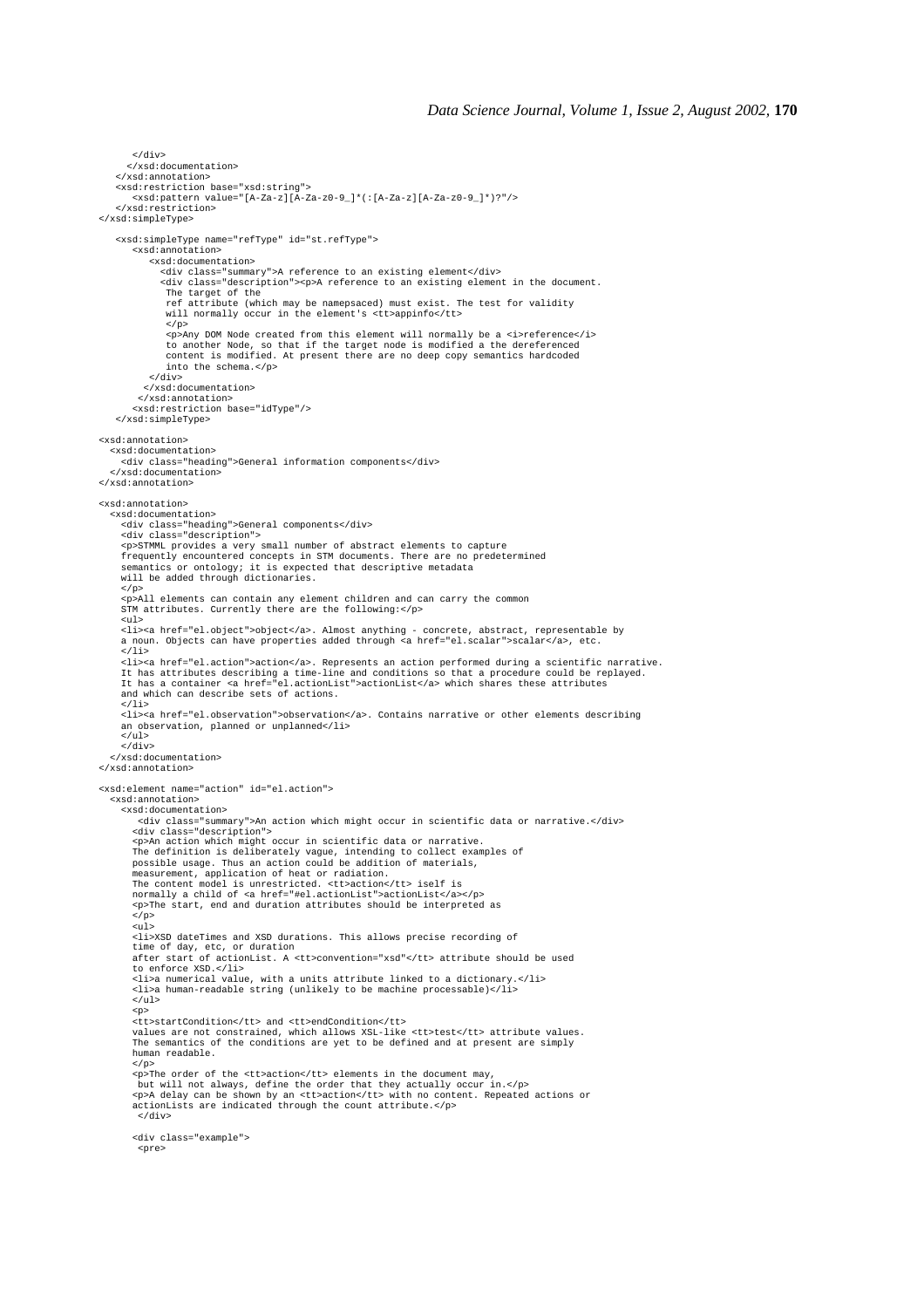<actionList title="boiling two eggs for breakfast"&gt;<br>&lt:!-- start cooking at 9am --&gt;<br>&lt;action title="turn on heat" start="T09:00:00" convention="xsd"/&gt; &It/action title- cum on neat start- 109.00.00 convention- Ast<br>&It/!-- human readable description of time to start action --&gt. <action title="put egg into pan" startCondition="water is boiling" count="2"/&gt;<br>&lt;!-- the duration is expressed in ISO8601 format --&gt;<br>&lt;action title="boil eggs for 4 minutes" duration="4" units="units:min"/&gt; <!-- action immediately follows last action --&gt;<br>&lt;action title="remove egg from pan" count="1"/&gt;<br>&lt;action title="boil second egg for a bit longer" duration="about half a minute"/&gt;<br>&lt;action immediately fol </actionList&gt; </pre> </div> <div class="example"> \pre><br>&lt;actionList title="preparation of silanols"&gt; &lt:p&gt:This is a conversion of a chemical synthesis to STMML. We have deliberately not marked up the chemistry in this example!</p&gt;<br>&lt;action title="step2"&gt;  $\delta$ lt; p $\delta$  at; Take 1 mmol of the diol and dissolve in dioxan in <object title="flask"&gt;<br>&lt;scalar title="volume" units="units:ml"&gt;25&lt;/scalar&gt; </object&gt; </p&gt;  $klt$ ; /action $k$ qt; %lt;action title="step2"><br>%lt;p&gt;Place flask in water bath with magnetic stirrer&lt;/p&gt; </action&gt;<br>&lt;!-- wait until certain condition --&gt;  $\<$ itiactionList endCondition="bath temperature stabilised"/ $\>$ &ltaction title="step3"> <p&gt;Add 0.5 ml 1 M H2SO4&lt;/p&gt;<br>&lt;/action&gt; <!-- carry out reaction --&gt;<br>&lt;actionList endCondition="reaction complete; no diol spot remains on TLC"&gt; %lt;actionList title="check tlc"><br>%lt;!-- wait for half an hour --&gt; <action duration="half an hour"/&gt;<br>&lt;action title="tlc"&gt;<br>&lt;p&gt;extract solution and check diol spot on TLC&lt;/p&gt; </action&gt;<br>&lt;/actionList&gt;  $\<$ lt;/actionList $\>$  $<1$  :-- work up reaction  $--$  $<$ iaction title="step5" $>$ j add 10 ml water to flask</p&gt; </action&gt;<br>&lt;action title="step6"&gt; <p&gt;Neutralize acid with 10% NaHCO3&lt;/p&gt;<br>&lt;/action&gt;<br>&lt;action title="step7" count="3"&gt; alt: p&gt: Extract with 10ml ether&lt: /p&gt:  $\< i$ /action $\> i$ %lt;action title="step8"><br>%lt;p&gt;Combine ether layers&lt;/p&gt;  $k$ ]  $t$  :  $/artionk$  $dt$  :  $%$ alt;action title="step9" count="2"> <p&gt;Wash ether with 10 ml water&lt;/p&gt;<br>&lt;/action&gt;<br>&lt;action title="step10"&gt;<br>&lt;p&gt;Wash ether with 10 ml saturated NaCl&lt;/p&gt;  $\< i / \arctan\> i$  $\<$ itiaction title="step11" $\>$ r <p&gt;Dry over anhydrous Na2SO4 and remove solvent on rotary evaporator&lt;/p&gt;<br>&lt;/action&gt; </actionList&qt; </pre> </div> </xsd:documentation> </xsd:annotation> <xsd:complexType mixed="true"> <xsd:sequence minOccurs="0" maxOccurs="unbounded"> <xsd:any processContents="lax"/> </xsd:sequence> <xsd:attributeGroup ref="tit\_id\_conv\_dictGroup"/> <xsd:attributeGroup ref="actionGroup"/> <xsd:attribute name="type" type="xsd:string"> <xsd:annotation> <xsd:documentation> <div class="summary">The type of the action; semantics are not controlled.</div> </xsd:documentation> </xsd:annotation> </xsd:attribute> </xsd:complexType> </xsd:element>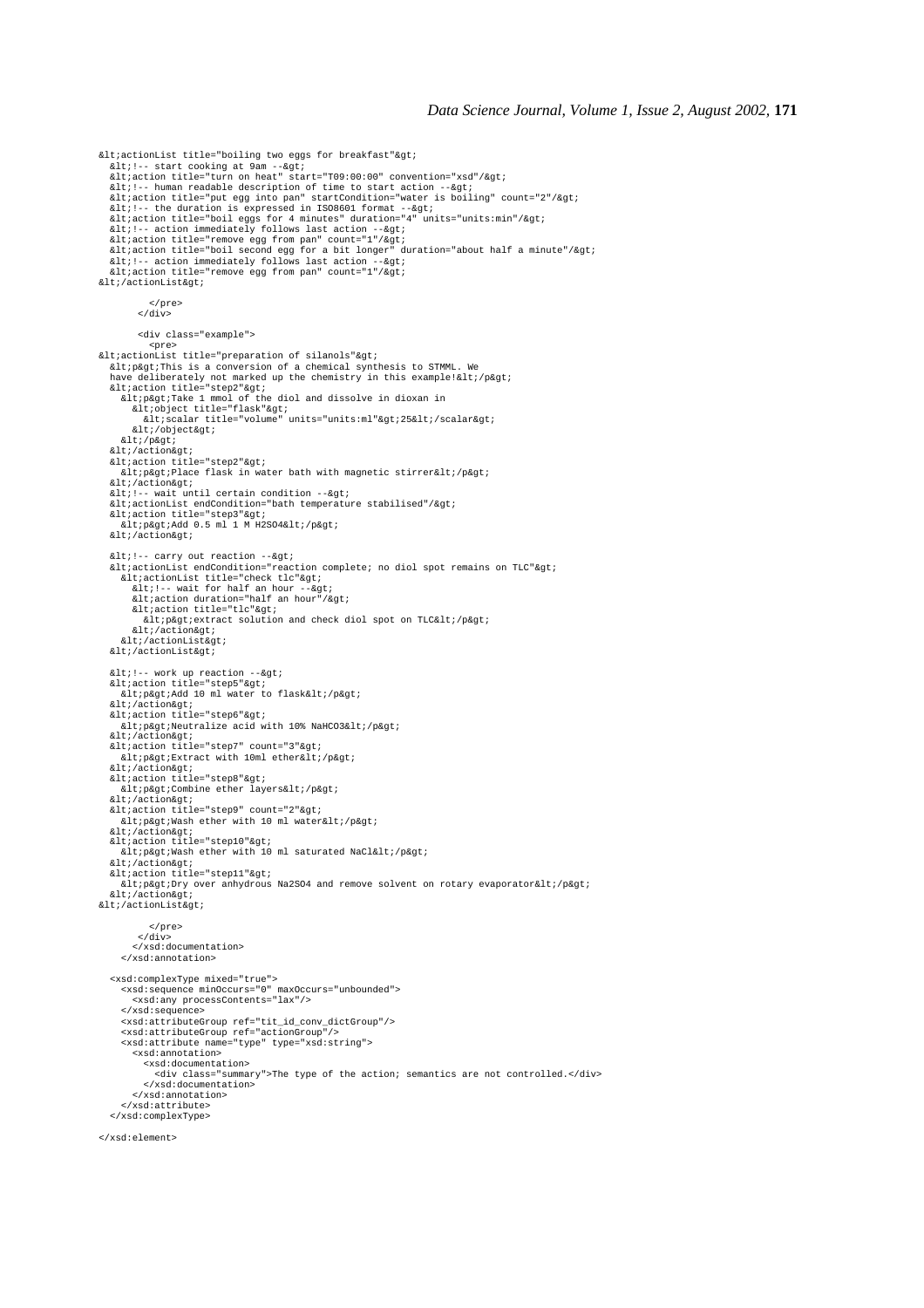<xsd:annotation> <xsd:documentation> <div class="summary">A container for a group of <a href="el.action">actions</a></div> <div class="description"><br><p><tt>ActionList</tt> contains a series of <tt>action</tt>s or<br>nested <tt>actionList</tt>s.</p> </div> <div class="example">See examples in <a href="el.action">action</a></div> <div class="example"> slt;1-- demonstrating parallel and sequential actions --><br>&lt;actionList order="parallel" endCondition="all food cooked"&gt;<br>&lt:1-- meat and potatoes are cooked in parallel --&gt; <actionList title="meat"&gt;<br>&lt;action title="cook" endCondition="cooked"&gt;<br>&lt;p&gt;Roast meat&lt;/p&gt; </action&gt; alt;actionagt;alt;pagt;Keep warm in ovenalt;/pagt;alt;/actionagt; </actionList&gt;<br>&lt;actionList title="vegetables"&gt; <actionList title="cookVeg" endCondition="cooked"&gt;<br>&lt;action title="boil water" endCondition="water boiling"&gt; < p&gt; Heat water&lt; / p&gt; </action&gt; ait//actionagt/<br>&lt/action title="cook" endCondition="potatoes cooked"&qt/ <p&gt;Cook potatoes&lt;/p&gt;<br>&lt;/action&gt;  $klt$ ; /actionList&qt;  $all:action@t:@lt:{}$ p&gt:Keep warm in oven&lt:/p&gt:&lt:/action&gt: alt:/actionList&ot:  $\< it/actionList&qt$  </pre>  $\frac{1}{2}$  </xsd:documentation> </xsd:annotation> <xsd:complexType mixed="true"> <xsd:sequence minOccurs="0" maxOccurs="unbounded"> <xsd:any processContents="lax"/> </xsd:sequence> <xsd:attributeGroup ref="tit\_id\_conv\_dictGroup"/> <xsd:attributeGroup ref="actionGroup"/> <xsd:attribute name="type" type="xsd:string"> <xsd:annotation> <xsd:documentation> <div class="summary">The type of the actionList; no defined semantics</div> </xsd:documentation> </xsd:annotation> </xsd:attribute> <xsd:attribute name="order" default="sequential"> <xsd:annotation> <xsd:documentation> <div class="description">Describes whether child elements are sequential or parallel</div> </xsd:documentation> </xsd:annotation> <xsd:simpleType> <xsd:restriction base="xsd:string"> <xsd:enumeration value="sequential"/> <xsd:enumeration value="parallel"/> </xsd:restriction> </xsd:simpleType> </xsd:attribute> </xsd:complexType> </xsd:element> <xsd:element name="object" id="el.object"> <xsd:annotation> <xsd:documentation> <div class="summary">An object which might occur in scientific data or narrative</div> <div class="description"><p>Deliberately vague. Thus an instrument might be built from sub component objects, or a program could be composed of smaller modules (objects). Unrestricted content model</p> </div> div class="example"><pre>&lt;object title="frog" type="amphibian" count="5"&gt;><br>&lt;scalar dataType="xsd:float" title="length" units="unit:cm"&gt;5&lt;/scalar&gt; </object&qt; </pre></div> </xsd:documentation> </xsd:annotation> <xsd:complexType mixed="true"> <xsd:sequence minOccurs="0" maxOccurs="unbounded"> <xsd:any processContents="lax"/> </xsd:sequence> <xsd:attributeGroup ref="tit\_id\_conv\_dictGroup"/> <xsd:attribute name="type" type="xsd:string"> <xsd:annotation> <xsd:documentation> <div class="summary">Type of the object. Uncontrolled semantics</div> </xsd:documentation> </xsd:annotation> </xsd:attribute> <xsd:attribute name="count" type="countType"/>

<xsd:element name="actionList" id="el.actionList">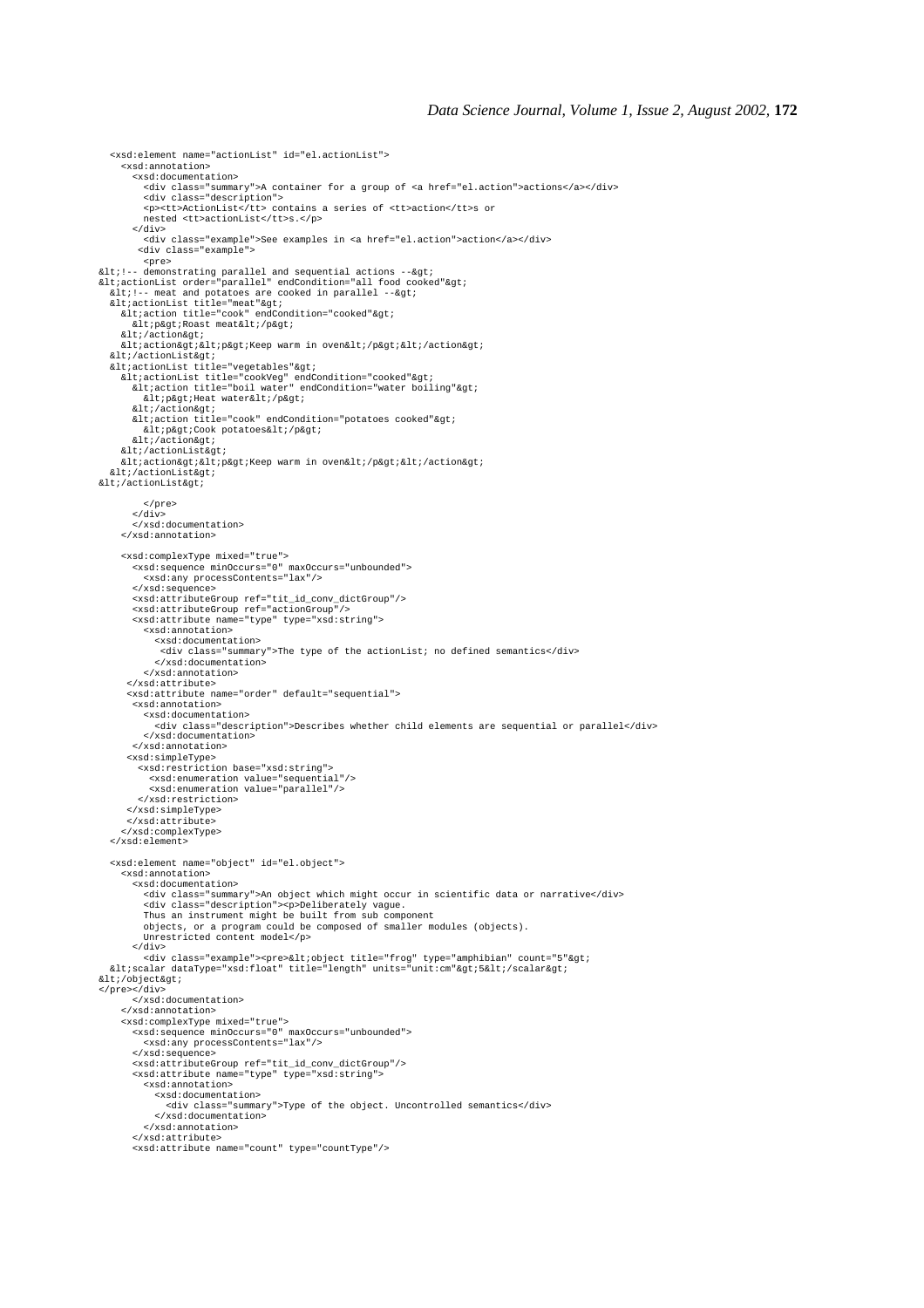</xsd:complexType> </xsd:element> <xsd:element name="observation" id="el.observation"> <xsd:annotation> <xsd:documentation> <div class="summary">An observation or occurrence</div><br><div class="description"><p>A container for any events that<br>need to be recorded, whether planned or not. They can include notes,<br>measurements, conditions that may be no controlled semantics </p> <div class="example"><pre>&lt;observation type="ornithology"&gt;<br>&lt;object title="sparrow" count="3"/&gt;  $< i$  / observation  $> i$ </pre></div> </div> </xsd:documentation> </xsd:annotation> <xsd:complexType mixed="true"> <xsd:sequence minOccurs="0" maxOccurs="unbounded"> <xsd:any processContents="lax"/> </xsd:sequence> <xsd:attributeGroup ref="tit\_id\_conv\_dictGroup"/> <xsd:attribute name="type" type="xsd:string"> <xsd:annotation> <xsd:documentation> <div class="summary">Type of observation (uncontrolled vocabulary)</div> </xsd:documentation> </xsd:annotation> </xsd:attribute> <xsd:attribute name="count" type="countType"/> </xsd:complexType> </xsd:element> <xsd:annotation> <xsd:documentation> <div class="subheading">Dictionary components</div> <div class="description"> <p>Dictionaries are a major part of STMML and supported as follows:</p> <p>The dictionary itself:</p>  $\frac{1}{5}$  <li><a href="el.dictionary">dictionary</a>. This element defines a dictionary and is often the root element (though a data instance might also be combined with a dictionary). The dictionary play a similar role to a simple schema, by defining data types and other constraints (such as enumerations). By transforming a dictionary to schema format, schema-based tools can be used for validation. A dictionary is normally composed of <a href="el.entry">entry</a>s.</li><br><li><a href="el.entry">entry</a>. An entry contanins information which <em>describes</em>or <em>constrains</em>>/cm and information which <em>describes</em>or <em>co Descriptive information can apply to any type of element (not necessarily<br>part of or derived from the STM Schema). Constraints are similar to those in XML Schemas<br>and use the same vocabulary (dataTypes, value ranges, enume In addition entrys can constrain elements to have the same higher-level structures and constraints defined by STM Schema. Thus entrys can require a<br>data element to be a matrix, of a given type, with fixed number os rows and columns. These<br>constraints are usually attributes on the <li><a href="el.definition">definition</a>. An almost mandatory child element of entry, giving<br>a formal definition of the term</li><br>a formal definition of the term</libutional descriptive informati&gtion for an entry.<br>This can contain any content, often HTML, but also MathML, CML for description of<br>equations, chemical formulae, etc.</li><br><li></li></a>></li></a>so MathML, CML for description of<br>e <li><a href="el.relatedEntry">relatedEntry</a>. A related entry. Sometimes this is<br>descriptive (e.g. "seeAlso" provides additional information on related concepts).<br>It can also be used for constraints, and there is a small support parentage (e.g. through "partitiveParent" = "partOf"). In principle this can be used with <a href="el.appinfo">appinfo</a> to provide algorithmically constructed relationships.  $\epsilon$ /li> <li><em>attributes</em>. A wide range of constraints is provided through attributes,<br>several being similar to facets on XML Schema datatypes: <ul>  $\langle$ li><br/>*columns*  $\langle$ /b> and  $\langle$ b>columns</b>, the structure of the data element.</li> <li><b>recommendedUnits</b>, <b>units</b> and <b>unitType</b>, the units of the data element.</li> <li><b>minExclusive</b>, <b>minInclusive</b>, <b>maxExclusive</b> and **<br/>b>maxInclusive**</b>, the value of the data element.</li><br>
<li>>
<li>>btotalDigits</b>, <br/> <br/>>horonligits</b>, <br/> <br/> <br/>>b>noxLength>></b></b</></><br/>>><br/>somaxLength>/b>, <br/><br/>and <br/> $\langle$ brand dorpattern</b>. The lexic

 $\langle$ ul>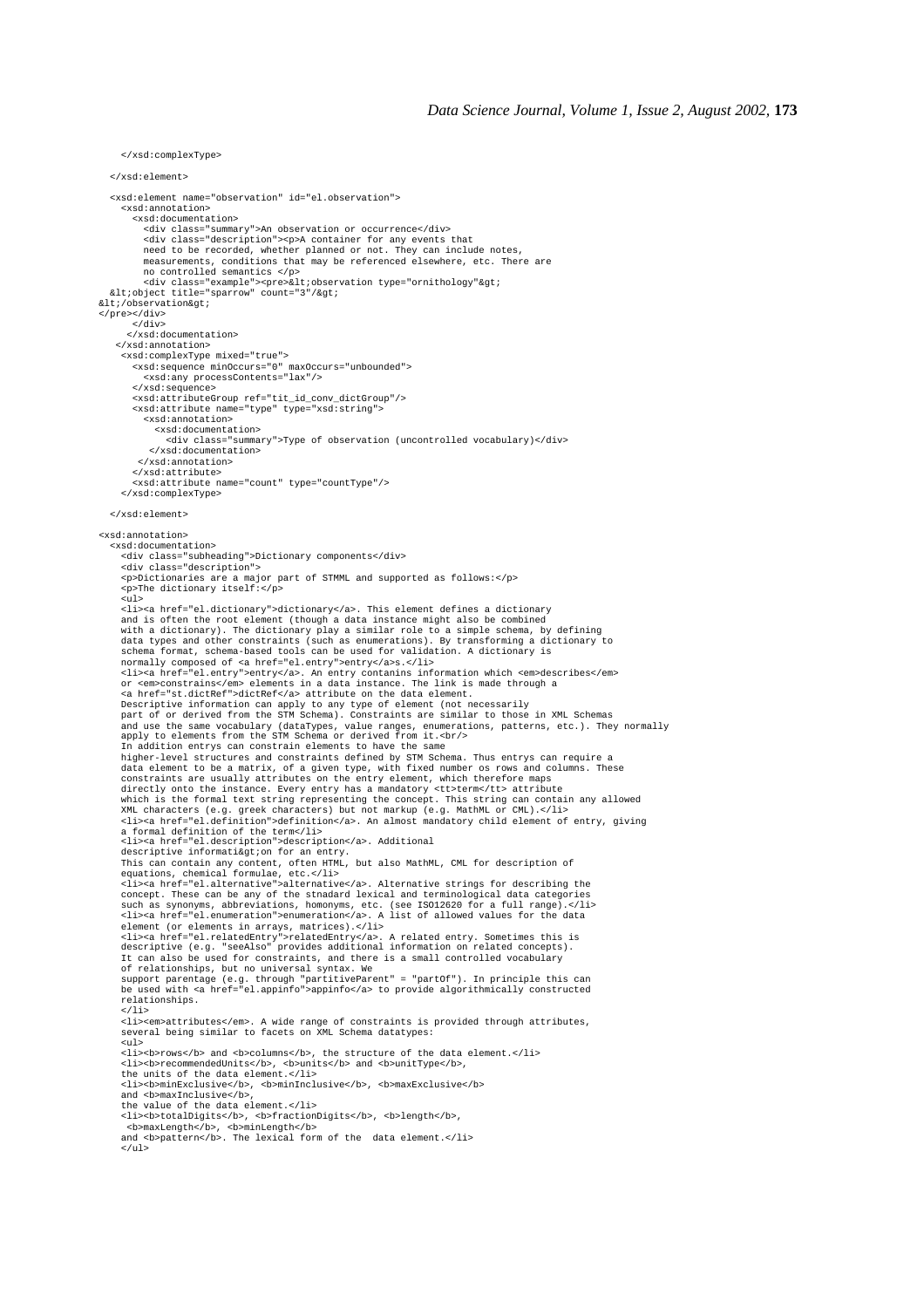<li><a href="el.annotation">annotation</a>. Similar to XML Schema, this has children <a href="el.documentation">documentation</a> for information about the entry (normally curatorial) and <a href="el.appinfo">appinfo</a> to describe entries and constraints in machine-processable fashion. .</li> </ul> </div> </xsd:documentation> </xsd:annotation> <xsd:element name="dictionary" id="el.dictionary"> <xsd:annotation> <xsd:documentation> <div class="summary">A dictionary</div> <div class="description"> <p>A dictionary is a container for <a href="el.entry">entry</a> elements. Dictionaries can also contain unit-related information.</p> <p>The dictRef attribute on a <tt>dictionary</tt> element sets a namespace-like prefix allowing the dictionary to be referenced from within the document. In general dictionaries are referenced from an element using the <a href="gp.dictRefGroup">dictRef</a> attribute.</p> </div> <div class="example"> %lt;stm:dictionary xmlns:stm="http://www.xml-cml.org/schema/stmml"><br>
&lt;stm:entry id="a001" term="Amplitude for charge density mixing"<br>
dataType="stm:decimal"<br>
units="arbitrary"&gt; %lt;stm:annotation><br>%lt;stm:documentation&gt; <div class="summary"&gt;Amplitude for charge density mixing&lt;/div&gt;<br>&lt;div class="description"&gt;Not yet filled in...&lt;/div&gt;  $<$  / stm:documentation $>$ </stm:annotation&gt;  $\<1$ t;stm:alternative type="abbreviation" $\>g$ t;CDMixAmp $\<1$ ;/stm:alternative $\>g$ t; </stm:entry&gt;<br>&lt;/stm:dictionary&gt; </pre>  $\langle$ div $>$  <div class="example"> <p><tt>dictionary</tt> can be used in an instance document to reference the dictionary used. Example:</p> <pre>  $k$ lt;list $k$ at; and altidictionary dictRef="core" href="../dictionary/coreDict.xml"/> <!-- ... --&gt;<br>&lt;scalar dictRef="core:frog" title="specimens"&gt;Frogs&lt;/scalar&gt; </list&gt; </pre>  $\langle$ div $>$  </xsd:documentation> </xsd:annotation> <xsd:complexType> <xsd:sequence> <xsd:element ref="unitList" minOccurs="0" maxOccurs="unbounded"> <xsd:annotation> <xsd:documentation> <div class="description"><p>This is so that a reference to a UnitList can be put in a dictionary.</p>  $\frac{1}{\sqrt{div}}$  </xsd:documentation> </xsd:annotation> </xsd:element> <xsd:element ref="annotation" minOccurs="0" maxOccurs="unbounded"/> <xsd:element ref="description" minOccurs="0" maxOccurs="unbounded"/> <xsd:element ref="entry" minOccurs="0" maxOccurs="unbounded"/> </xsd:sequence> <xsd:attributeGroup ref="tit\_id\_conv\_dictGroup"/> <xsd:attribute name="href" type="xsd:anyURI"> <xsd:annotation> <xsd:documentation> <div class="summary">URI giving the location of the document. Mandatory if <tt>dictRef</tt> present. </div> </xsd:documentation> </xsd:annotation> </xsd:attribute> </xsd:complexType> </xsd:element> <xsd:element name="entry" id="el.entry"> <xsd:annotation> <xsd:documentation> <div class="summary">A dictionary entry</div> <div class="example"> <pre><br>&lt;s:entry id="a003" term="alpha"<br>dataType="float"

 $2/115$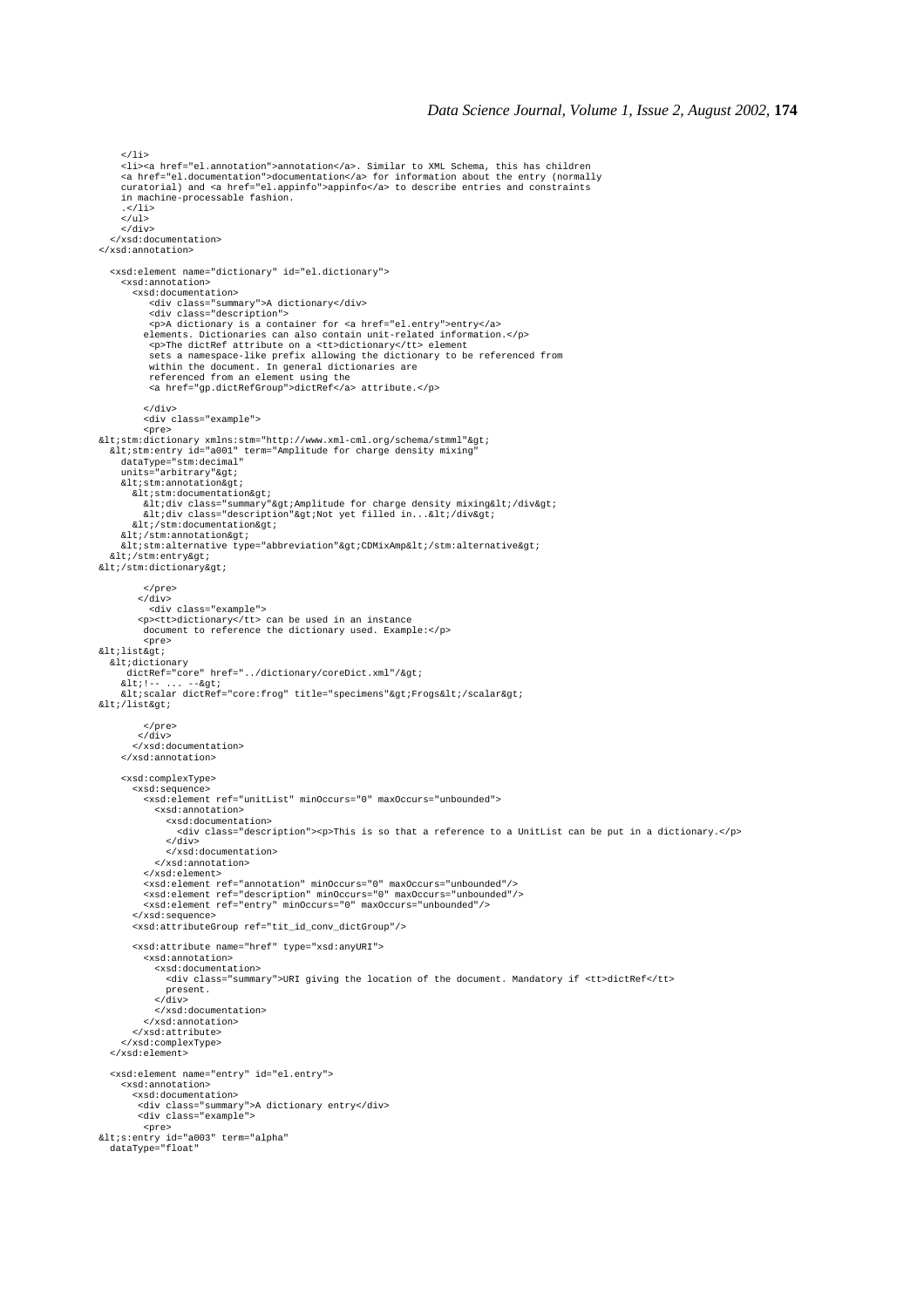```
 minInclusive="0.0"
    maxInclusive="180.0"
    recommendedUnits="degrees"
   xmlns:s="http://www.xml-cml.org/schema/stmml">
   \< is:definition \> if the alpha cell angle \< 1/s:definition \> 0.</s:entry&gt;
               </pre>
</div><br><div class="example">
%Pre><br>%lt;entry id="a003"<br>term="matrix1"<br>dataType="float"
    rows="3"
    columns="4"
   unitType="unit:length"
 minInclusive="0.0"
 maxInclusive="100.0"
    recommendedUnits="unit:m"
    totalDigits="8"
fractionDigits="3"><br>&lt;definition&gt;A matrix of lengths&lt;/definition&gt;
&ltidescription&gtiA data instance will have a matrix which points<br>to this entry (e.g. dictRef="foo:matrix1"). The matrix must<br>be 3*4, composed of floats in 8.3 format, of type length,
    values between 0 and 100 and with recommended units metres.
   %lt;/description>
</entry&qt;
 </pre>
 </div>
</xsd:documentation>
       </xsd:annotation>
       <xsd:complexType>
          <xsd:sequence>
             <xsd:element ref="definition" minOccurs="0"/>
<xsd:choice minOccurs="0" maxOccurs="unbounded"><br>
<xsd:element ref="alternative"/><br>
<xsd:element ref="annotation"/><br>
<xsd:element ref="annotation"/><br>
<xsd:element ref="definition"/><br>
<xsd:element ref="description"/><br>
<xsd:
             </xsd:choice>
          </xsd:sequence>
<xsd:attributeGroup ref="tit_id_convGroup"/><br><xsd:attribute name="dataType" type="xsd:string"/><br><xsd:attribute name="rows" type="xsd:positiveInteger" default="1"/>
          <xsd:attribute name="columns" type="xsd:positiveInteger" default="1"/>
<xsd:attribute name="recommendedUnits" type="unitsType"/><br>
xxsd:attribute name="unitType" type="xsd:string"/><br>
xxsd:attribute name="unifType" type="xsd:decimal"/><br>
xxsd:attribute name="maxExclusive" type="xsd:decimal"/><br>
x
    </xsd:element>
    <xsd:element name="definition" id="el.definition">
       <xsd:annotation>
 <xsd:documentation>
 <div class="summary">
             <p>The definition for a dictionary entry, scientific units, etc.</p>
               </div>
             <div class="description">
               <p>The definition should be a short nounal phrase definining the
              subject of the entry. Definitions should not include commentary, implementations,
 equations or formulae (unless the subject is one of these) or examples. The
 <tt>description</tt> element can be used for these.</p>
 <p>The definition can be in any markup language, but normally XHTML will be used,
 perhaps with links to other XML namespaces such as CML for chemistry.</p>
              \langlediv\sim<div class="example"><br><em>From the IUPAC Dictionary of Medicinal Chemistry</em><br/>
slt;entry id="<br>&lt;entry id="a7" term="Allosteric enzyme"&gt;<br>&lt;definition&gt;An &lt;a href="#e3"&gt;enzyme&lt;/a&gt;
that contains a region to which small, regulatory molecules
("effectors") may bind in addition to and separate from the
substrate binding site and thereby affect the catalytic
activity.<br>&lt:/definition&gt:
```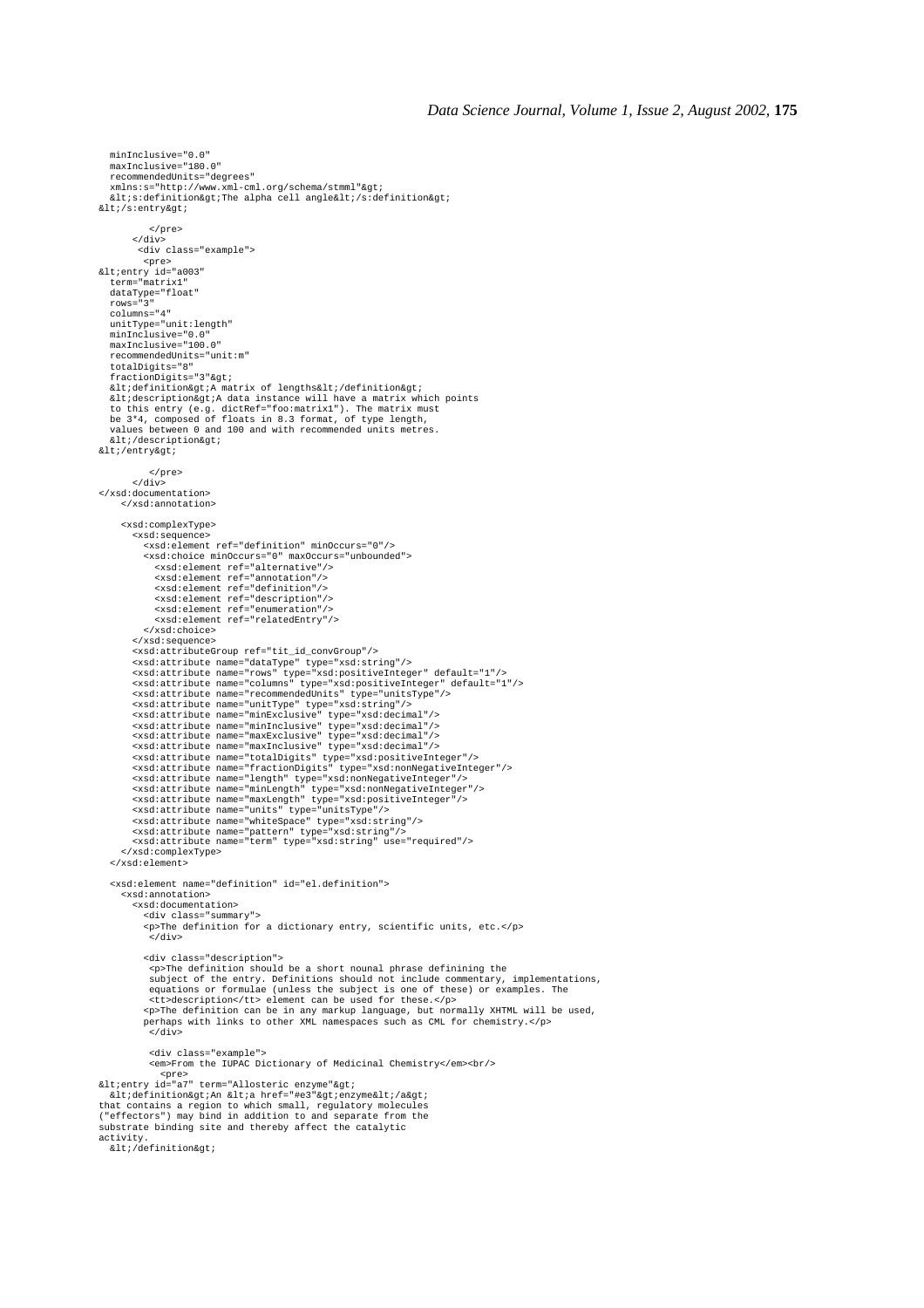```
&ltidescription&gtiOn binding the effector, the catalytic activity of the<br>&ltistrong&gtienzyme&lti/strong&gti towards the substrate may be enhanced, in<br>which case the effector is an activator, or reduced, in which case<br>it 
  < i/description> i</entry&gt;
                </pre>
            \langlediv> </xsd:documentation>
           </xsd:annotation>
        <xsd:complexType mixed="true">
 <xsd:sequence minOccurs="0" maxOccurs="unbounded">
 <xsd:any processContents="lax"/>
 </xsd:sequence>
 <xsd:attributeGroup ref="sourceGroup"/>
      </xsd:complexType>
   </xsd:element>
   <xsd:element name="description" id="el.description">
      <xsd:annotation>
         <xsd:documentation>
            <div class="summary">Descriptive information in a dictionary entry, etc.</div>
            <div class="description">
<p>Entries should have at least one separate <a href="el.definition">definition</a>s.<br><tt>description</tt> is then used for most of the other information, including<br>examples. The <tt>class</tt> attribute has an uncontrolle
             elements.</p>
            \frac{25}{100} <div class="example">
             <em>From IUPAC Dictionary of Medicinal Chemistry</em>
spre><br>&lt;entry id="a7" term="Allosteric enzyme"&gt;
 <definition>An <a href="#e3">enzyme</a>
that contains a region to which small, regulatory molecules
("effectors") may bind in addition to and separate from the
substrate binding site and thereby affect the catalytic
activity.
  .......<br>&lt:/definition&at:
klt;description>On binding the effector, the catalytic activity of the<br>klt;strong&gt;enzyme&lt;/strong&gt; towards the substrate may be enhanced, in
which case the effector is an activator, or reduced, in which case
it is a de-activator or inhibitor.
  < / description<</entry&gt;
               \epsilon/pres
            \langlediv> </xsd:documentation>
           </xsd:annotation>
 <xsd:complexType mixed="true">
 <xsd:sequence minOccurs="0" maxOccurs="unbounded">
            <xsd:any processContents="lax"/>
         </xsd:sequence>
 <xsd:attributeGroup ref="sourceGroup"/>
 <xsd:attribute name="class" type="xsd:string">
            <xsd:annotation>
               <xsd:documentation>
 <div class="description"><p>The type of this information. This is not controlled, but examples
 might include:</p>
 <ul>
 <li>description</li>
                    <li>summary</li>
                    <li>note</li>
 <li>usage</li>
 <li>qualifier</li>
                 \langle \text{ul}\rangle\langlediv> </xsd:documentation>
           </xsd:annotation>
         </xsd:attribute>
      </xsd:complexType>
   </xsd:element>
   <xsd:element name="enumeration" id="el.enumeration">
      <xsd:annotation>
         <xsd:documentation>
 <div class="summary">An enumeration of string values associated
 with an <a href="el.entry">entry</a></div>
            <div class="description">
            <p>An enumeration of string values. Used where a dictionary entry constrains
 the possible values in a document instance. The dataTypes (if any) must all be
 identical and are defined by the dataType of the containing element.</p>
             </div>
            <div class="example">
<pre><br>&lt;entry term="crystal system" id="cryst1" dataType="string"&gt;
```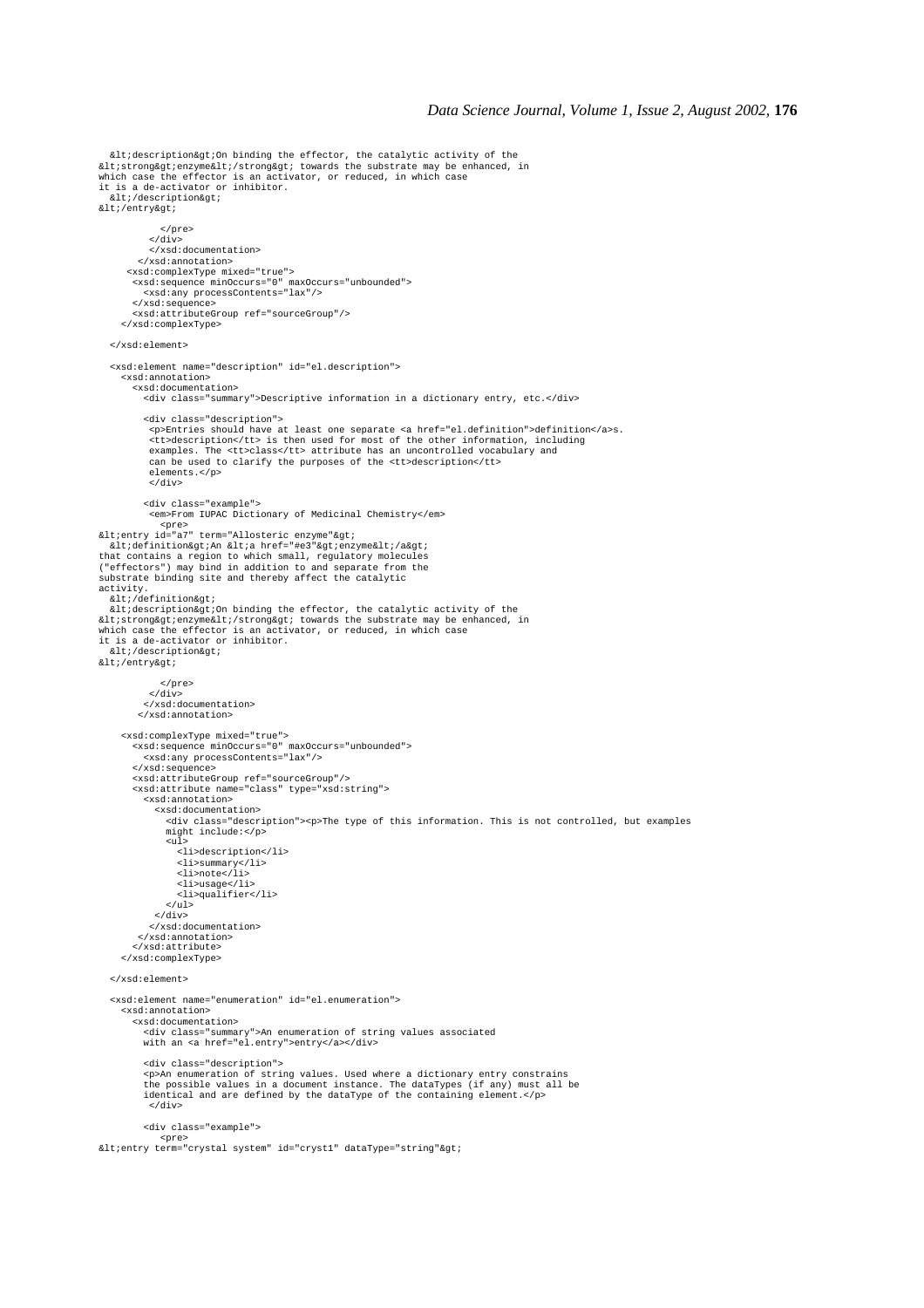```
<definition&gt;A crystal system&lt;/definition&gt;<br>&lt;enumeration value="triclinic"&gt;
    \<1 : annotation\<at:
       <documentation&gt;
         \<itidiv class="summary"&gtiNo constraints on lengths and angles\<iti\<iv&gti
       \&1t; /documentation>
     klt; /annotationkqt;
\<lt; / \text{enumeration} \<gt; \text{if } \text{monoclinic} \<gt; \text{if } \text{inoclinic} \<gt; \text{if } \text{outoclinic} \<gt; \text{if } \text{outoclinic} \<gt; \text{if } \text{outoclinic} \<gt; \text{if } \text{outoclinic} \<gt; \text{if } \text{outoclinic} \<gt; \text{if } \text{outoclinic} \<gt; \text{if } \text{outoclinic} \<gt; \text{if } \text{outoclinic} \<gt; \text{if } \text{outoclinic<itiannotation>i
        <documentation>
          \deltaltidiv class="summary"\deltagtiTwo cell angles are right angles; no other constraints\deltalti/div\deltagti
</documentation&gt;<br>&lt;/annotation&gt;
  < i/enumeration> iare://chameration.ge/<br>&lt/enumeration value="orthorhombic"&gt/
    klt;annotationkgt;
<documentation&gt;<br>&lt;div class="summary"&gt;All three angles are right angles; no other constraints&lt;/div&gt;
       < i /documentation&qt;
     </annotation&gt;
</enumeration&gt;<br>&lt;enumeration value="tetragonal"&gt;
    klt; annotationkgt;
       <documentation&gt;
          -croccommenceronayer<br>Elt/div class="summary"&qt/Fourfold axis of symmetry; All three angles are right angles; two equal cell lengths; no other
constraints</div&gt;<br>&lt;/documentation&gt;
     \< i / \text{annotation} \< i</enumeration&gt;
  \<It:enumeration value="trigonal"\>%lt;annotation><br>%lt;documentation&gt;
          <div class="summary">Threefold axis of symmetry; Two angles are right angles; one is 120 degrees; two equal lengths; no
other constraints</div&gt;
       < /documentation<</annotation&gt;
  </enumeration&gt;
  <ienumeration value="hexagonal">i
     < annotation<<documentation&gt;<br>&lt;div class="summary"&gt;Sixfold axis of symmetry; Two angles are right angles; one is 120 degrees; two equal lengths; no
other constraints</div&gt;
</documentation&gt;<br>&lt;/annotation&gt;
</enumeration&gt;<br>&lt;enumeration value="cubic"&gt;
    klt; annotationkgt;
       \< i \text{documentation} \< i <div class="summary">All three angles are right angles; all cell lengths are equal</div>
       < i /documentation&qt;
     < i / annotation < i< i/enumeration> i</entry&gt;
               </pre>
            </div>
          <div class="description">
<p>An enumeration of string values. The dataTypes (if any) must all be<br>identical and are defined by the dataType of the containing element.</p><br><p>Documentation can be added through an <a href="el.enumeration">enumeration
           child</p>
 </div>
 </xsd:documentation>
      </xsd:annotation>
      <xsd:complexType>
        <xsd:sequence>
           <xsd:element ref="annotation" minOccurs="0"/>
         </xsd:sequence>
         <xsd:attribute name="value" type="xsd:string">
           <xsd:annotation>
              <xsd:documentation>
 <div class="summary">The value of the enumerated element.</div>
 <div class="description">
 Must be compatible
 with the dataType of the containing element (not schema-checkable directly
                but possible if dictionary is transformed to schema).</div>
              </xsd:documentation>
           </xsd:annotation>
         </xsd:attribute>
      </xsd:complexType>
   </xsd:element>
   <xsd:element name="alternative" id="el.alternative">
       <xsd:annotation>
        <xsd:documentation>
 <div class="summary">
 <p>An alternative name for an entry</p>
             </div>
<div class="description">
```
<p>At present a child of <a href="#el.entry">entry</a> which represents an alternative string that refers to the concept. There is a partial controlled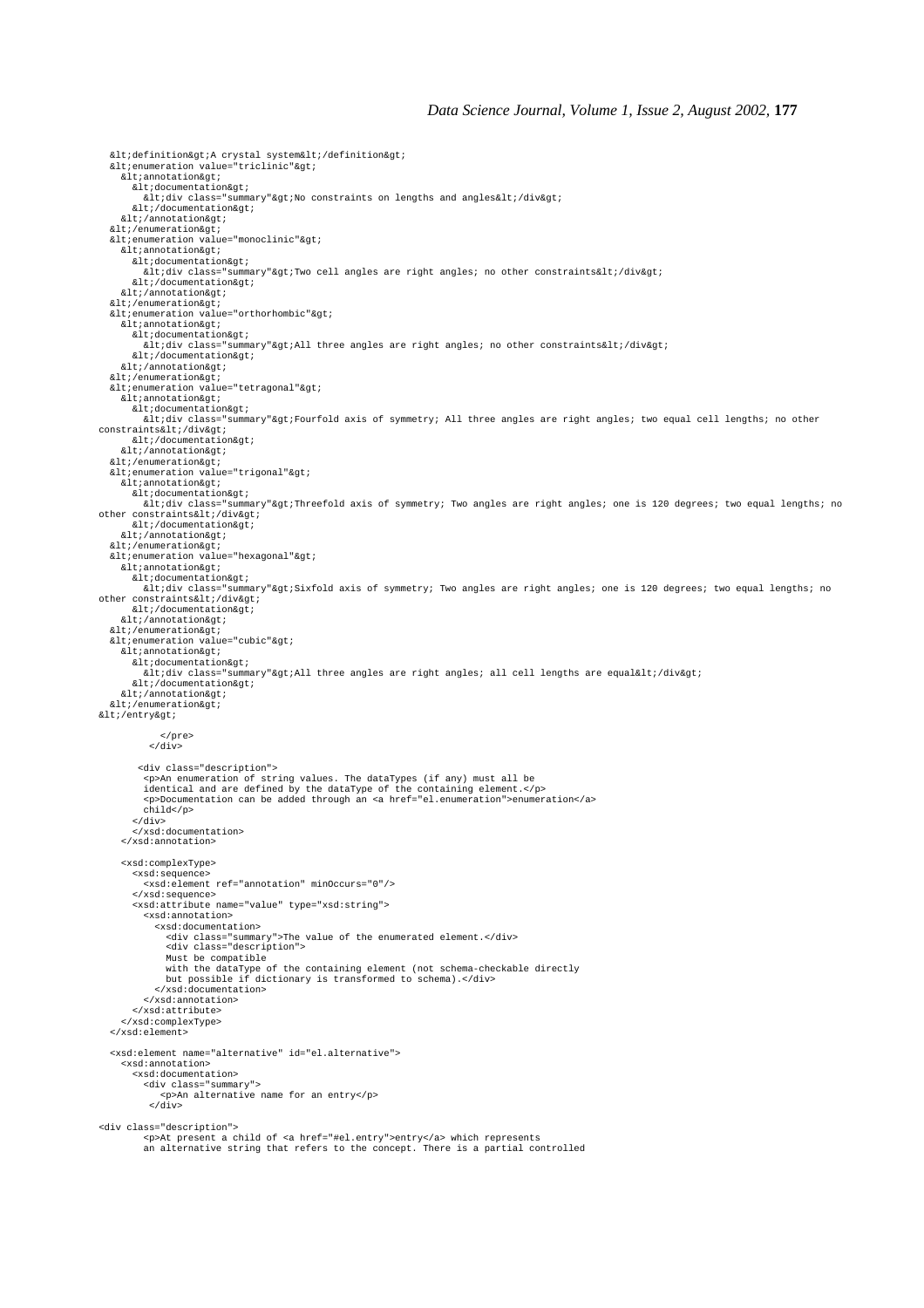```
 vocabulary in <tt>alternativeType</tt> with values such as :
             </p>
           \sin 1 <li>synonym</li>
               <li>acronym</li>
               <li>abbreviation</li>
           \langle/ul>
              </div>
<div class="example">
spre><br>
slt/entry term="ammonia" id="a1"&gt/<br>
slt/alternative type="synonym"&gt/Spirits of hartshorn&lt//alternative&gt/<br>
slt//entry&gt/
                 :/pre>
             </div>
</xsd:documentation>
                    </xsd:annotation>
      <xsd:complexType mixed="true">
          <xsd:attribute name="type" default="userType">
          <xsd:annotation>
            <xsd:documentation>
                 <div class="summary">the type of an
 <a href="#el.alternative">alternative</a> element.</div>
 <div class="description">
                  <p>
<tt>alternativeType</tt> represents a the type of an<br><a href="#el.alternative">alternative</a> element.
                 \langle/p>
              </div>
              </xsd:documentation>
          </xsd:annotation>
 <xsd:simpleType>
 <xsd:restriction base="xsd:string">
 <xsd:enumeration value="synonym"/>
 <xsd:enumeration value="quasi-synonym"/>
 <xsd:enumeration value="acronym"/>
 <xsd:enumeration value="abbreviation"/>
 <xsd:enumeration value="homonym"/>
 <xsd:enumeration value="identifier"/>
           <xsd:enumeration value="userType"/>
        </xsd:restriction>
         </xsd:simpleType>
         </xsd:attribute>
          <xsd:attribute name="userType" type="userTypeType"/>
      </xsd:complexType>
   </xsd:element>
    <xsd:element name="relatedEntry" id="el.relatedEntry">
       <xsd:annotation>
          <xsd:documentation>
           <div class="summary">An entry related in some way to a dictionary entry, scientific units, etc.</div>
<div class="description"><p>The range of relationships is not restricted<br>but should include parents, aggregation, seeAlso<br>etc. dataCategories from ISO12620 can be referenced through the <tt>userType</tt>
            attribute.</p></div>
            <div class="example">
pre><br>&lt;stm:entry id="a14" term="Autoreceptor"<br>xmlns:stm="http://www.xml-cml.org/schema/core"&gt;
   autore and the finition and the finite of the strong and the strong and the strong of the strong of the strong of the strong of the strong set is trong and the strong of the strong set is trong to the strong of the strong 
a <a href="#r1"&gt;receptor&lt;/a&gt;<br>that regulates, via positive or negative feedback processes, the<br>synthesis and/or release of its own physiological ligand.
</stm:definition&gt;<br>&lt;stm:relatedEntry type="seeAlso" href="#h4"&gt;Heteroreceptor).&lt;/stm:relatedEntry&gt;
</stm:entry&qt;
                       </pre>
 </div>
 </xsd:documentation>
 </xsd:annotation>
 <xsd:complexType mixed="true">
 <xsd:attribute name="type" default="userType">
             <xsd:simpleType>
                  <xsd:annotation>
                       <xsd:documentation>
                         <div class="description"><p>
<tt>relatedEntryType</tt> represents a the type of relationship in a<br><a href="#el.relatedEntry">relatedEntry</a> element.
                          \langle/p>
 </div>
 </xsd:documentation>
 </xsd:annotation>
 <xsd:restriction base="xsd:string">
 <xsd:enumeration value="parent"/>
 <xsd:enumeration value="partitiveParent"/>
 <xsd:enumeration value="child"/>
```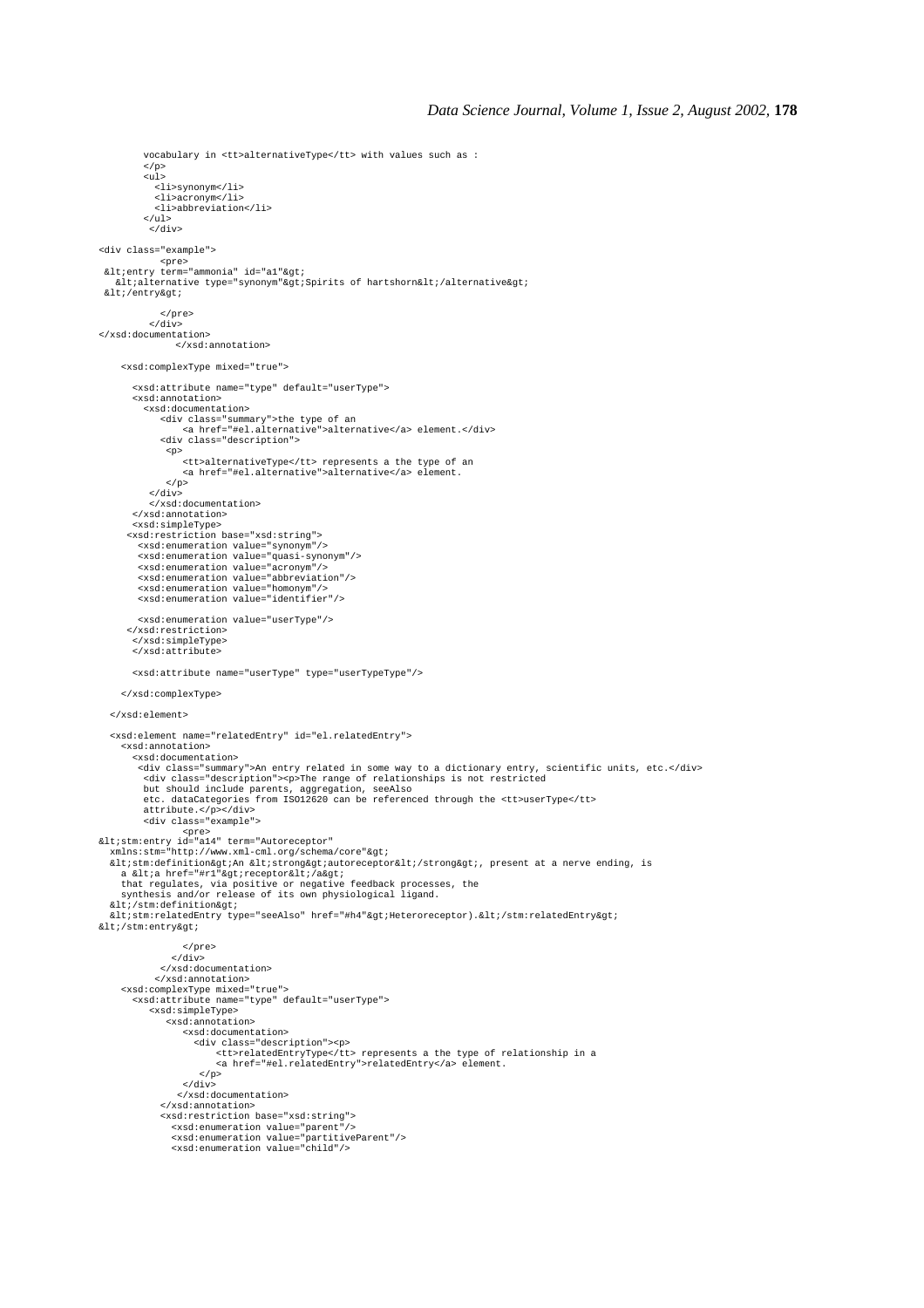```
 <xsd:enumeration value="partitiveChild"/>
 <xsd:enumeration value="related"/>
 <xsd:enumeration value="synonym"/>
 <xsd:enumeration value="quasi-synonym"/>
                  <xsd:enumeration value="antonym"/>
 <xsd:enumeration value="homonym"/>
 <xsd:enumeration value="see"/>
 <xsd:enumeration value="seeAlso"/>
 <xsd:enumeration value="abbreviation"/>
 <xsd:enumeration value="acronym"/>
 <xsd:enumeration value="userType"/>
                </xsd:restriction>
 </xsd:simpleType>
 </xsd:attribute>
 <xsd:attribute name="userType" type="userTypeType"/>
 <xsd:attribute name="href" type="xsd:anyURI"/>
      </xsd:complexType>
   </xsd:element>
   <xsd:element name="annotation" id="el.annotation">
      <xsd:annotation>
<xsd:documentation>
<div class="summary">
<p>A documentation container similar to <tt>annotation</tt> in XML Schema.</p>
</div>
<div class="description">>
op>A documentation container similar to <tt>annotation</tt> in XML Schema.<br>At present this is experimental and designed to be used for dictionaries, units, etc.<br>One approach is to convert these i
           and <tt>appinfo</tt> children will emerge in their correct position in the
           derived schema.</p>
 <p>It is possible that this may develop as a useful tool for annotating components
 of complex objects such as molecules. </p>
             </div>
<div class="example">
pre><br>&lt:entry term="matrix"&gt:
klt;annotation><br>&lt;documentation&gt;This refers to mathematical matrices&lt;/documentation&gt;
\<ltiappinfo\>:... some code to describe and support matrices ...\<lti/appinfo\>klti/entrykgti </pre>
            </div>
</xsd:documentation>
                   </xsd:annotation>
      <xsd:complexType mixed="true">
 <xsd:choice minOccurs="0" maxOccurs="unbounded">
 <xsd:element ref="documentation"/>
 <xsd:element ref="appinfo"/>
 </xsd:choice>
 <xsd:attribute name="source" type="xsd:anyURI"/>
      </xsd:complexType>
   </xsd:element>
   <xsd:element name="documentation" id="el.documentation">
      <xsd:annotation>
         <xsd:documentation>
             <div class="summary">Documentation in the <a href="el.annotation">annotation</a> of an <a href="el.entry">entry</a></div>
            <div class="description">
            <p>A container similar to <tt>documentation</tt> in XML Schema.
This is NOT part of the textual content of an entry but is designed to<br>support the transformation of dictionary entrys into schemas for validation.<br>This is experimental and should only be used for dictionaries, units, etc.
 derived schema.</p>
 <p>Do NOT confuse documentation with the <a href="el.definition">definition</a>
           or the <a href="el.definition">definition</a> which are part of the content
           of the dictionary</p>
            <p>If will probably only be used when there is significant <a href="el.appinfo">appinfo</a>
           in the entry or where the entry defines an XSD-like datatype of an element in the document.</p>
             </div>
             <div class="example">
<pre><br>&lt;stm:documentation id="source"
xmlns:stm="http://www.xml-cml.org/schema/stmml">
Transcribed from IUPAC website
klt;/stm:documentation>
                </pre>
            \sqrt{d}} </xsd:documentation>
       </xsd:annotation>
      <xsd:complexType mixed="true">
```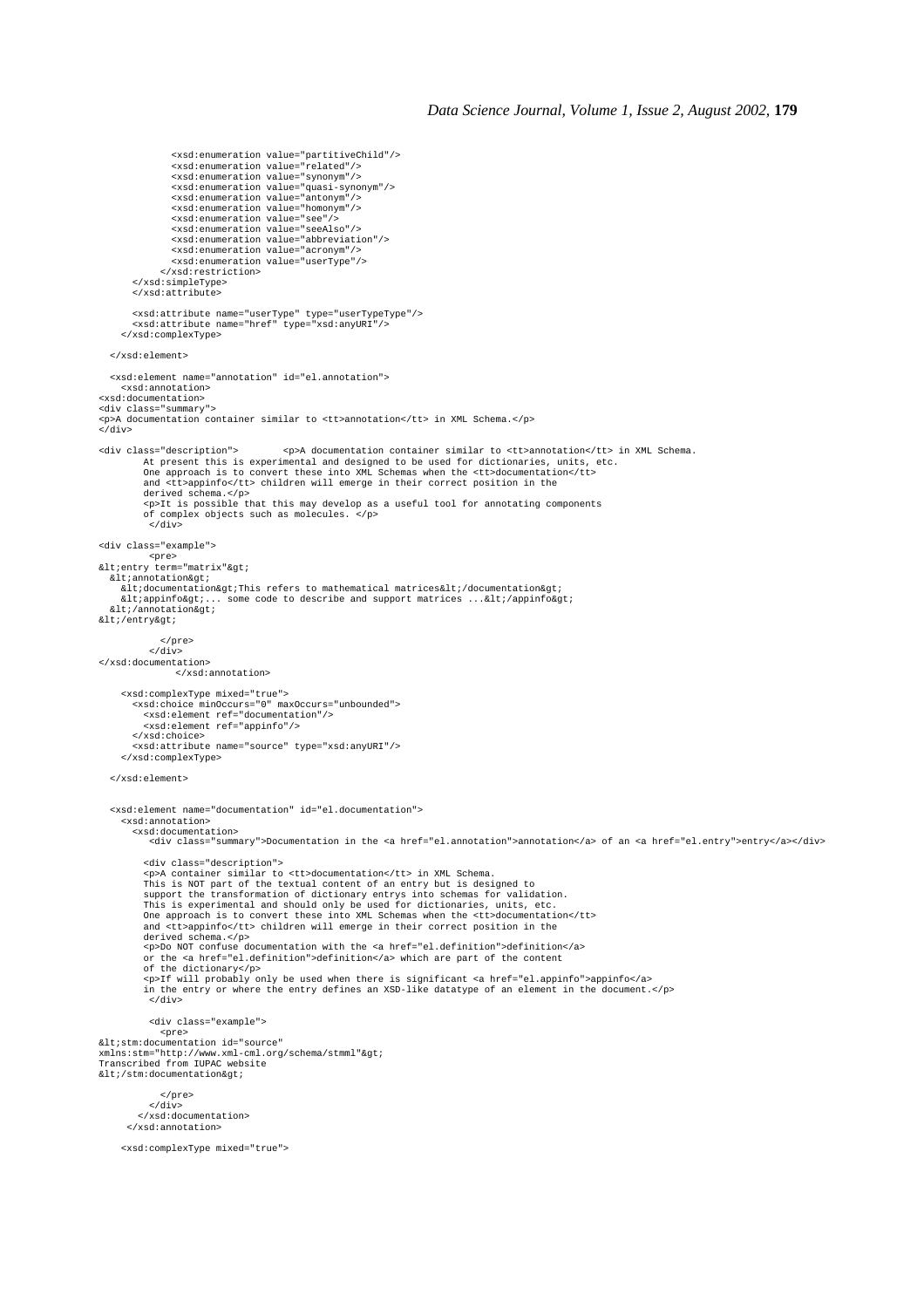<xsd:sequence minOccurs="0" maxOccurs="unbounded"> <xsd:any processContents="lax"/> </xsd:sequence> <xsd:attributeGroup ref="sourceGroup"/> <xsd:attributeGroup ref="idGroup"/> </xsd:complexType> </xsd:element> <xsd:element name="appinfo" id="el.appinfo"> <xsd:annotation> <xsd:documentation> <div class="summary"> <p>A container similar to <tt>appinfo</tt> in XML Schema.</p> </div> <div class="description"> <p>A container for machine processable documentation for an entry. This is likely to be platform and/or language specific. It is possible that XSLT, RDF or XBL will emerge as generic languages</p> <p>See <a href="el.annotation">annotation</a> and <a href="el.documentation">documentation</a> for further information</p> </div> <div class="example"> <p>An example in XSLT where an element <tt>foo</tt> calls a bespoke template</p>. <pre><br>alt*i*s:appinfo& xmlns:s="http://www.xml-cml.org/schema/core" xmlns="http://www.w3.org/1999/XSL/Transform"><br>&lt;template match="foo"&gt; <call-template name="processFoo"/&gt;<br>&lt;/template&gt;  $\< i/s:$ appinfo $\> i$  $\epsilon$ /pres  $\frac{1}{2}$ </xsd:documentation> </xsd:annotation> <xsd:complexType mixed="true"> <xsd:sequence minOccurs="0" maxOccurs="unbounded"> <xsd:any processContents="lax"/> </xsd:sequence> <xsd:attribute name="source" type="xsd:anyURI"/> </xsd:complexType> </xsd:element> <xsd:attributeGroup name="dictRefGroup" id="attGp.dictRefGroup"> <xsd:attribute id="att.dictRef" name="dictRef" type="namespaceRefType"> <xsd:annotation> <xsd:documentation> <div class="summary"> <p>A reference to a dictionary entry.</p> </div> <div class="description">  $\epsilon$ P>Elements in data instances such as  $\epsilon$ a href="el.scalar">scalar $\epsilon/\alpha$ > may have a<br>  $\epsilon$ tt>dictRe $\epsilon/\epsilon$ tt> attribute to point to an entry in a dictionary. To avoid<br>
excessive use of (mutable) filenames and URIs we r  $\epsilon$  p>Where there is concern about the dictionary becoming separated from the document<br>the dictionary entries can be physically included as part of the data instance<br>and the normal XPointer addressing mechanism can be us elements to define the namespace prefix</p> </div> <div class="example"> <pre> <scalar dataType="xsd:float" title="surfaceArea" dictRef="cmlPhys:surfArea"<br>xmlns:cmlPhys="http://www.xml-cml.org/dict/physical"<br>units="units:cm2"&gt;50&lt;/scalar&gt; </pre>  $\sim$ div> <div class="example"> <pre>  $\texttt{Alt}$ ; stm:list xmlns: stm="http://www.xml-cml.org/schema/stmml" > %lt;stm:observation><br>%lt;p&gt;We observed &lt;object count="3" dictRef="#p1"/&gt; constructing dwellings of different material</p&gt;<br>&lt;/stm:observation&gt; <stm:entry id="p1" term="pig"&gt;<br>&lt;stm:definition&gt;A domesticated animal.&lt;/stm:definition&gt;<br>&lt;stm:description&gt;Predators include wolves&lt;/stm:description&gt; <stm:description class="scientificName"&qt;Sus scrofa&lt;/stm:description&qt; </stm:entry&gt; azar: muurimum araadiista.<br>: tab&tati: tab&t </pre>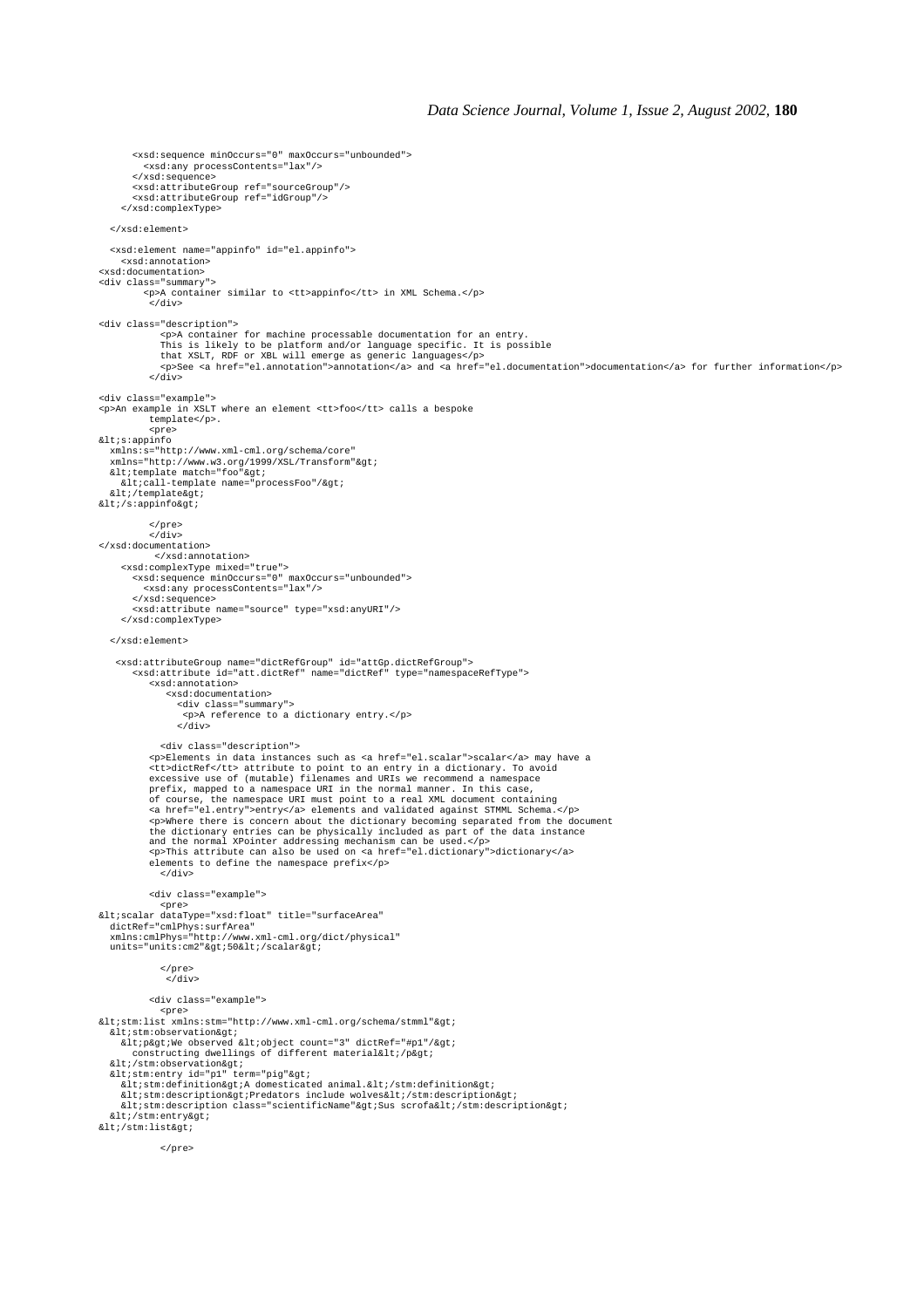```
 </xsd:documentation>
                 </xsd:annotation>
            </xsd:attribute>
      </xsd:attributeGroup>
<xsd:annotation>
    <xsd:documentation>
 <div class="subheading">Metadata</div>
 <div class="description">
 <p>STMML supports metadata through the element
        <a href="el.metadata">metadata</a>. If necessary
 several of these can be contained in
 a <a href="el.metadataList">metadataList</a> element.
       \frac{2}{3}\frac{1}{2} </xsd:documentation>
</xsd:annotation>
<xsd:element name="metadata" id="el.metadata">
     <xsd:annotation>
        <xsd:documentation>
%<br/>div class="summary">A general container for metadata</div><br>
«div class="description"><p>>><p>A general container for metadata, including at least<br>
Tublin Core (DC) and CML-specific metadata</p><br>
«p>In its simple for
        </div>
 <div class="example"><pre>
<list>
<metadataList&gt;<br>&lt;metadata name="dc:coverage" content="Europe"/&gt;
      %10./metadata name="dc:description" content="Arive"/%gt;<br>&lt:metadata name="dc:description" content="Ornithological chemistry"/&gt;<br>&lt:metadata name="dc:identifier" content="ISBN:1234-5678"/&gt;
\verb|alt|: \verb|metadata name="dc:identifier" content="ISBN:1234-5678" / 8gt; \verb|alt|: \verb|metad data name="dc:format" content="path" (2gt; \verb|dr1|). \verb|metad data name="dc:relation" content="abc: (def|23" / 8gt; \verb|dt|). \verb|metad data name="dc:right" content="abc: 6pt123" / 8gt; \verb|dt|: \verb|metad data name="dc: 2pt: 6pt: 7pt: 8pt: \verb|alt|: \verb|metad data name="dc: 2pt: 6pt: 7pt: 7pt: 8pt: \verb|alt|: \verb|metad data name="dc: 2pt%lt;metadataList><br>«It;metadata name="cmlm:safety" content="mostly harmless"/&gt;
<metadata name="cmlm:insilico" content="electronically produced"/&gt;<br>&lt;metadata name="cmlm:structure" content="penguinone"/&gt;<br>&lt;metadata name="cmlm:reaction" content="synthesis of penguinone"/&gt;<br>&lt;metadata na
   <i/metadataList>i
< i/list> i</pre></div>
 </xsd:documentation>
 </xsd:annotation>
 <xsd:complexType>
 <xsd:simpleContent>
            <xsd:extension base="xsd:string">
                <xsd:attribute name="name" type="metadataType">
                   <xsd:annotation>
 <xsd:documentation>
 <div class="summary">The metadata type</div>
                       </xsd:documentation>
                    </xsd:annotation>
                </xsd:attribute>
                <xsd:attribute name="content" type="xsd:string">
                   <xsd:annotation>
 <xsd:documentation>
 <div class="summary">The metadata</div>
                         </xsd:documentation>
                   </xsd:annotation>
                </xsd:attribute>
            </xsd:extension>
        </xsd:simpleContent>
    </xsd:complexType>
</xsd:element>
     <xsd:element name="metadataList" id="el.metadataList">
        <xsd:annotation>
 <xsd:documentation>
 <div class="summary">A general container for metadata elements</div>
               <div class="example"><pre>&lt;list&gt;
<metadataList&gt;<br>&lt;metadata name="dc:coverage" content="Europe"/&gt;
<metadata name="dc:description" content="Ornithological chemistry"/&gt;<br>&lt;metadata name="dc:identifier" content="ISBN:1234-5678"/&gt;
\verb|al|: \verb|metaddta name="dc: format" content="printed" / \>; \verb|sl|: \verb|metaddta name="dc:relation" content="abc: def123" / \>; \verb|sl|: \verb|metaddta name="dc:right" content="line:qclp" / \>; \verb|sl|: \verb|metaddta name="dc:subject" content="line:endics" / \>; \verb|sl|: \verb|metadda name="dc:title" content="into" / \>; \verb|sl|: \verb|metaddta name="dc:title" content="birds" / \>; \verb|t|: \verb|metadda name="dc:title" content="b" / \>; \verb|t|: \verb|
```
 $\epsilon$ /div $\sim$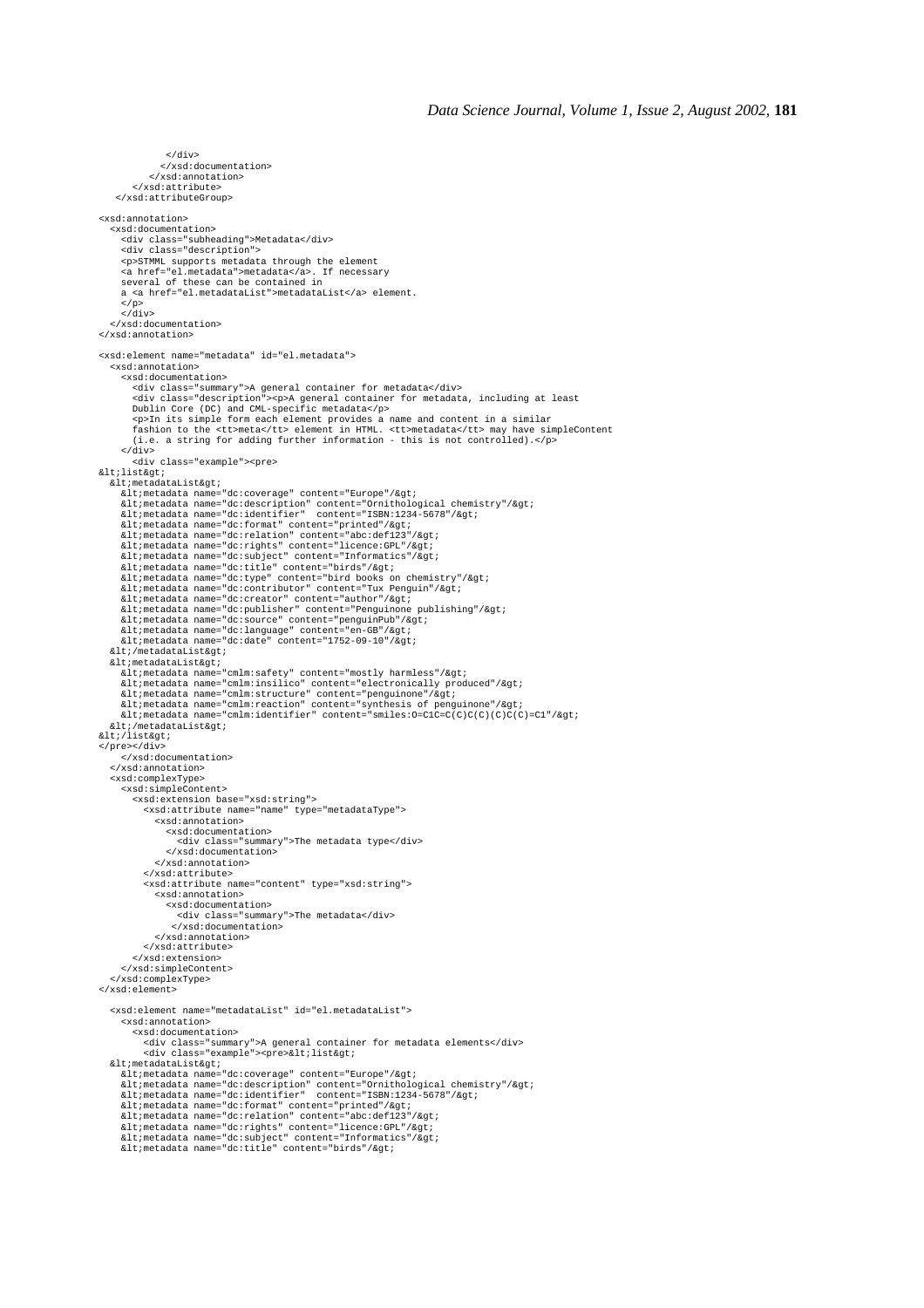```
<metadata name="dc:type" content="bird books on chemistry"/&gt;<br>&lt;metadata name="dc:contributor" content="Tux Penguin"/&gt;<br>&lt;metadata name="dc:creator" content="author"/&gt;<br>&lt;metadata name="dc:publisher" content
<metadata name="dc:source" content="penguinPub"/&gt;<br>&lt;metadata name="dc:language" content="en-GB"/&gt;<br>&lt;metadata name="dc:date" content="1752-09-10"/&gt;
   <i/metadataList>i
<metadataList&gt;<br>&lt;metadata name="cmlm:safety" content="mostly harmless"/&gt;<br>&lt;metadata name="cmlm:insilico" content="electronically produced"/&gt;<br>&lt;metadata name="cmlm:structure" content="penguinone"/&gt;<br>&lt;
  klt;/metadataList>
</list&gt;
</pre></div>
          </xsd:documentation>
       </xsd:annotation>
       <xsd:complexType>
 <xsd:sequence>
 <xsd:element ref="metadata" maxOccurs="unbounded"/>
          </xsd:sequence>
       </xsd:complexType>
    </xsd:element>
    <xsd:simpleType name="metadataType" id="md.metadataType">
       <xsd:restriction base="xsd:string">
          <xsd:enumeration value="dc:coverage">
             <xsd:annotation>
 <xsd:documentation>
 <div class="definition">The extent or scope of the
                   content of the resource \epsilon/d <div class="description">Coverage will typically include
 spatial location (a place name or geographic
coordinates), temporal period (a period label, date, or<br>date range) or jurisdiction (such as a named<br>administrative entity). Recommended best practice is to<br>select a value from a controlled vocabulary (for<br>example, the The
 that, where appropriate, named places or time periods
 be used in preference to numeric identifiers such as
 sets of coordinates or date ranges.
 </div>
</xsd:documentation>
             </xsd:annotation>
          </xsd:enumeration>
          <xsd:enumeration value="dc:description">
             <xsd:annotation>
                 <xsd:documentation>
                    <div class="definition">An account of the content of the
                    resource.</div>
                    <div class="description">Description may include but is not
 limited to: an abstract, table of contents, reference
 to a graphical representation of content or a free-text
 account of the content.
 </div>
</xsd:documentation>
             </xsd:annotation>
          </xsd:enumeration>
          <xsd:enumeration value="dc:identifier">
              <xsd:annotation>
                 <xsd:documentation>
                    <div class="definition">An unambiguous reference to the
                    resource within a given context.</div>
                    <div class="description">Recommended best practice is to
identify the resource by means of a string or number<br>conforming to a formal identification system. Example<br>formal identification systems include the Uniform<br>Resource Identifier (URI) (including the Uniform<br>Resource Locator
                   (TSRN).
 </div>
</xsd:documentation>
              </xsd:annotation>
          </xsd:enumeration>
          <xsd:enumeration value="dc:format">
              <xsd:annotation>
                 <xsd:documentation>
                    <div class="definition">The physical or digital
                   manifestation of the resource.</div>
<div class="description">Typically, Format may include the<br>media-type or dimensions of the resource. Format may be<br>used to determine the software, hardware or other<br>equipment needed to display or operate the resource.<br>Exam
```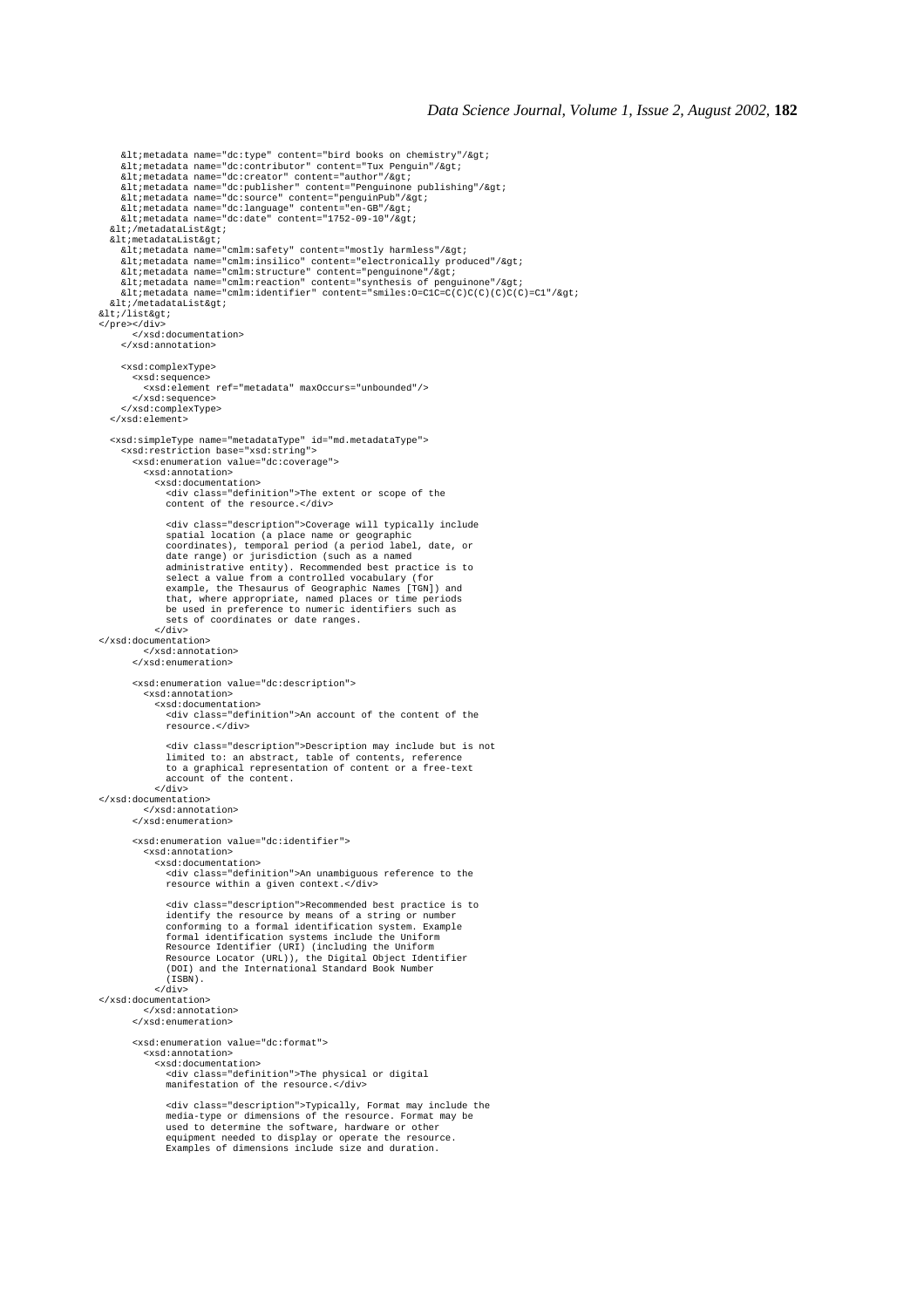```
 Recommended best practice is to select a value from a
 controlled vocabulary (for example, the list of
 Internet Media Types [MIME] defining computer media
                formats).
              </div>
</xsd:documentation>
           </xsd:annotation>
        </xsd:enumeration>
        <xsd:enumeration value="dc:relation">
           <xsd:annotation>
              <xsd:documentation>
 <div class="definition">A reference to a related
 resource.</div>
                 <div class="description">Recommended best practice is to
 reference the resource by means of a string or number
 conforming to a formal identification system.
             \langle div>
</xsd:documentation>
           </xsd:annotation>
        </xsd:enumeration>
        <xsd:enumeration value="dc:rights">
           <xsd:annotation>
              <xsd:documentation>
 <div class="definition">Information about rights held in
 and over the resource.</div>
 <div class="description">Typically, a Rights element will
 contain a rights management statement for the resource,
 or reference a service providing such information.
 Rights information often encompasses Intellectual
 Property Rights (IPR), Copyright, and various Property
 Rights. If the Rights element is absent, no assumptions
 can be made about the status of these and other rights
 with respect to the resource.
              </div>
</xsd:documentation>
           </xsd:annotation>
        </xsd:enumeration>
        <xsd:enumeration value="dc:subject">
            <xsd:annotation>
              <xsd:documentation>
                <div class="definition">The topic of the content of the
                resource.</div>
                 <div class="description">Typically, a Subject will be
 expressed as keywords, key phrases or classification
 codes that describe a topic of the resource.
 Recommended best practice is to select a value from a
                controlled vocabulary or formal classification
                 scheme.
              </div>
</xsd:documentation>
           </xsd:annotation>
        </xsd:enumeration>
        <xsd:enumeration value="dc:title">
           <xsd:annotation>
              <xsd:documentation>
                <div class="definition">A name given to the resource.</div>
 <div class="description">Typically, a Title will be a name by
 which the resource is formally known.
              </div>
            </xsd:documentation>
           </xsd:annotation>
         </xsd:enumeration>
         <xsd:enumeration value="dc:type">
           <xsd:annotation>
              <xsd:documentation>
                 <div class="definition">The nature or genre of the
                content of the resource.</div>
                 <div class="description">Type includes terms describing
 general categories, functions, genres, or aggregation
 levels for content. Recommended best practice is to
 select a value from a controlled vocabulary (for
                 example, the working draft list of Dublin Core Types
 [DCT1]). To describe the physical or digital
 manifestation of the resource, use the FORMAT
                element.
             \epsilon/div\sim </xsd:documentation>
           </xsd:annotation>
         </xsd:enumeration>
         <xsd:enumeration value="dc:contributor">
           <xsd:annotation>
              <xsd:documentation>
 <div class="definition">An entity responsible for making
 contributions to the content of the resource.</div>
```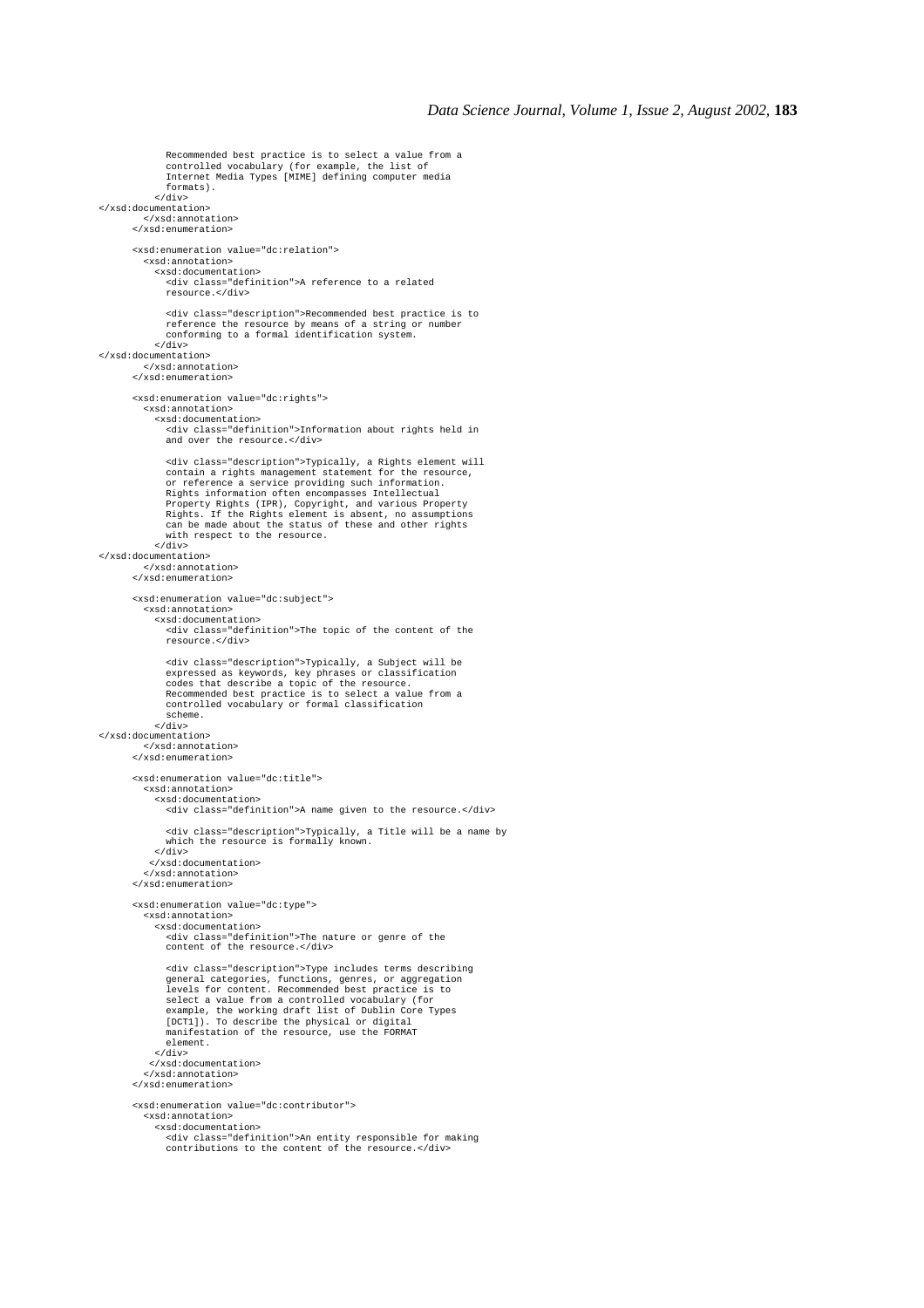```
 person, an organisation, or a service. Typically, the
 name of a Contributor should be used to indicate the
                entity.
             \langlediv> </xsd:documentation>
 </xsd:annotation>
 </xsd:enumeration>
        <xsd:enumeration value="dc:creator">
           <xsd:annotation>
 <xsd:documentation>
 <div class="definition">An entity primarily responsible
               for making the content of the resource.</div>
                <div class="description">Examples of a Creator include a
 person, an organisation, or a service. Typically, the
 name of a Creator should be used to indicate the
                entity.
              </div>
 </xsd:documentation>
 </xsd:annotation>
        </xsd:enumeration>
        <xsd:enumeration value="dc:publisher">
           <xsd:annotation>
             <xsd:documentation>
                <div class="definition">An entity responsible for making
                the resource available</div>
 <div class="description">Examples of a Publisher include a
 person, an organisation, or a service. Typically, the
 name of a Publisher should be used to indicate the
                entity.
             </div>
            </xsd:documentation>
           </xsd:annotation>
        </xsd:enumeration>
        <xsd:enumeration value="dc:source">
           <xsd:annotation>
             <xsd:documentation>
                <div class="definition">A Reference to a resource from
               which the present resource is derived.</div>
                <div class="description">The present resource may be derived
 from the Source resource in whole or in part.
 Recommended best practice is to reference the resource
 by means of a string or number conforming to a formal
                identification system.
             </div>
</xsd:documentation>
           </xsd:annotation>
        </xsd:enumeration>
        <xsd:enumeration value="dc:language">
           <xsd:annotation>
             <xsd:documentation>
                <div class="definition">A language of the intellectual
               content of the resource.</div>
                <div class="description">Recommended best practice for the
 values of the Language element is defined by RFC 1766
 [RFC1766] which includes a two-letter Language Code
 (taken from the ISO 639 standard [ISO639]), followed
                optionally, by a two-letter Country Code (taken from
 the ISO 3166 standard [ISO3166]). For example, 'en' for
 English, 'fr' for French, or 'en-uk' for English used
 in the United Kingdom.
             </div>
</xsd:documentation>
 </xsd:annotation>
        </xsd:enumeration>
        <xsd:enumeration value="dc:date">
           <xsd:annotation>
             <xsd:documentation>
                <div class="definition">A date associated with an event
                in the life cycle of the resource.</div>
                <div class="description">Typically, Date will be associated
 with the creation or availability of the resource.
 Recommended best practice for encoding the date value
 is defined in a profile of ISO 8601 [W3CDTF] and
                follows the YYYY-MM-DD format.
            \frac{1}{\sqrt{2}}</xsd:documentation>
           </xsd:annotation>
        </xsd:enumeration>
        <xsd:enumeration value="cmlm:safety">
           <xsd:annotation>
             <xsd:documentation>
                <div class="definition">Entry contains information
```
<div class="description">Examples of a Contributor include a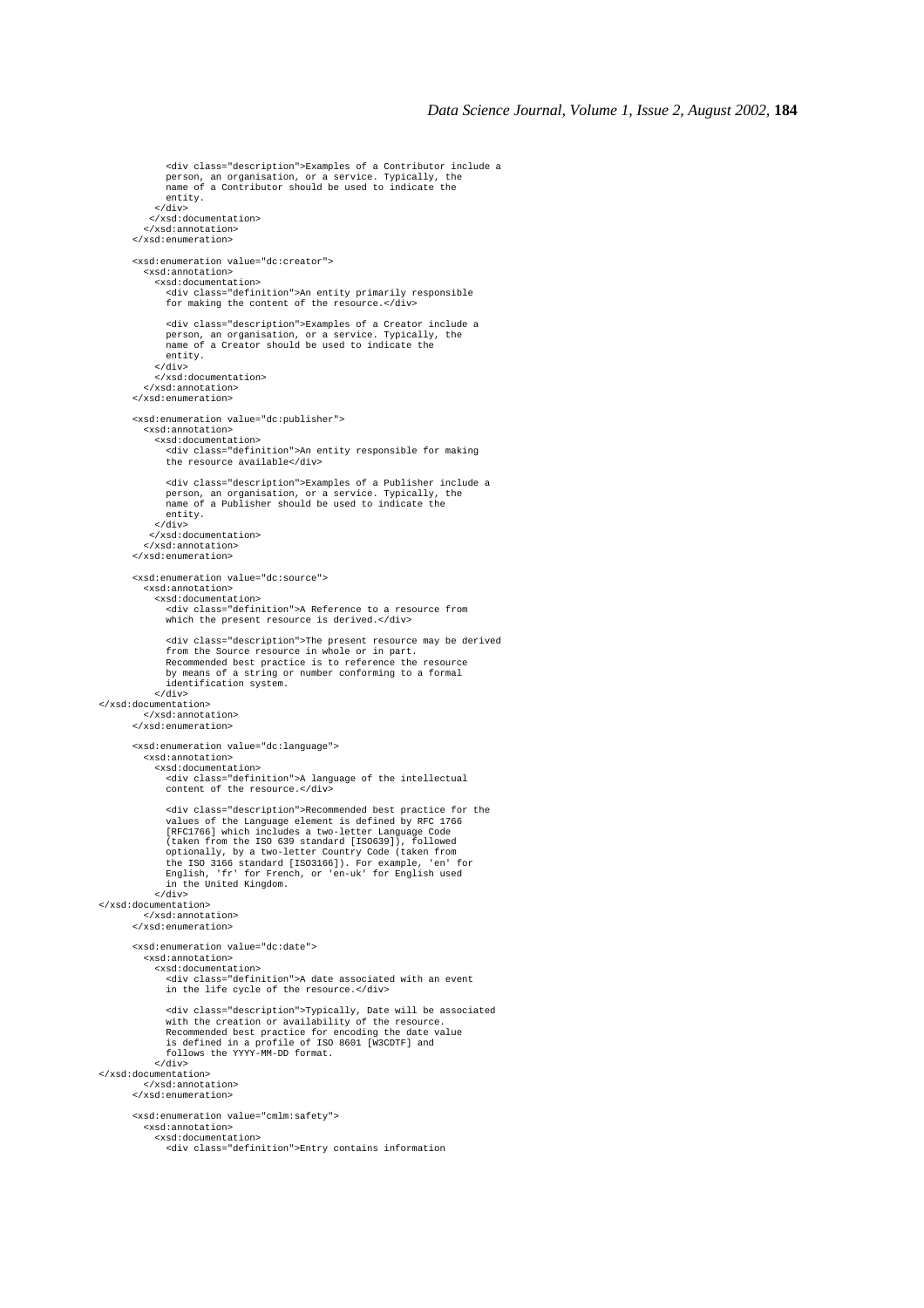```
 relating to chemical safety</div>
 <div class="description">Typically the content will be a
 reference to a handbook, MSDS, threshhold or other
               human-readable string
 </div>
</xsd:documentation>
 </xsd:annotation>
 </xsd:enumeration>
        <xsd:enumeration value="cmlm:insilico">
          <xsd:annotation>
 <xsd:documentation>
 <div class="definition">Part or whole of the information
               was computer-generated</div>
               <div class="description">Typically the content will be the
              name of a method or a program
            \frac{1}{\sqrt{div}}</xsd:documentation>
          </xsd:annotation>
        </xsd:enumeration>
        <xsd:enumeration value="cmlm:structure">
          <h2>structure</h2>
          <xsd:annotation>
             <xsd:documentation>
               <div class="definition">3D structure included</div>
                <div class="description">details included
 </div>
</xsd:documentation>
          </xsd:annotation>
        </xsd:enumeration>
        <xsd:enumeration value="cmlm:reaction">
        </xsd:enumeration>
        <xsd:enumeration value="cmlm:identifier">
        </xsd:enumeration>
        <xsd:enumeration value="other">
 </xsd:enumeration>
 </xsd:restriction>
   </xsd:simpleType>
<xsd:annotation>
 <xsd:documentation>
 <div class="heading">Scientific Units</div>
   </xsd:documentation>
</xsd:annotation>
<xsd:element name="dimension" id="el.dimension">
   <xsd:annotation>
     <xsd:documentation>
        <div class="summary">A dimension supporting scientific units</div>
 <div class="description">
 <p>This will be primarily used within the defintion of
 <a href="el.unit">units</a>s.</p>
       \frac{1}{\alpha} <div class="example">
<pre></ab "energy" name="energy" &gt;<br>
&lt/dimension name="length"/&gt;<br>
&lt/dimension name="mass"/&gt;<br>
&lt/dimension name="mass"/&gt;<br>
&lt/dimension name="time" power="-1"/&gt;
klt;/unitTypekgt;
         </pre>
     </div>
 </xsd:documentation>
 </xsd:annotation>
   <xsd:complexType>
     <xsd:sequence>
     </xsd:sequence>
     <xsd:attribute name="name" type="dimensionType" use="required">
        <xsd:annotation>
 <xsd:documentation>
 <div class="summary">The type of the dimension</div>
          </xsd:documentation>
        </xsd:annotation>
     </xsd:attribute>
     <xsd:attribute name="power" type="xsd:decimal" default="1">
 <xsd:annotation>
 <xsd:documentation>
             <div class="summary">The power to which the dimension should be raised</div>
 </xsd:documentation>
 </xsd:annotation>
     </xsd:attribute>
   </xsd:complexType>
</xsd:element>
```
<xsd:simpleType name="dimensionType" id="st.dimensionType">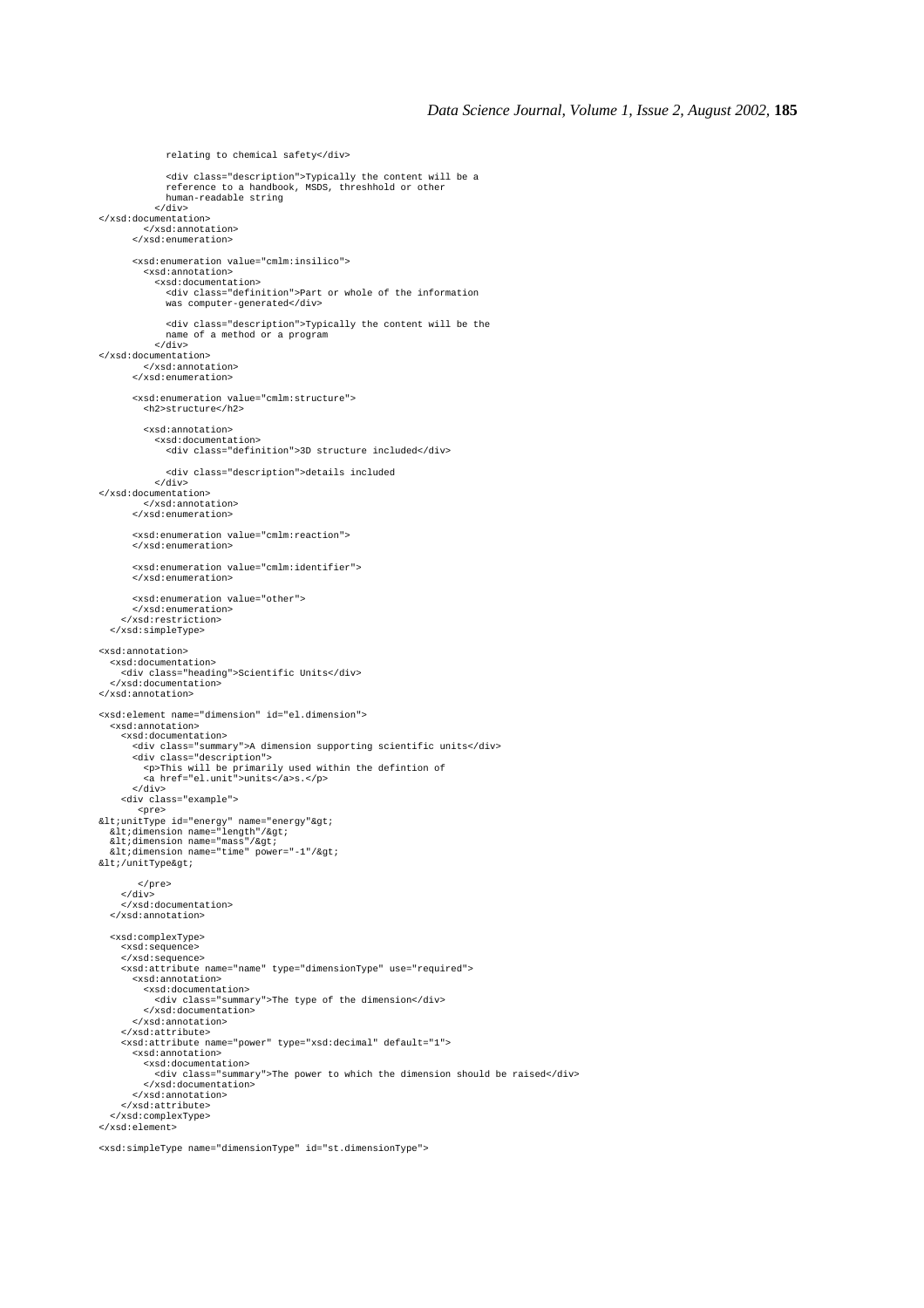<xsd:documentation> <div class="summary">Allowed values for dimension Types (for quantities).</div> <div class="description"><br><p>These are the 7 types prescribed by the SI system, together<br>with the "dimensionless" type. We intend to be somewhat uncoventional<br>and explore enhanced values of "dimensionless", such as "angle" This may be heretical, but we find the present system impossible to implement in many cases.</p> <p>Used for constructing entries in a dictionary of units</p> </div> <div class="example"><br>
<pre></abunitType id="energy" name="energy"&gt;<br>
&lt;dimension name="length"/&gt;<br>
&lt;dimension name="time" power="-1"/&gt;<br>
&lt;/unitType&gt;<br>
&lt;/unitType&gt; </pre> </div> </xsd:documentation> </xsd:annotation> <xsd:restriction base="xsd:string"> <xsd:enumeration value="mass"/> <xsd:enumeration value="length"/> <xsd:enumeration value="time"/> <xsd:enumeration value="charge"/> <xsd:enumeration value="amount"/> <xsd:enumeration value="luminosity"/> <xsd:enumeration value="temperature"/> <xsd:enumeration value="dimensionless"/> <xsd:enumeration value="angle"> <xsd:annotation> <xsd:documentation> <div class="summary">An angle (formally dimensionless, but useful to have units).</div> </xsd:documentation> </xsd:annotation> </xsd:enumeration> </xsd:restriction> </xsd:simpleType> <xsd:element name="unitList" id="el.unitList"> <xsd:annotation> <xsd:documentation> <div class="summary">A container for several unit entries</div><br><div class="description">Usually forms the complete units dictionary (along with metadata)</div><br><div class="example"><pre>&lt;stm:unitList xmlns:stm="http:// <!-- ======================================================================= --> <!-- ========================= fundamental types =========================== --> <!-- ======================================================================= -->  $< it$  stm:unitType id="length" name="length"><br>  $< it$ stm:dimension name="length"/> </stm:unitType&gt;  $<1$  stm:unitType id="time" name="time" $<3$ <br>  $<1$  stm:dimension name="time"/ $<4$ ; aturbum almumbium in<br>str:/stm:unitType&at;  $< i !--... --> i$  $<$ istm:unitType id="dimensionless" name="dimensionless">  $\frac{1}{2}$  alt; stm:dimension name="dimensionless"/>  $klt$ ;/stm:unitType> <!-- ======================================================================= --> <!-- ========================== derived types ============================== --> <!-- ======================================================================= -->  $\<$ istm:unitType id="acceleration" name="acceleration" $\>$ <stm:dimension name="length"/&gt;<br>&lt;stm:dimension name="time" power="-2"/&gt; </stm:unitType&gt;  $<1$  :  $!$  --  $...$  -- $<7$ <!-- ======================================================================= --> dic::<br>| alt:!-- ====================== fundamental SI units ============================= --&gt <!-- ======================================================================= -->  $<$ istm:unit id="second" name="second" unitType="time" $>$ i  $\<$ it:stm:description&gt:The SI unit of time $\<$ lt:/stm:description&gt: </stm:unit&gt; <stm:unit id="meter" name="meter" unitType="length" abbreviation="m"> <stm:description&gt;The SI unit of length&lt;/stm:description&gt; </stm:unit&gt;  $<1$  :  $--...$   $-->$ 

<xsd:annotation>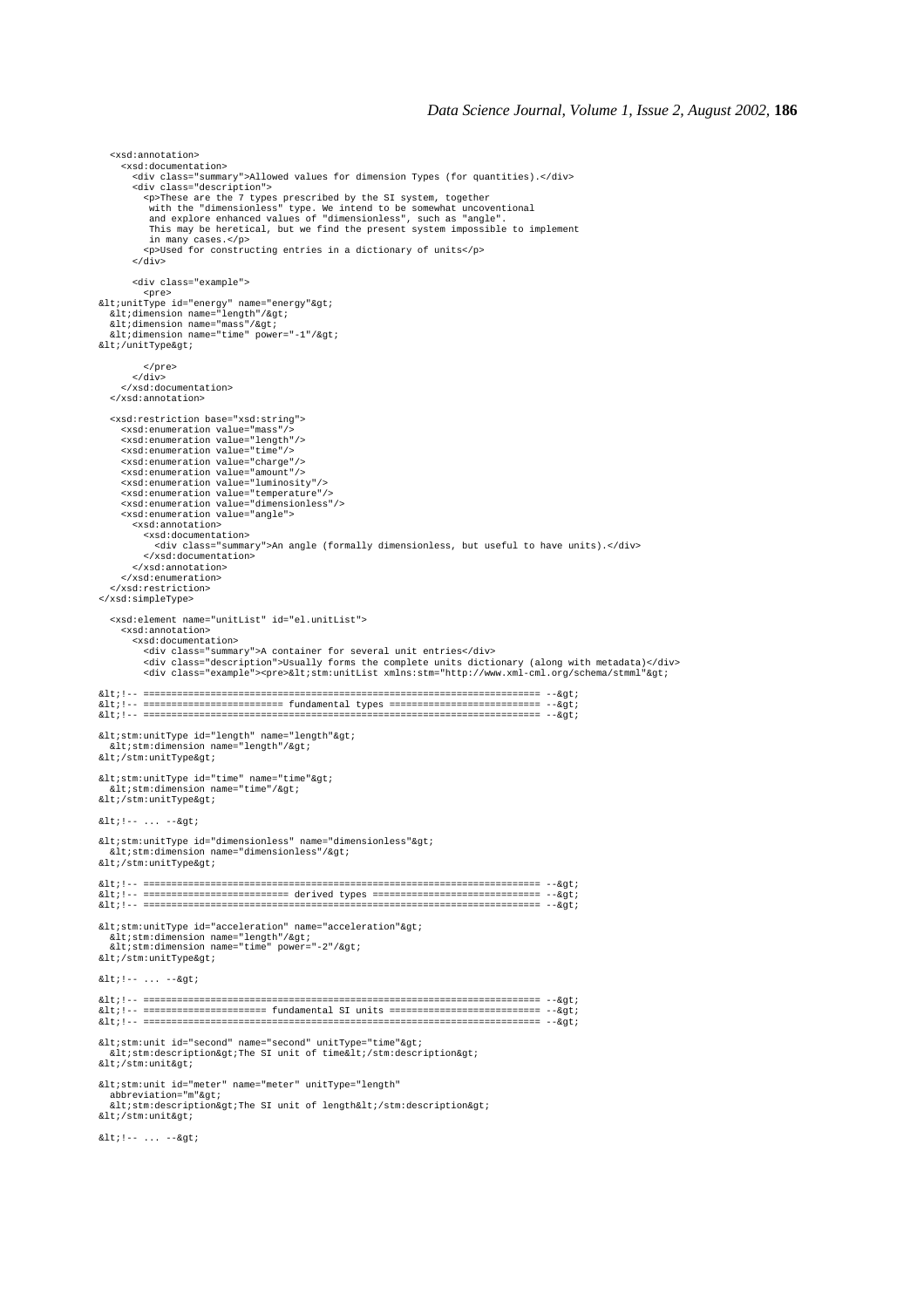```
<stm:unit id="kg" name="nameless" unitType="dimensionless"
  abbrevation="nodim">
  stations of the state of the state of the state of the state of the state of the state of the state of the state of the state of the state of the state of the state of the state of the state of the state of the state of th
</stm:unit&gt;
                                                             <!-- ======================================================================= -->
<!-- ===================== derived SI units ================================ -->
<!-- ======================================================================= -->
<stm:unit id="newton" name="newton" unitType="force"&gt;<br>&lt;stm:description&gt;The SI unit of force&lt;/stm:description&gt;
alt;/stm:unit&at;
\< i !-- \ldots --\> i<1: -- multiples of fundamental SI units -->i<stm:unit id="g" name="gram" unitType="mass"
   parentSI="kg"
  multiplierToSI="0.001"
  abbrevation="g">
<stm:description&gt;0.001 kg. &lt;/stm:description&gt;<br>&lt;/stm:unit&gt;
<stm:unit id="celsius" name="Celsius" parentSI="k"
   multiplierToSI="1"
constantToSI="273.18"><br>&lt;stm:description&gt;&lt;p&gt;A common unit of temperature&lt;/p&gt;&lt;/stm:description&gt;
\<i\#stm: unit\><1:-- fundamental non-SI units -->i<stm:unit id="inch" name="inch" parentSI="meter"
    abbreviation="in"
  multiplierToSI="0.0254" >
  \<1 : stm:description> An imperial measure of length</stm:description&gt;
</stm:unit&gt;
<1:-- derived non-SI units -->7<stm:unit id="l" name="litre" unitType="volume"
 parentSI="meterCubed"
     abbreviation="l"
    multiplierToSI="0.001">
  %unitipiiciiosi- 0.001 age,<br>&lt;stm:description&gt;Nearly 1 dm**3 This is not quite exact&lt;/stm:description&gt;
\frac{1}{2} + : /stm:unit&ot:
x1t: 1--... --<stm:unit id="fahr" name="fahrenheit" parentSI="k"
     abbreviation="F"
   multiplierToSI="0.55555555555555555"
constantToSI="-17.7777777777777777777"><br>&lt;stm:description&gt;An obsolescent unit of temperature still used in popular
meteorology</stm:description&gt;<br>&lt;/stm:unit&gt;
< i/stm: unitList&qt;
%</pre></div><br>
<div class="example"><pre>&lt;stm:unitList<br>
xmlns:stm="http://www.xml-cml.org/schema/stmml"<br>
dictRef="unit" href="units.xml" /&gt;
</pre></div>
             </xsd:documentation>
          </xsd:annotation>
      <xsd:complexType>
         <xsd:sequence>
 <xsd:element ref="unitType" minOccurs="0" maxOccurs="unbounded"/>
 <xsd:element ref="unit" minOccurs="0" maxOccurs="unbounded"/>
         </xsd:sequence>
 <xsd:attributeGroup ref="tit_id_conv_dictGroup"/>
 <xsd:attribute name="href" type="xsd:anyURI">
           <xsd:annotation>
              <xsd:documentation>
<div class="summary">Maps a <a href="st.dictRefType">dictRef</a><br>prefix to the location of a dictionary.</div><br>clay class="description">This requires the prefix and the physical URI<br>address to be contained within the same 
             </xsd:documentation>
          </xsd:annotation>
 </xsd:attribute>
 </xsd:complexType>
   </xsd:element>
   <xsd:element name="unitType" id="el.unitType">
      <xsd:annotation>
         <xsd:documentation>
<div class="summary">An element containing the description of a scientific unit</div><br><div class="description"><p>Mandatory for SI Units,<br>optional for nonSI units since they should be able to obtain this<br>optional for nonSI
              useful.</p>
```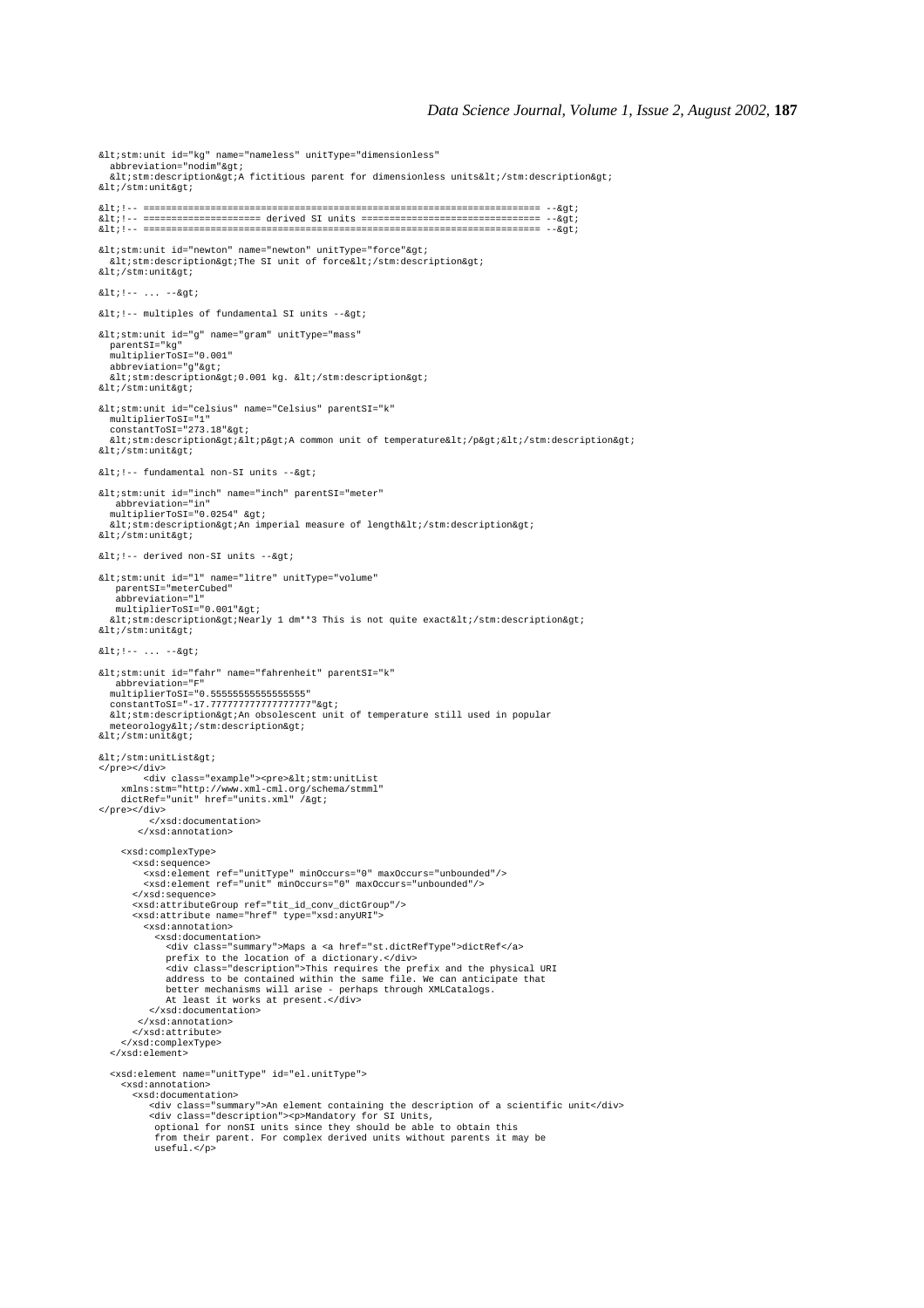<p>Used within a unitList</p> <p>Distinguish carefully from <a href="st.unitsType">unitsType</a> which is primarily used for attributes describing the units that elements carry</p></div> <div class="example"> <pre>&lt;stm:unitList xmlns:stm="http://www.xml-cml.org/schema/stmml"&gt; <!-- ======================================================================= --> <!-- ========================= fundamental types =========================== --> <!-- ======================================================================= -->  $<$ istm:unitType id="length" name="length" $>$ j <stm:dimension name="length"/&gt;<br>&lt;/stm:unitType&gt; <stm:unitType id="time" name="time"&gt;<br>&lt;stm:dimension name="time"/&gt;  $\< i / \text{stm:unitType\>it}$  $x + 1 = -6$  $< it$ ; stm:unitType id="dimensionless" name="dimensionless"  $< it$ ;<br>  $< it$ :stm:dimension name="dimensionless"/ $< it$ ;  $\&1$ t; /stm:unitType> <!-- ======================================================================= --> <!-- ========================== derived types ============================== --> <!-- ======================================================================= --> <stm:unitType id="acceleration" name="acceleration"&gt;<br>&lt;stm:dimension name="length"/&gt; <stm:dimension name="time" power="-2"/&gt;<br>&lt;/stm:unitType&gt;  $<1$  :  $--... -->1$ <!-- ======================================================================= --> <!-- ====================== fundamental SI units =========================== --> <!-- ======================================================================= --> <stm:unit id="second" name="second" unitType="time"&gt;<br>&lt;stm:description&gt;The SI unit of time&lt;/stm:description&gt;  $k$ lt;/stm:unit&ot; <stm:unit id="meter" name="meter" unitType="length" abbreviation="m"><br>&lt;stm:description&gt;The SI unit of length&lt;/stm:description&gt;  $\<$ i $\#$ stm: unit $\>$  $< i !--... --> i$ <stm:unit id="kg" name="nameless" unitType="dimensionless" abbreviation="nodim"><br>&lt;stm:description&gt;A fictitious parent for dimensionless units&lt;/stm:description&gt;  $klt$ ;/stm:unit&qt; <!-- ======================================================================= --> <!-- ===================== derived SI units ================================ --> <!-- ======================================================================= --> <stm:unit id="newton" name="newton" unitType="force"&gt;<br>&lt;stm:description&gt;The SI unit of force&lt;/stm:description&gt; </stm:unit&qt  $x + 1 = -6$   $x + 7$  $k[t]$  :  $-$  multiples of fundamental SI units  $-$ - $k$ gt;  $<$ istm:unit id="g" name="gram" unitType="mass" parentSI="kg" multiplierToSI="0.001" abbreviation="g"><br>&lt;stm:description&gt;0.001 kg. &lt;/stm:description&gt;  $k$ lt;/stm:unit&ot; <stm:unit id="celsius" name="Celsius" parentSI="k" multiplierToSI="1"<br>constantToSI="273.18"&gt;  $klt;$ stm:description><p&gt;A common unit of temperature&lt;/p&gt;&lt;/stm:description&gt;  $\lambda$ lt;/stm:unit $\delta$ gt;  $<1:-$  fundamental non-SI units  $-->i$ <stm:unit id="inch" name="inch" parentSI="meter" abbreviation="in" multiplierToSI="0.0254" > murcrpricriosi- 0.0251 age,<br>&lt;stm:description&gt;An imperial measure of length&lt;/stm:description&gt;  $k$ lt;/stm:unit&ot;  $<1:--$  derived non-SI units  $-->i$ <stm:unit id="l" name="litre" unitType="volume" parentSI="meterCubed"<br>abbreviation="l"<br>multiplierToSI="0.001"&gt;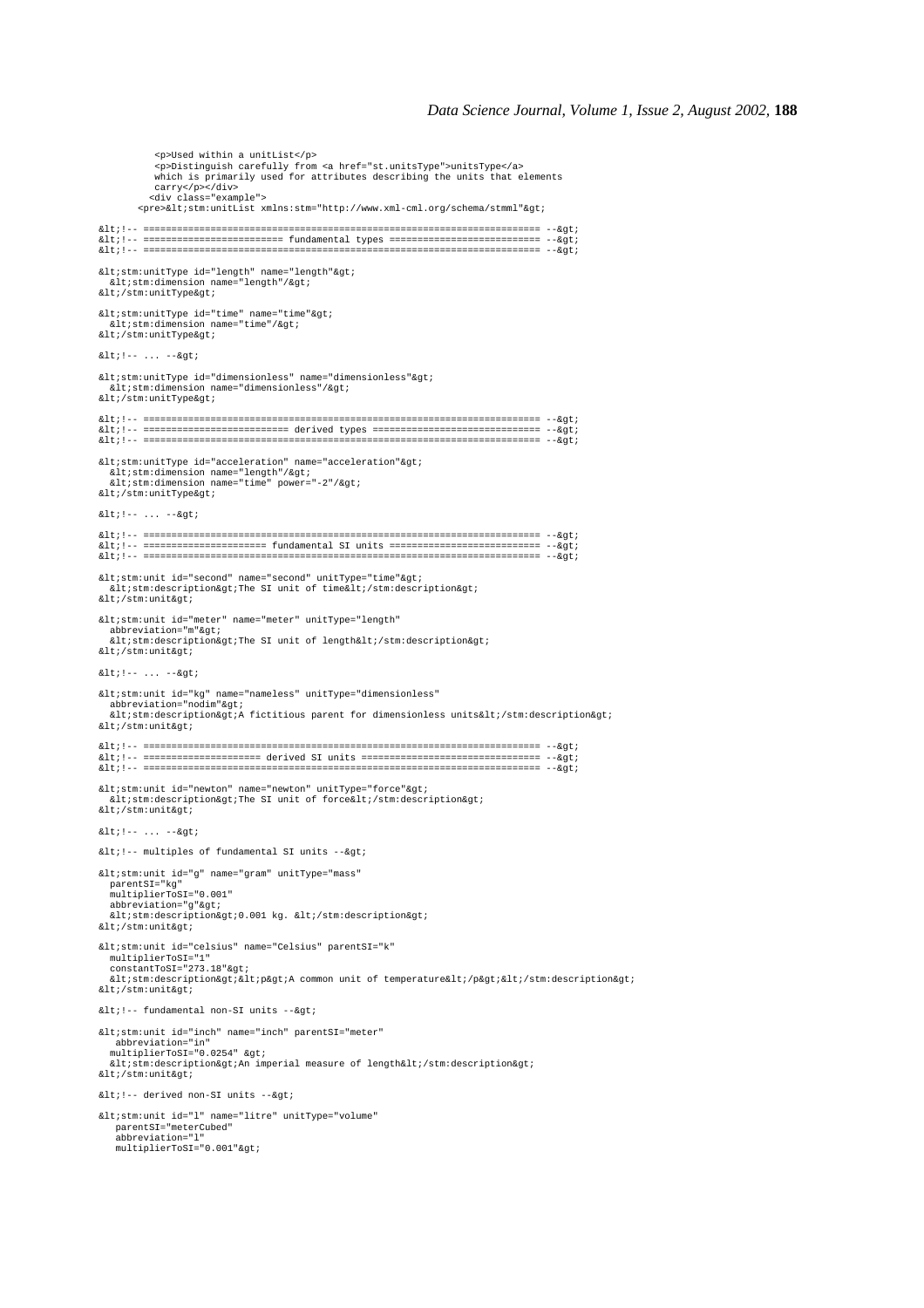$\texttt{all}$ :stm:description&gt:Nearly 1 dm\*\*3 This is not quite exact&lt:/stm:description&gt: alt:/stm:unit&at.<br>| alt:/stm:unit&at  $< i !-- \ldots --> i$ <stm:unit id="fahr" name="fahrenheit" parentSI="k" abbreviation="F" multiplierToSI="0.55555555555555555" constantToSI="-17.777777777777777777"> <stm:description&gt;An obsolescent unit of temperature still used in popular<br>meteorology&lt;/stm:description&gt;  $k$ ]t;/stm:unit&at;  $< i$ /stm:unitList> </pre> </div> </xsd:documentation> </xsd:annotation> <xsd:complexType> <xsd:sequence> <xsd:element ref="dimension" minOccurs="0" maxOccurs="unbounded"/> </xsd:sequence> <xsd:attribute name="id" type="idType" use="required"> </xsd:attribute> <xsd:attribute name="name" type="xsd:string" use="required"/> </xsd:complexType> </xsd:element> <xsd:element name="unit" id="el.unit"> <xsd:annotation> <xsd:documentation><br><div class="summary">A scientific unit</div><br><div class="description"><p>A scientific unit. Units are of the following types:</p> <ul> <li>SI Units. These may be one of the seven fundamental types (e.g. meter) or may be derived (e.g. joule). An SI unit is identifiable because it has no parentSI attribute and will have a unitType attribute.</li><br><li>nonSI Units. These will normally have a parent SI unit<br>(e.g. calorie has joule as an SI parent). </li><br><li/>  $\langle$ /ul> <p>Example:</p> <pre> <unit id="units:fahr" name="fahrenheit" parentSI="units:K" multiplierToSI="0.55555555555555555" constantToSI="-17.777777777777777777"> altidescription&gtiAn obsolescent unit of temperature still used in popular meteorology< /description&gt;  $klt$ ;/unit $k$ qt; </pre>  $\langle$  div $>$  </xsd:documentation> <xsd:appinfo> </xsd:appinfo> </xsd:annotation> <xsd:complexType> <xsd:choice minOccurs="0" maxOccurs="unbounded"> <xsd:element ref="description"/> <xsd:element ref="annotation"/>  $z$ /xed:choice> <xsd:attribute name="id" type="xsd:string" use="required"> </xsd:attribute> <xsd:attribute name="abbreviation" type="xsd:string"> </xsd:attribute> <xsd:attribute name="name" type="xsd:string"> </xsd:attribute> <xsd:attribute name="parentSI" type="xsd:string"> <xsd:annotation> <xsd:documentation><div class="summary"> A reference to the parent SI unit (forbidden for SI Units themselves). </div> </xsd:documentation> </xsd:annotation> </xsd:attribute> <xsd:attribute name="unitType" type="xsd:string"> <xsd:annotation> <xsd:documentation><div class="summary"> A reference to the unitType (required for SI Units). </div> </xsd:documentation> </xsd:annotation> </xsd:attribute> <xsd:attribute name="multiplierToSI" type="xsd:decimal" default="1"> <xsd:annotation>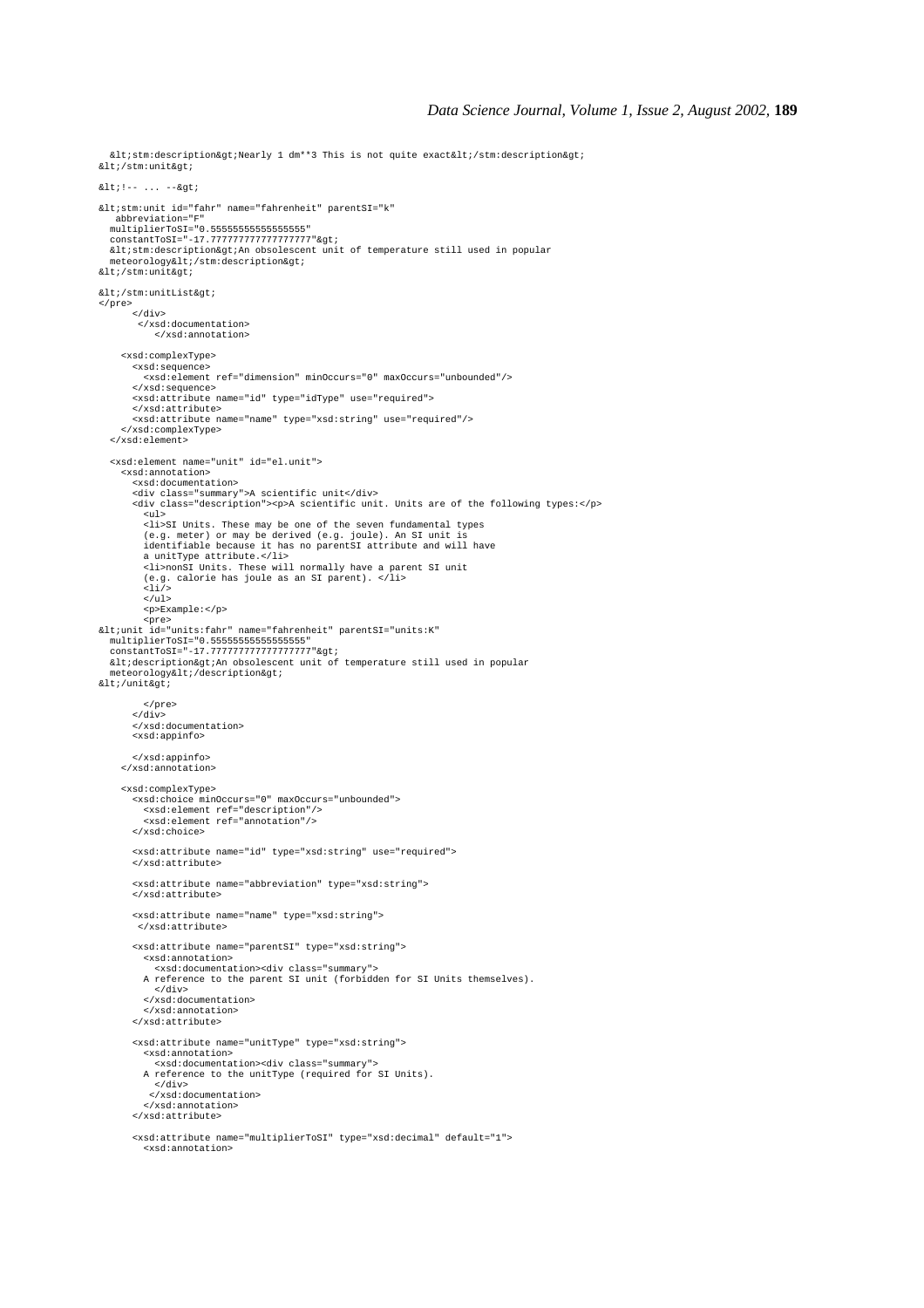```
 <div class="summary"><p>The factor by which the non-SI unit should be multiplied to
convert a quantity to its representation in SI Units.<br>This is applied <b>before</b> <tt>constantToSI</tt>.
          Mandatory for nonSI units; forbidden for SI units</p>
 </div>
 </xsd:documentation>
          </xsd:annotation>
        </xsd:attribute>
        <xsd:attribute name="constantToSI" type="xsd:decimal" default="0">
           <xsd:annotation>
             <xsd:documentation>
              <div class="summary"><p>The amount to add to a quantity in non-SI units to
                convert its representation to SI Units.<br>This is applied «b>after</b> <tt>multiplierToSI</tt>.<br>Optional for nonSI units; forbidden for SI units.
               \langle p \rangle\langlediv> </xsd:documentation>
           </xsd:annotation>
        </xsd:attribute>
      </xsd:complexType>
   </xsd:element>
 <xsd:simpleType name="unitsType" id="st.unitsType">
 <xsd:annotation>
           <xsd:documentation>
 <div class="summary">Scientific units</div>
 <div class="description"><p>Scientific units. These will be linked to dictionaries of units with
            conversion information, using namespaced references (e.g. <tt>si:m</tt>)
            \langle/p>
             <p>Distinguish carefully from <a href="st.unitType">unitType</a>
            which is an element describing a type of a unit in a <a href="el.unitList">unitList</a>
</p></div><br><div class="example"><pre>&lt;stm:unitList xmlns:stm="http://www.xml-cml.org/schema/stmml"&gt;
<!-- ======================================================================= -->
<!-- ========================= fundamental types =========================== -->
<!-- ======================================================================= -->
< it stm:unitType id="length" name="length"><br>
< itstm:dimension name="length"/>
</stm:unitType&gt;
<stm:unitType id="time" name="time"&gt;<br>&lt;stm:dimension name="time"/&gt;
\< i / \text{stm:unitType\>it}< i !--... --> i<stm:unitType id="dimensionless" name="dimensionless"&gt;<br>&lt;stm:dimension name="dimensionless"/&gt;
klti/stm:unitType\>it<!-- ======================================================================= -->
<!-- ========================== derived types ============================== -->
                                                          <!-- ======================================================================= -->
<stm:unitType id="acceleration" name="acceleration"&gt;
  <istm:dimension name="length"/<qt;
  %1t: stm:dimension name="time" power="-2"/>
< i/stm:unitType>
<1 : --... --<7<!-- ======================================================================= -->
<!-- ====================== fundamental SI units =========================== -->
                                                               <!-- ======================================================================= -->
<stm:unit id="second" name="second" unitType="time"&gt;<br>&lt;stm:description&gt;The SI unit of time&lt;/stm:description&gt;
alt;/stm:unit&at;
<stm:unit id="meter" name="meter" unitType="length"
abbreviation="m"><br>&lt;stm:description&gt;The SI unit of length&lt;/stm:description&gt;
\<i\#stm: unit\<i\frac{1}{2}n + 1 - 1 - 1 = 0<stm:unit id="kg" name="nameless" unitType="dimensionless"
abbreviation="nodim"><br>&lt;stm:description&gt;A fictitious parent for dimensionless units&lt;/stm:description&gt;
klt;/stm:unit&qt;
<!-- ======================================================================= -->
<!-- ===================== derived SI units ================================ -->
<!-- ======================================================================= -->
<stm:unit id="newton" name="newton" unitType="force"&gt;<br>&lt;stm:description&gt;The SI unit of force&lt;/stm:description&gt;
</stm:unit&gt;
```
<xsd:documentation>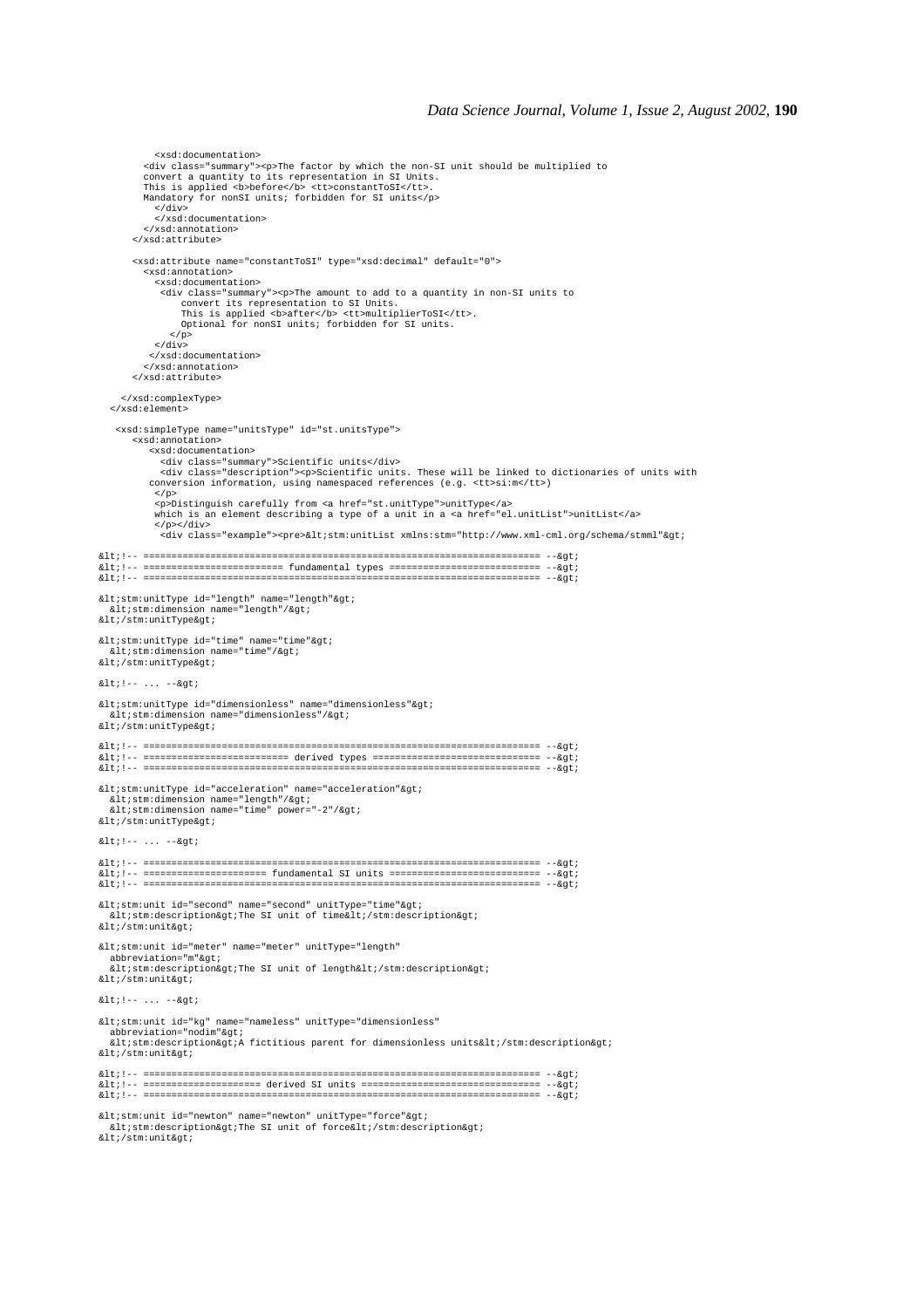$\lambda$ lt: $-$  multiples of fundamental SI units  $-\lambda$ ot:  $<$ istm:unit id="g" name="gram" unitType="mass" parentSI="kg" multiplierToSI="0.001" abbreviation="g"><br>&lt;stm:description&gt;0.001 kg. &lt;/stm:description&gt;  $klt$ ; /stm: unit $k$ qt; <stm:unit id="celsius" name="Celsius" parentSI="k" multiplierToSI="1"<br>constantToSI="273.18"&gt;  $klt:stm: description>iklt: p>k$  common unit of temperature $klt: p>klt: sklt: sklt: sklt$ </stm:unit&gt;  $<1:--$  fundamental non-SI units  $-->i$ <stm:unit id="inch" name="inch" parentSI="meter" abbreviation="in" multiplierToSI="0.0254" ><br>&lt;stm:description&gt;An imperial measure of length&lt;/stm:description&gt;  $<$  i/stm: unit  $>$  $<1:-$  derived non-SI units  $-->7$ <stm:unit id="l" name="litre" unitType="volume" parentSI="meterCubed" abbreviation="l"<br>multiplierToSI="0.001"&gt; <stm:description&gt;Nearly 1 dm\*\*3 This is not quite exact&lt;/stm:description&gt;<br>&lt;/stm:unit&gt;  $k$ lt; !-- ... --&gt <stm:unit id="fahr" name="fahrenheit" parentSI="k" abbreviation="F" multiplierToSI="0.55555555555555555" constantToSI="-17.777777777777777777"> <stm:description&gt;An obsolescent unit of temperature still used in popular<br>meteorology&lt;/stm:description&gt;  $k$ lt;/stm:unit&at; </stm:unitList&gt; </pre></div><br></xsd:documentation> </xsd:annotation> <xsd:restriction base="xsd:string"/> </xsd:simpleType> <xsd:annotation> <xsd:documentation> <div class="heading">Groups (for schema maintenance and re-use)</div> </xsd:documentation> </xsd:annotation> <xsd:attributeGroup name="actionGroup" id="attGp.action"> <xsd:attribute name="start" type="xsd:string"> <xsd:annotation> <xsd:documentation> <div class="summary">The start time</div> <div class="description"> <p>The start time in any allowable XSD representation of date, time or dateTime. This will normally be a clock time or date.</p> </div> </xsd:documentation> </xsd:annotation> </xsd:attribute> <xsd:attribute name="startCondition" type="xsd:string"/> <xsd:attribute name="duration" type="xsd:string"> </xsd:attribute> <xsd:attribute name="end" type="xsd:string"> <xsd:annotation> <xsd:documentation> <div class="summary">The end time</div> <div class="description"> <p>The start time in any allowable XSD representation of date, time or dateTime. This will normally be a clock time or date.</p> </div> </xsd:documentation> </xsd:annotation> </xsd:attribute> <xsd:attribute name="endCondition" type="xsd:string"> <xsd:annotation> <xsd:documentation> <div class="summary"> <p>The end condition</p> </div><br><div class="description"> <p>At present a human-readable string describing some condition when the ac tion should end. As XML develops it may be possible to add machine-processable semantics in this field.</p> </div> </xsd:documentation>

 $k$ ]  $t$ ;  $t = -$  ...  $-k$  $a$ t;